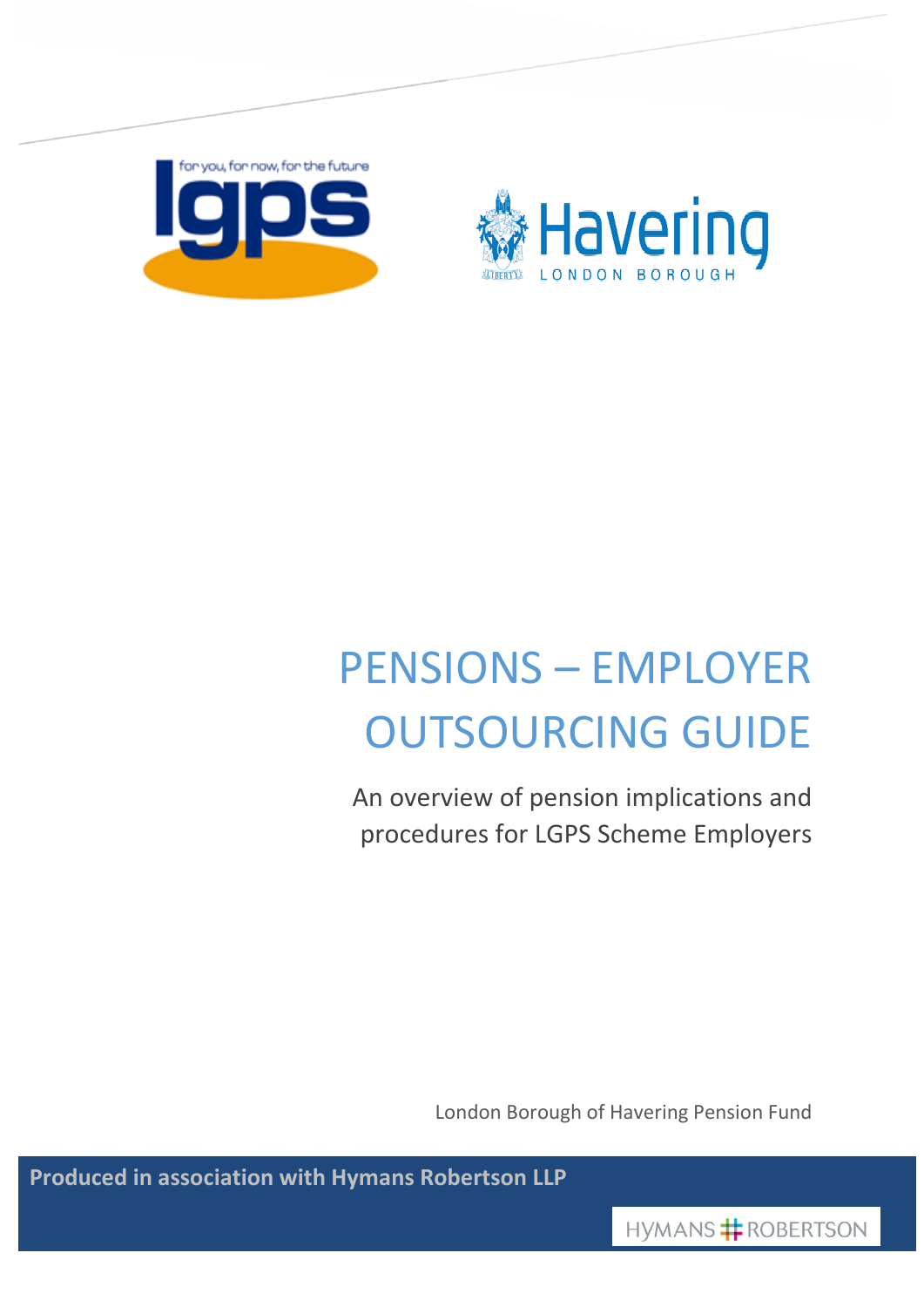# **Content**

### LGPS Employer outsourcing guide **Page** Page 2014 1999 and 2014 2015 2016

| 1  | Introduction                                               | $\overline{2}$ |
|----|------------------------------------------------------------|----------------|
| 2  | Legislative / advisory background                          | 5              |
| 3  | Responsibilities                                           | 8              |
| 4  | <b>Admitted Body Status</b>                                | 10             |
| 5  | <b>Broadly Comparable Scheme</b>                           | 15             |
| 6  | Overview of outsourcing arrangements (Roles)               | 17             |
| 7  | Pension outsourcing - procedural flow                      | 21             |
| 8  | Broadly Comparable scheme / Admitted body route            | 25             |
| 9  | What happens when an outsourcing contract comes to an end? | 29             |
| 10 | Insourcing                                                 | 31             |
| 11 | Costs                                                      | 32             |

### Appendices

| Contacts and useful links | 33 |
|---------------------------|----|
| <b>LGPS Regulations</b>   | 34 |
| <b>Checklists</b>         | 41 |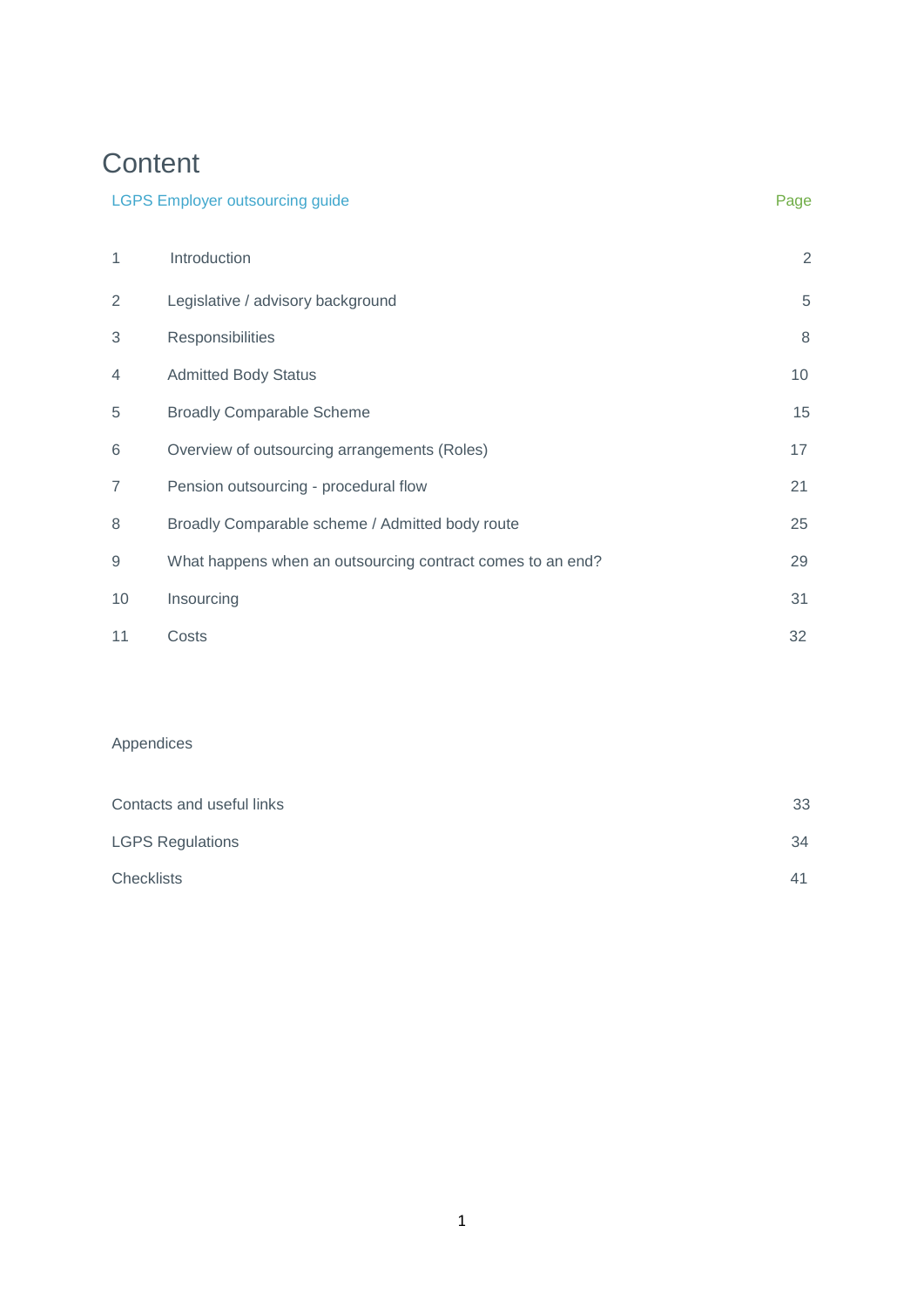# 1. Introduction

### **How do I use this guide?**

 This guide provides an overview of all the major issues faced when a Local Government Pension Scheme (LGPS) scheme employer (detailed as a 'Letting Authority') outsources a service from their organisation. It also aims to make clear your organisation's responsibilities if required to provide pension protection to staff compulsorily transferred from your employment and sets out the procedures to be followed in relation to the LGPS.

 The 'Responsibilities' section on **page 8** details the appropriate Government legislation that your particular organisation should be aware of and its impact on your outsourcing arrangements. There is a short synopsis of that section below:

| <b>Type of Organisation -</b><br><b>Letting Authority</b> | <b>Applicable Government</b><br>measures                                             | <b>Descriptions</b>                                                                                                                                                                                       |
|-----------------------------------------------------------|--------------------------------------------------------------------------------------|-----------------------------------------------------------------------------------------------------------------------------------------------------------------------------------------------------------|
| <b>Council Authorities / Police</b><br>and Fire           | <b>Best Value Authorities Staff</b><br><b>Transfers (Pensions)</b><br>Direction 2007 | Outsourcing must offer<br>either continued LGPS<br>access or an actuarially<br>assessed broadly<br>comparable Scheme                                                                                      |
| <b>Academies</b>                                          | <b>New Fair Deal</b>                                                                 | <b>Continued LGPS access</b><br>must be offered. Broadly<br>comparable scheme only in<br>exceptional circumstances                                                                                        |
| Others (such as<br><b>Colleges/Charities)</b>             | No applicable government<br>guidance but should follow<br><b>TUPE principles</b>     | <b>Under the LGPS</b><br>Regulations, they can still<br>offer a winning contractor a<br>route to admitted body<br>status IF they have received<br>agreement from the London<br><b>Borough of Havering</b> |

#### **Legislative Overview**

 This guide should be read in conjunction with the London Borough of Havering Pension Fund's ("the Fund's") admission policy for new employers joining the fund, together with the Funding Strategy Statement and Scheme regulations (excerpt detailed within **Appendix B**) which are all available on the Fund's website

http://www.yourpension.org.uk/handr/Home.aspx and the London Borough of Havering Council's ("the Council's") website at https://www.havering.gov.uk/.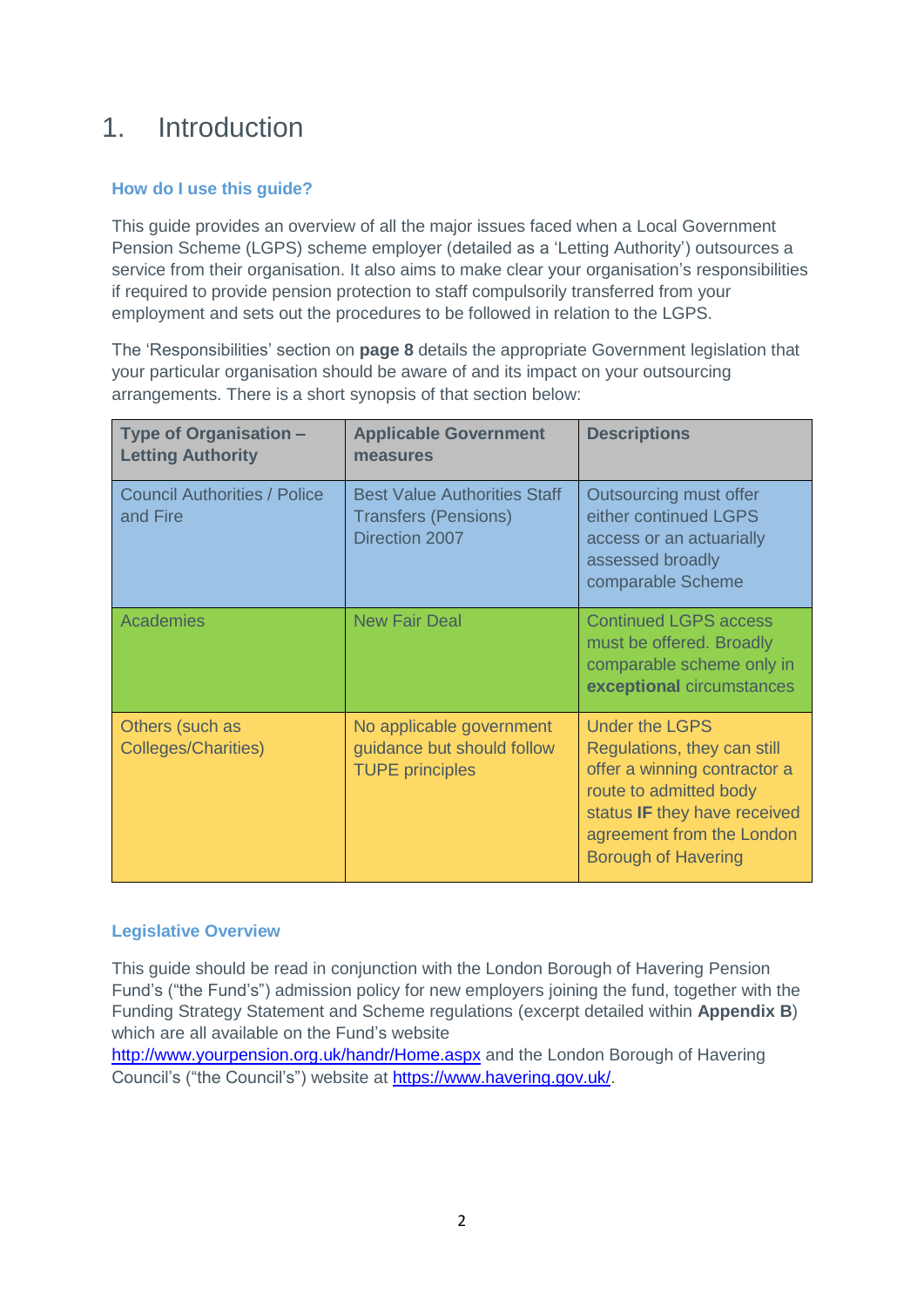#### **Services that can be outsourced**

 Services that may be outsourced include the essential services that we all rely on such as street and school cleaning, catering, parking, parks maintenance, housing repairs, home helps, "back office" functions such as HR, pensions/payroll and the provision of services that support vulnerable families, children, young people and the elderly.

 **"When Should Employers Consider Pensions and what problems may arise if pension's issues are not addressed appropriately?"**

Two important issues of an outsourcing exercise – **Timing** and **Consequences** 

#### **Timing**

 If, following an assessment of their employer responsibilities (**Section 3** of the guide) an obligation to ensure pensions protection exists, Letting Authorities should not proceed with a TUPE transfer of staff until they have ensured that:

- Where appropriate the contractor has a valid Government Actuary Department (GAD) certified 'broadly comparable' pension scheme in place for the staff; or
- The transferring staff will have continuing membership entitlement of the LGPS by the contractor entering into an Admission Agreement to become an Admission Body of the Havering Pension Fund

 It is important to recognise that where a contractor wishes to provide pension protection as an admission body in the Fund, that the Admission Agreement must be in place before the contract can start.

 If, for example, an outsourcing contract were to start before pension protection had been put into place and an LGPS Member were to die in the meantime, then the Letting Authority could find themselves in potential legal difficulties. This is because, strictly speaking, the LGPS Member would have ceased to be an Active Member of the LGPS on the day the outsourcing contract started and their dependants would not receive the tax-free cash lump sum death grant payments and enhanced survivors pensions which would otherwise have been paid. Whilst this is a strict interpretation of this scenario, it is important to note the reality that could be faced by Letting Authorities. It is also worth highlighting that within the Best Value Direction order transferring employees have a legally enforceable right to pension protection against the Letting Authority.

 **Letting Authorities should ascertain the pension cost from the Fund's Actuary before the publication of the invitation to tender (ITT).** This allows contractors to fully understand what pension costs are before applying so they may build this into their cost models.

 Ensuring that pension protection is in place can be a lengthy process, therefore, it is important that as soon as a Letting Authority is thinking of outsourcing a service they consider the pension implications. If pension protections are not considered until late in the outsourcing process, the Letting Authority may experience delays in being able to start the outsourcing contract.

 **The Fund will not normally backdate an Admission Agreement for a contractor to become a scheme employer of the LGPS as an Admission Body.**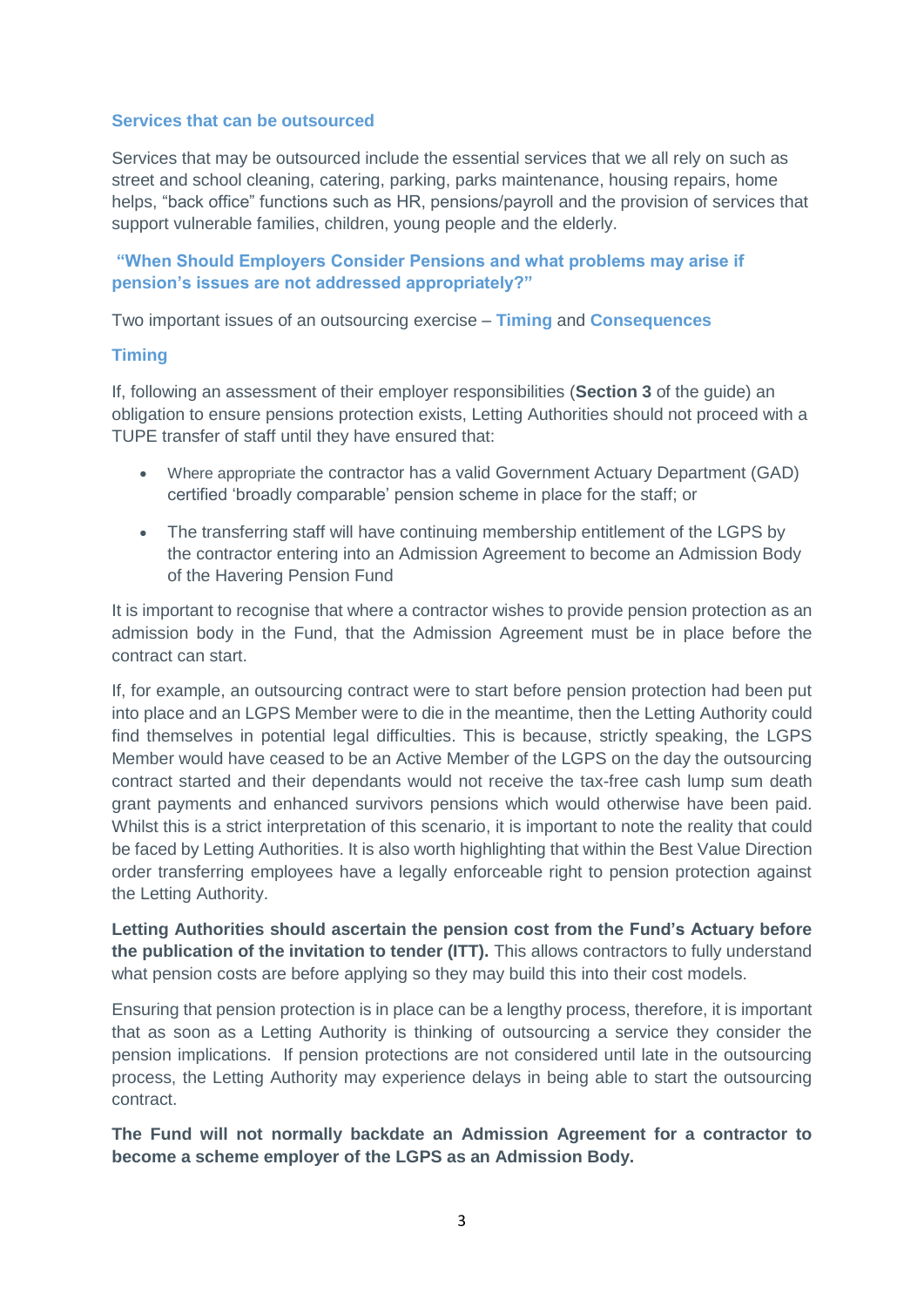#### **Consequences of outsourcing arrangements**

 Working in partnership with the private and third party sectors to modernise and reform the delivery of public services often involves the transfer of LGPS employees to new employers. The success of these projects will depend, critically, on the fair treatment of the transferring staff who will need reassurance that their rights will be fully respected and that they will be treated fairly throughout an outsourcing exercise.

 Employers participating in the LGPS need to be aware of the legal position and their obligations when employees are transferring from their organisation to an external service provider (i.e. a Contractor) to ensure, where appropriate, 'pension protection' has been applied.

 The consequences of ignoring pensions when outsourcing services can be frustrating and costly. This guide is primarily for employers with members in the London Borough of Havering Pension Fund who are looking to outsource a service to a private contractor through a contract or other arrangement and sets out your responsibilities and the pension related issues you will need to consider when outsourcing a service and the impact that your choices will have on the transferring staff. Employment rights for pay, holidays etc., are protected by a law under the Transfer of Undertakings and Protection of Employment Regulations 2006 (or TUPE for short).

 The Government measures on pensions sit alongside TUPE and are designed to ensure that pension rights, for applicable organisations (see **section 3** of the guide), are protected when jobs are transferred to another public sector employer or private contractor.

 The majority of members of the LGPS **are** given pension protection by various Regulations and Government guidance if the service in which they are employed changes hands to a private contractor. As such, scheme members outsourced under a TUPE arrangement could have pension protection on the first and any subsequent transfers.

 Employers participating in the LGPS should be aware of the legal position and their obligations when staff are transferring from their organisation to an external service provider (i.e. a Contractor) to ensure 'pension protection' going forward.

 The Department for Communities and Local Government (DCLG) produced a useful guide  *'Admitted body status provisions in the LGPS when services are transferred from a local authority or other scheme employer'* which contains background information and outlines the respective roles and obligations of the outsourcing scheme employer (i.e. the Letting Authority), the Administering Authority (e.g. the Council) and the contractor which has successfully tendered to provide the outsourced service. Though this guide is now out of date, it continues to provide very useful information on the process and responsibilities of affected parties within an outsourcing exercise.

 The regulations governing the Local Government pension scheme and the guidance that sits alongside it are continuously under review and susceptible to change. Please ensure therefore that you are referring to the most current guidance or consult with your legal advisers

 You should read this guide carefully. If you have any questions after reading it you should contact the Havering oneSource Pension Administration Team using the contact information in **Appendix A**.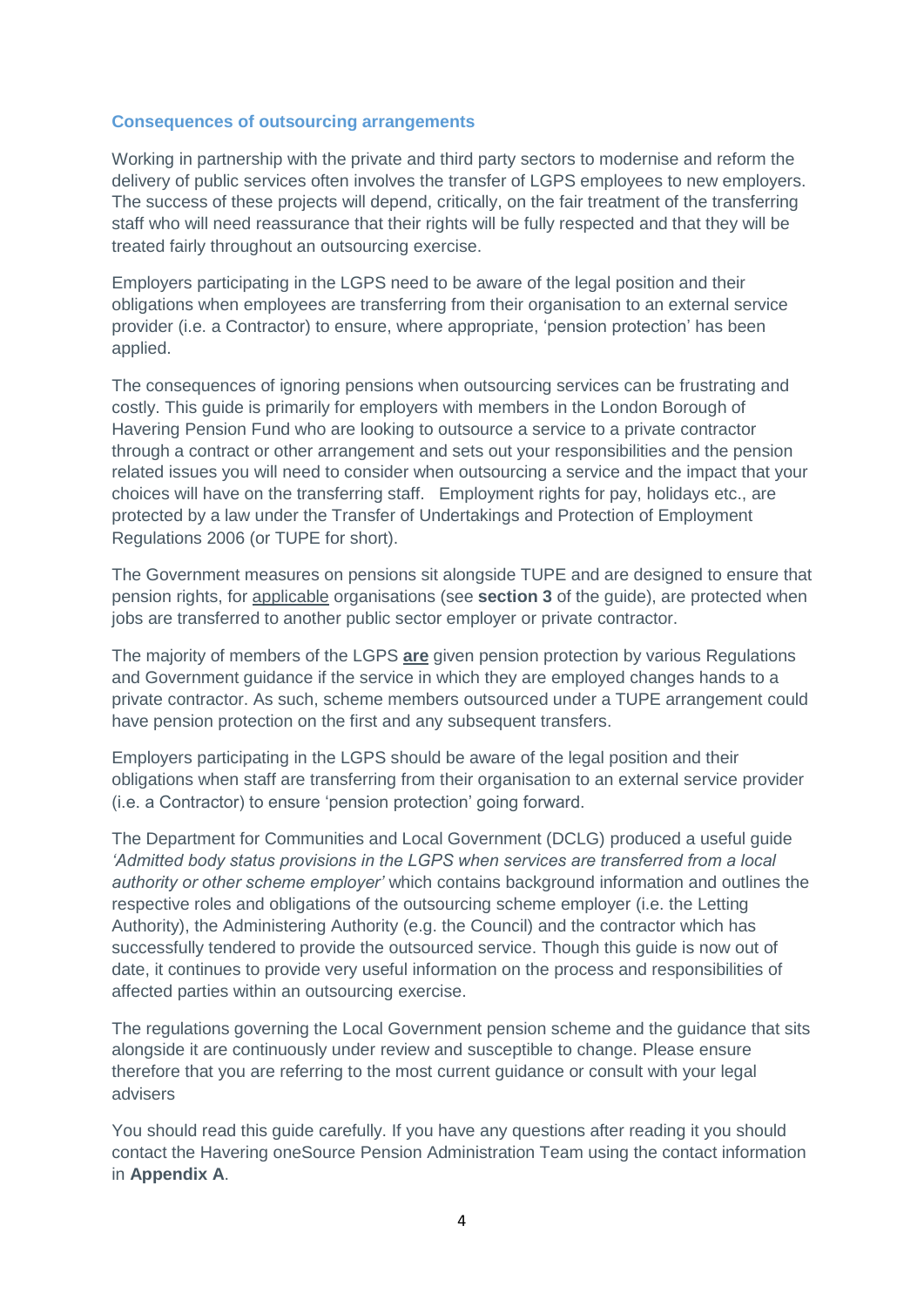# 2. Legislative / advisory background

| Section 2 covers | <b>TUPE</b><br>$\bullet$                                              |
|------------------|-----------------------------------------------------------------------|
|                  | • Best Value Authorities Staff Transfers (Pensions)<br>Direction 2007 |
|                  | • Fair Deal/New Fair Deal                                             |
|                  | • LGPS Regulations                                                    |
|                  |                                                                       |

 The provisions regarding pension protection have developed over a number of years, resulting in a complex structure emerging. It is for individual scheme employers to understand how these provisions relate to them and their employees, and to ensure that appropriate pension protection is put in place, where appropriate.

 In this section we set out the main legislative and advisory elements that apply in relation to the provision of pension protection for LGPS employers.

#### **TUPE**

 In broad terms, the Transfer of Undertakings (Protection of Employment) Regulations 2006 (TUPE) protects employees' terms and conditions (except occupational pension arrangements that relate to old age, ill health or survivor benefits) when the services in which they work is transferred from one employer to another. Employment with the new employer is treated as continuous from the date of the employee's start with the first employer or, for redundancy payment purposes, related employer under the Redundancy Payments (Continuity of Employment in Local Government, etc.) Terms and conditions of employment cannot be changed where the operative reason for the change is the transfer itself although changes for other reasons in relation to economic, technical or organisational (ETO) may be negotiated.

 The TUPE regulations provide some protection against unfair dismissal and state that trade union recognition and collective agreements in force at the time of the transfer are to be maintained.

 Employers have a duty to consult representatives of employees who may be affected by a transfer. This must take place before the transfer to allow a full and proper consultation to take place.

 While occupational pension arrangements for old-age, survivor and ill health pensions are not covered by the TUPE regulations, in applicable scenarios, there should be appropriate arrangements to protect occupational pensions, redundancy and severance terms of transferring staff in all these types of transfer.

 Contractors bidding for tenders need to be aware of the right to an unreduced pension on redundancy transfers under TUPE.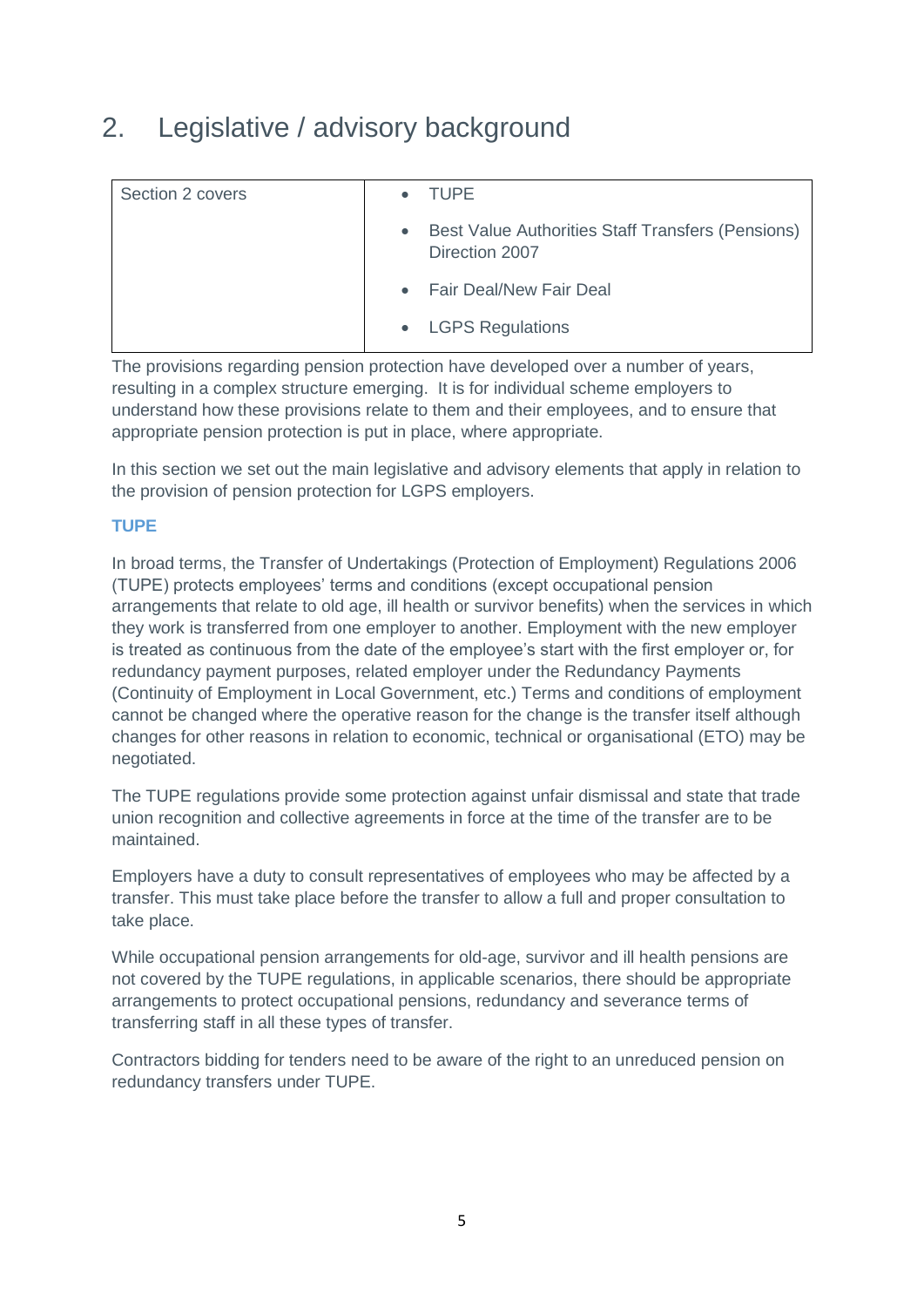#### **Best Value Authorities Staff Transfers (Pensions) Direction 2007**

 Best Value Authorities Staff Transfers (Pensions) Direction 2007 came into force on 1 October 2007. The direction applies to all "Best Value Authorities" in England and Police Authorities in Wales (which therefore applies to all local authorities in England).

 It requires the best value employer ensures the contractor secures pension protection for future accrual for each transferring employee through the provision of pension rights that are:

- the same as,
- broadly comparable to, or
- better than those they had as an employee of the authority.

 Importantly it also provides that the provision of pension protection is enforceable by the employee.

 As well as any immediate outsourcing by the best value employer the Direction also requires similar pension protection for staff originally transferred out from its employment to be carried over into any subsequent re-tenders. This also includes any pre 1<sup>st</sup> October 2007 outsourcing arrangements, requiring the best value employer to ensure pension protection for any remaining transferred employees (e.g. this might not be the LGPS).

 While somewhat outdated the December 2009 DCLG Admission Body Guidance sets out some helpful pension considerations that arise when employees transfer from a local authority.

 It is the **best value employer's** responsibility to ensure pension protection is provided by any service provider in all cases, including any subcontracting arrangements that may be entered into.

#### **Fair Deal/New Fair Deal**

 HM Treasury has issued guidance commonly referred to as 'Fair Deal', which aimed to address the pension position for employees being compulsory transferred from the wider public sector to private sector organisations delivering public sector services. This guidance has developed over a number of years and as a result had become outdated, no longer reflecting the changing working arrangements that existed in the public sector.

 On 7 October 2013 HM Treasury issued revised Fair Deal guidance (commonly referred to as New Fair Deal). This revised guidance reset the pension protection for staff compulsorily transferred from the public sector and applies directly to central government departments, agencies, NHS, maintained schools (except local authority maintained schools), and academies where staff are eligible to be a member of a public service pension scheme.

 The revised October 2013 guidance simplified the pension protection requirement for all academies and other non LEA maintained schools. From that date pension protection for future accrual is provided by enabling the transferring staff to remain in their public sector pension scheme (e.g. the LGPS for all non-teaching employees of academies).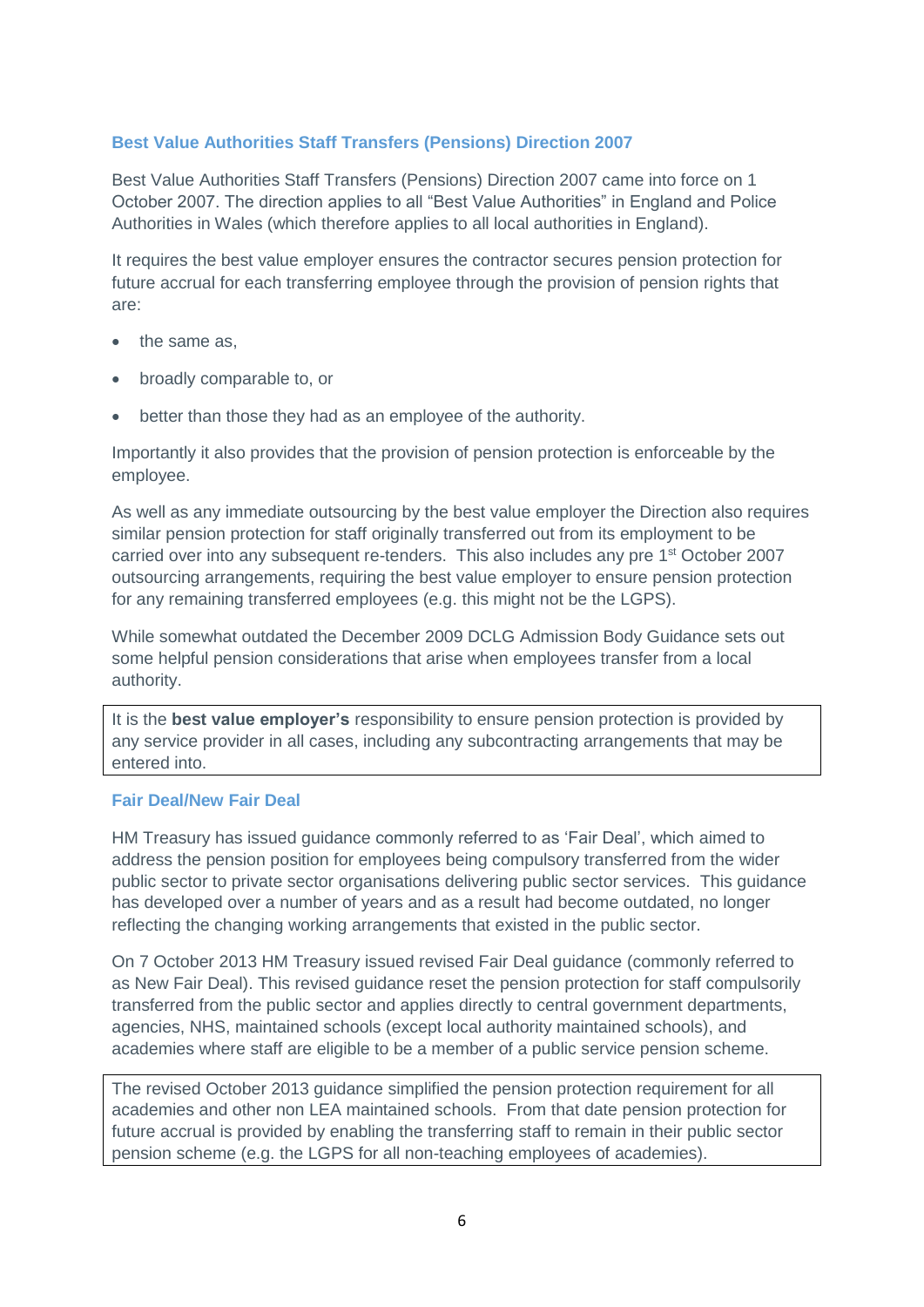However, beyond academies, the new guidance does not apply to best value authorities in England and Wales, or any other LGPS scheme employers. It is unclear at present to what extent New Fair Deal might be incorporated into the LGPS. This guidance document will be updated if, and when, anything further is known.

#### **Local Government Pension Scheme (LGPS)**

 The LGPS Regulations 2013 provide the regulatory means by which scheme employers can provide pension protection via the scheme for employees when outsourcing services. It enables continued access to the LGPS for transferred staff, via an Admission Agreement. The processes and requirements to enable this to happen are set out in the remainder of this guidance document.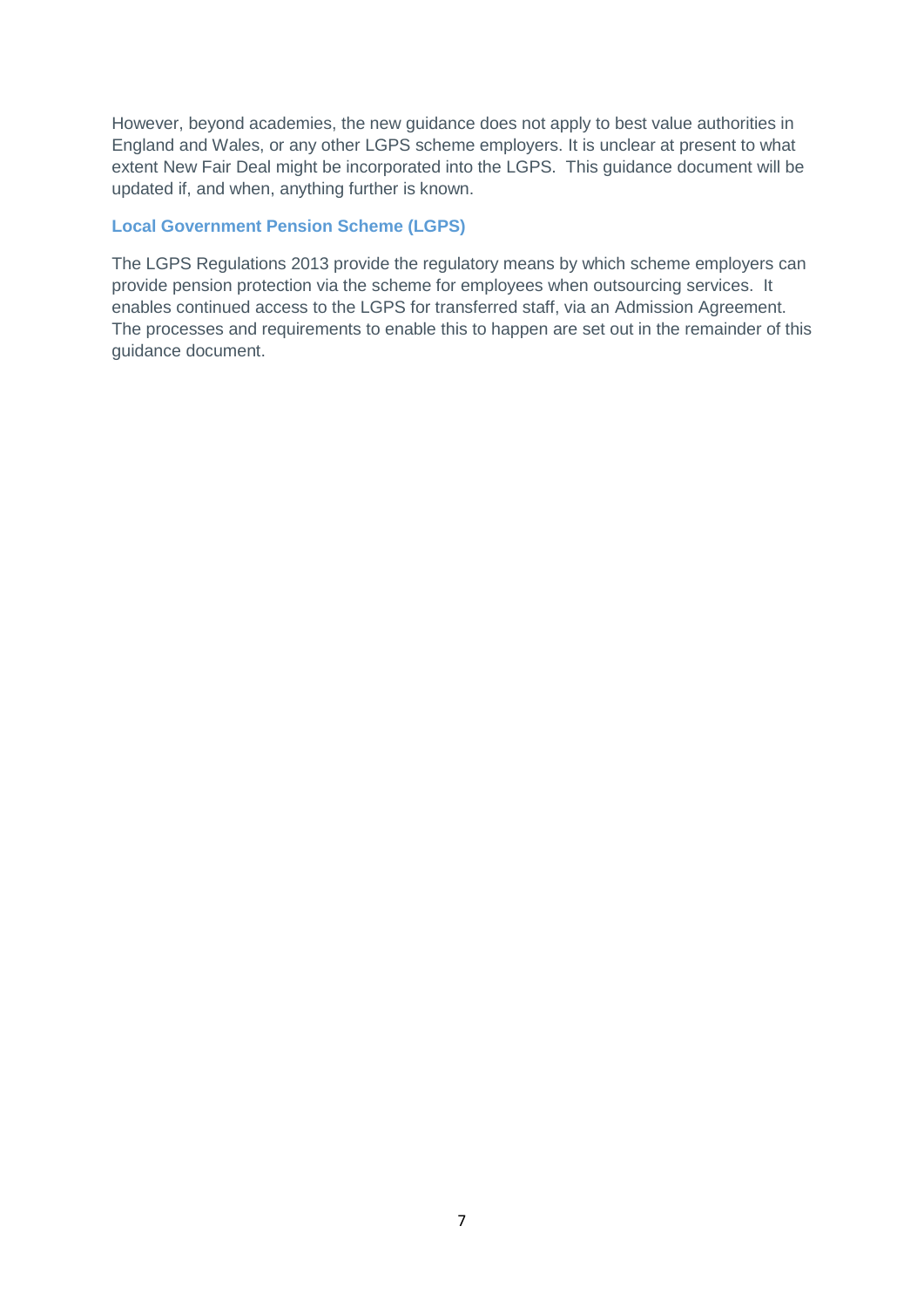# 3. Responsibilities

| Section 3 covers | Council Service Departments (including schools under<br>LEA control) |
|------------------|----------------------------------------------------------------------|
|                  | Academies                                                            |
|                  | • Other Scheme employers (College/Charities)                         |
|                  | <b>Bulk transfers and Risks</b>                                      |

Your responsibility depends on what type of employer you are in the Fund:

#### **Council Service Departments (including schools under LEA control)**

You are required by law to ensure any contractor either:

- 1. Continues to offer transferring employees access to the LGPS via an admission agreement, or
- 2. Give access to a broadly comparable scheme with similar benefits to the LGPS

 Councils, in their status as 'Best Value Authorities' have been legally required to ensure these options are available as part of any outsourcing or second generation outsourcing since October 2007 and this right is enforceable by the transferring employees. The transferring employees continue to be entitled to these options if their job is transferred or outsourced again in the future.

 As LEA schools can make contracting decisions on their own, it is imperative that they too understand the implications of outsourcing and to ensure pension protection measures are put in place as part of any contractual arrangement. It is also imperative that the Council is aware of any such decisions being made by its maintained schools.

#### **Academies, Free Schools, Foundation Schools, and Voluntary Aided Schools**

 The school is required, in accordance with New Fair Deal Guidance to ensure any contractor continues to offer transferring employees access to the LGPS via an admission agreement, or

 It may be possible for them to provide access to a broadly comparable scheme with similar benefits to the LGPS, but government have made it clear this should only be in exceptional circumstances.

 These requirements are set out in the Government's New Fair Deal guidance. New Fair Deal is a non-statutory policy setting out how pension issues are to be dealt with when staff are compulsorily transferred from the public sector to independent providers delivering public services. New Fair Deal is, though, enforceable by transferring employees and any organisation wishing to offer any sort of alternative would need to have a strong argument if they wished to go against the principles set out in the guidance.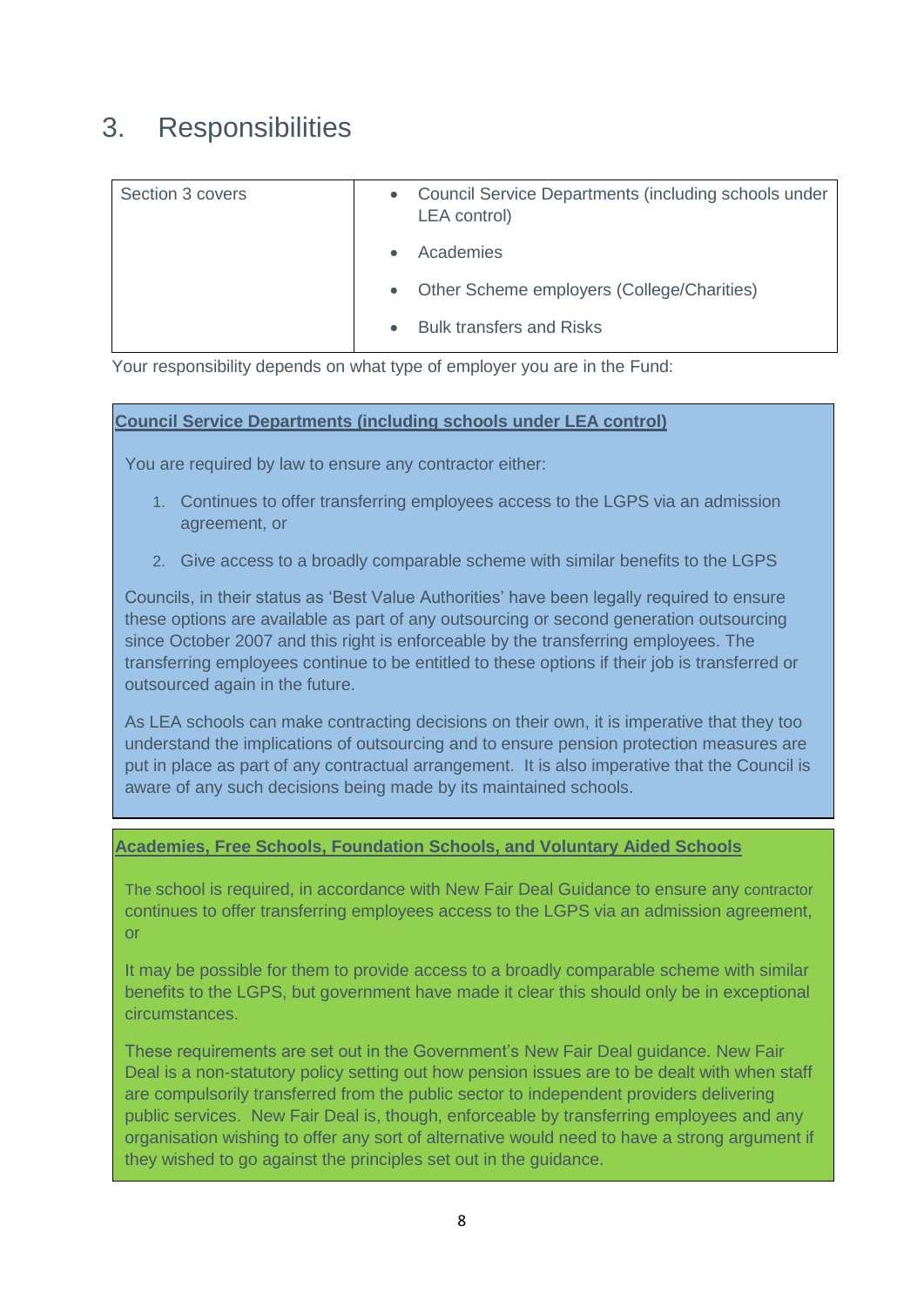#### **Other Scheme employer bodies – e.g. Colleges / Charities**

 If your organisation does not fall within the parameter of a Best Value Authority or as an employer covered by New Fair Deal you do not have a specific requirement to provide pension protection when outsourcing services. You are free, however, to consider providing similar protection if you wish, which could either be via continued access to the LGPS or via a broadly comparable pension scheme.

#### **Bulk transfers**

 Where pension protection is being achieved via a broadly comparable pension scheme there is a requirement under the former Fair Deal provisions to consider offering transferring employees the option to transfer their accrued pension rights in the LGPS under preferential terms (known as a 'bulk transfer').

#### **If you do not follow the correct procedure, as per your organisations responsibility the risks faced are:**

- The risk of a Pension Ombudsman review due to individuals not receiving pension protection from the outset of the transfer;
- The risk of referral to the Pensions Regulator (The contractor could be in breach of ist responsibilities under automatic enrolment, leading to the risks of fines or other sanctions from the Pension Regulator);
- Legal challenge by an individual or Trade Union;
- Retrospective admission to the Fund is not normally approved; therefore the Fund faces a loss of income from the employers and employees contributions during the delay period before an agreement is put in place;
- Transferring employees risk a break in pension rights;
- Breach of regulatory requirements;
- Potential for fund exit problems if full information on employees impacts on final valuation to determine the Contractor's exit payment;
- Individual retirement benefit calculations may be incorrect due to lack of correct information;
- There is no security to cover redundancy costs in the event that the contract fails commercially and therefore such costs may fall to the Letting Authority;
- Increased administrative and legal costs to be met by the Fund (which will be passed onto the Letting Authority or Contractor); and/or.
- Legal risks of an employee retiring or dying.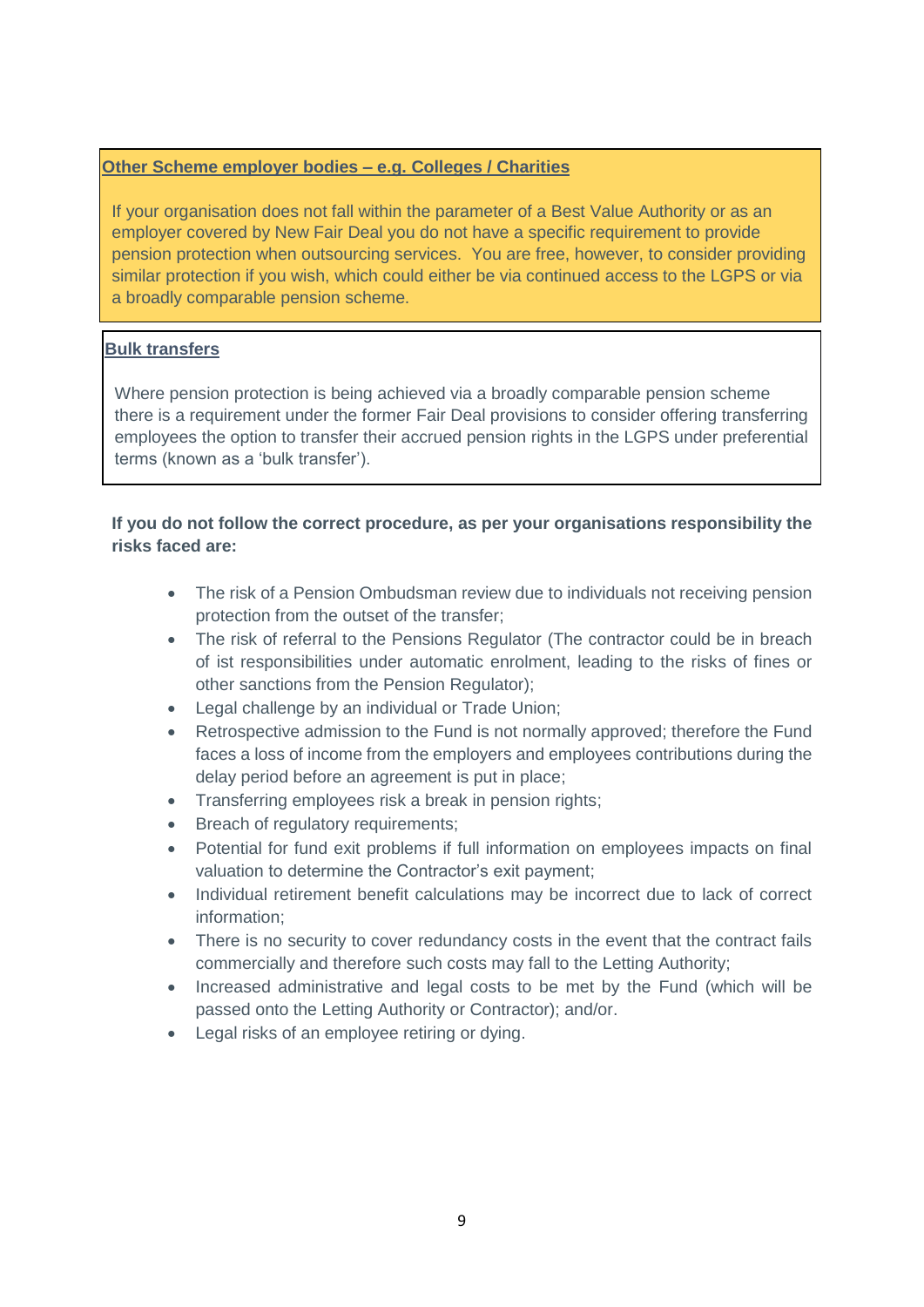# 4. Admission Body Status

| Section 4 covers |           | • Admission body status (ABS) provision in the Regulations |
|------------------|-----------|------------------------------------------------------------|
|                  | $\bullet$ | Can an Admission Agreement be 'closed' or 'open'?          |
|                  | $\bullet$ | Importance of the Funding Strategy Statement               |
|                  | $\bullet$ | Risk assessment - Bond / Guarantee                         |
|                  | $\bullet$ | Details on 'Pass Through Agreements'                       |
|                  | $\bullet$ | Pension Information Memorandum                             |
|                  |           | The process to be followed to gain ABS                     |
|                  |           | Subcontracting                                             |

 Admission body status (ABS) enables contractors who take on local authority services or functions with any specific groups of transferring employees to offer them continued access to the LGPS during the period of the contract. As a result they will remain in the LGPS and continue to accrue benefits, for so long as they remain employed in connection with the delivery of the outsourced service.

 Admission Agreements must contain certain provisions for the admission body as set out in the Local Government Pension Scheme Regulations 2013. The Admission Agreement will also include a requirement that, should the Fund approve a Pension Administration Strategy, that this will be adopted by the contractor.

 Details of the provisions required by the Local Government Pension Scheme Regulations 2013 are contained in **appendix B**. The references to Regulations, unless specifically set out in full, relate to The Local Government Pension Scheme Regulations 2013.

#### **Admission Body Status Provisions in the LGPS**

 This document offers a practical guide to the ABS provisions in the Regulations. It is recommended, however, that practitioners and any other interested parties take their own legal advice on the application of the regulations to their particular circumstances.

 Where a Contractor is providing services under a number of different contractual arrangements in the Fund it will be required to enter **separate** Admission Agreements in respect of each contract.

#### **Admission Agreements – 'closed' or 'open'**

An Admission Agreement can be an 'open agreement' or a 'closed agreement'.

 In an open agreement, new joiners, as well as transferring staff working on the contract or services, can be offered membership of the LGPS under the Admission Agreement.

A closed agreement will restrict LGPS membership to the transferring employees only.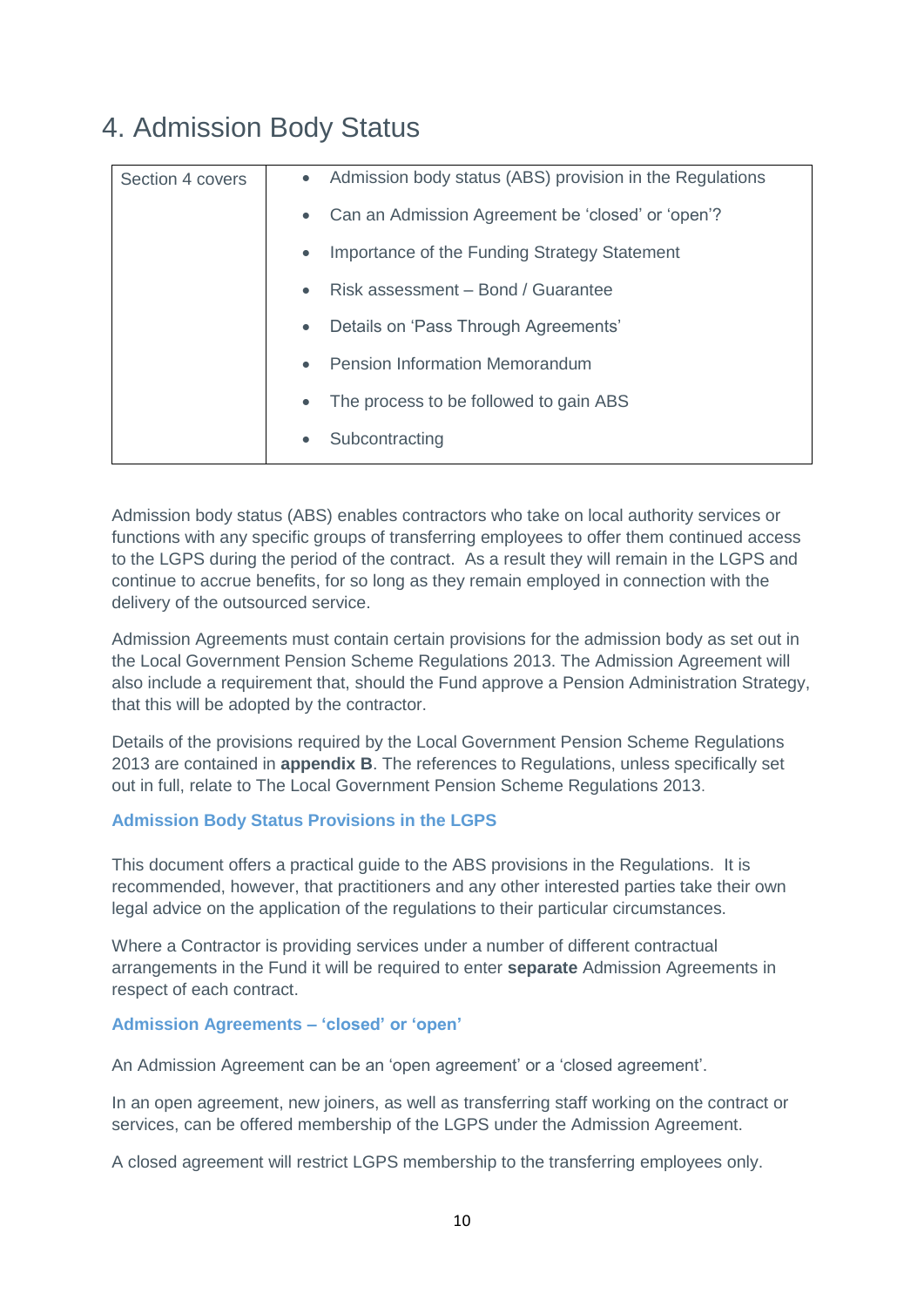It is important to agree with any Contractor what arrangement will be put in place, as it will impact on the actuary's assessment of the amount of employer contribution any Contractor will have to pay, as well as any bond, indemnity or guarantee requirements that may be imposed.

#### **Complying with the Funding Strategy Statement**

The Fund's current Funding Strategy Statement (available on the Council's **website**) sets out what is required for new admission bodies. The Fund requires the following from any potential Admission Bodies wishing to join the Fund.

#### **Bond/indemnity**

 Any new admission bodies, including Contractors, are required to carry out an assessment, taking account of actuarial advice, of the level of risk arising from premature termination of the contract or arrangement by reason of insolvency, winding up or liquidation of the admission body. This assessment must be carried out to the satisfaction of the Fund (and in the case of a Contractor, the scheme employer letting the contract). Where a level of risk is identified, the Contractor will be required to obtain an indemnity or bond to meet the level of risk identified. Any bond must be in a form acceptable to the Fund. Even if a bond is not required at the outset it could be required at any point during the admission body's participation in the Fund.

 The requirement to have a bond in place protects the scheme employer and all other scheme employers in the Fund from any liability in the event of commercial failure of the admission body and should cover some, or all, of the following:

- The strain cost of any redundancy early retirements resulting from the premature termination of the employer's contract;
- Allowance for the risk of asset underperformance; and
- Allowance for the risk of a fall in real gilt yields.

 The Fund may also require employers to include their current deficit within the bond amount. Any bond amount MUST be kept under regular review, to ensure it still provides the required level of cover. As a result it will be reassessed on an annual basis. This review requirement will form part of the Admission Agreement.

**IMPORTANT NOTE** – The Fund will normally require a bond to be put in place by the contractor, which will be covered by a separate bond agreement in addition to the Admission Agreement.

#### **Guarantee**

 If it is "not desirable" for the admission body to enter into a bond, the Admission Agreement will provide that the admission body must obtain a guarantee in a form satisfactory to the administering authority. This guarantee may be given by:

 *(a) a person who funds the admission body in whole or in part;* 

 *(b) in the case of an admission body falling within the description in paragraph 1(d), the Scheme employer referred to in that paragraph;*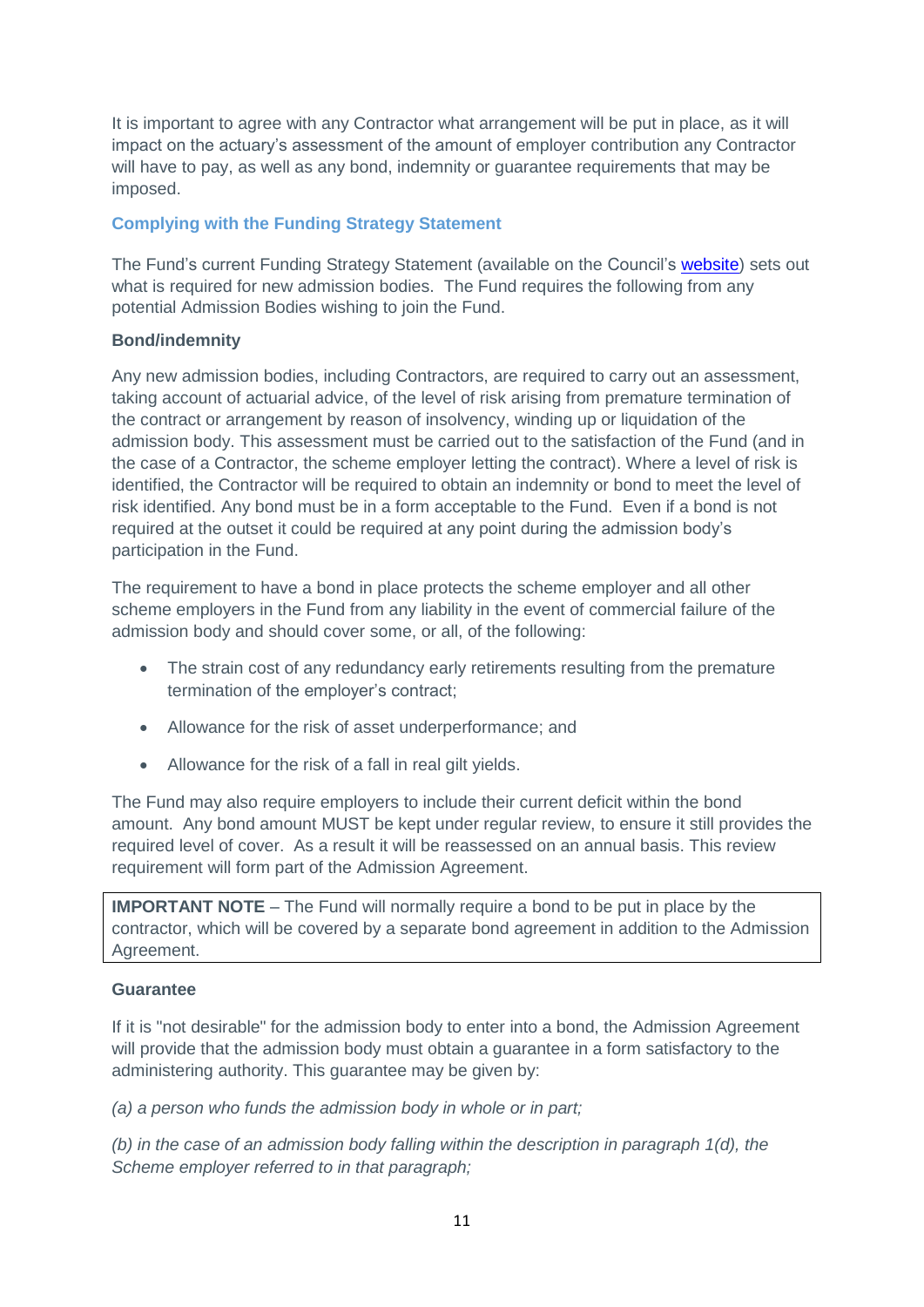*(c) a person who-*

 *(i) owns, or* 

 *(ii) controls the exercise of the functions of, the admission body; or* 

 *(d) the Secretary of State in the case of an admission body-*

 *(i) which is established by or under any enactment, and* 

(ii) where that enactment enables the Secretary of State to make financial provision for that  *admission body, or* 

 *(iii) which is a provider of probation services under section 3 of the Offender Management Act 2007 (power to make arrangements for the provision of probation services) or a person with whom such a provider has made arrangements under subsection (3)(c) of that section*.

 The 2013 Regulations do not specify who determines when it is "not desirable" for an admission body to enter into a bond but the route taken must be to the satisfaction of the administering authority (The London Borough of Havering).

#### **Costs**

 The Fund will independently seek a risk analysis from the Fund Actuary, together with the employer contribution rate. The cost of obtaining this will normally be met by the Letting Authority and not the Fund (see **section 11** on Costs).

 Ultimately, where a Letting Authority is entering into a contractual arrangement with a Contractor and that Contractor seeks admission body status in the Fund, the Letting Authority will be liable for any resulting pension liabilities in respect of the Contractor not covered by any bond or alternative guarantee.

 There are other arrangements that Letting Authorities may wish to put in place between themselves and admission bodies with regard to sharing risk. Please contact the Pension Administration team who may be able to direct you to where you can seek specialist advice.

#### **Technical Information**

#### **Pass Through**

 Outside of any Admission Agreements, bond agreements or letters of guarantee from Letting Authorities, a Letting Authority may also wish to agree a 'Pass Through' arrangement. There are a number of variations of pass though arrangements, but the two most common ones are:

- for the admitted body to pay a fixed employer contribution for the duration of the contract, or
- for them to only pay the future service contribution rate (i.e. the money needed to pay for new benefits accruing following the outsourcing).

 In both these cases, the scheme employer (Letting Authority) will retain responsibility for any deficit/surplus at the start of the contract, its duration and its end. Here most of the pension risk remains with the scheme employer (Letting Authority), although this will vary depending on exactly what is agreed in relation to the pass through arrangements. You must contact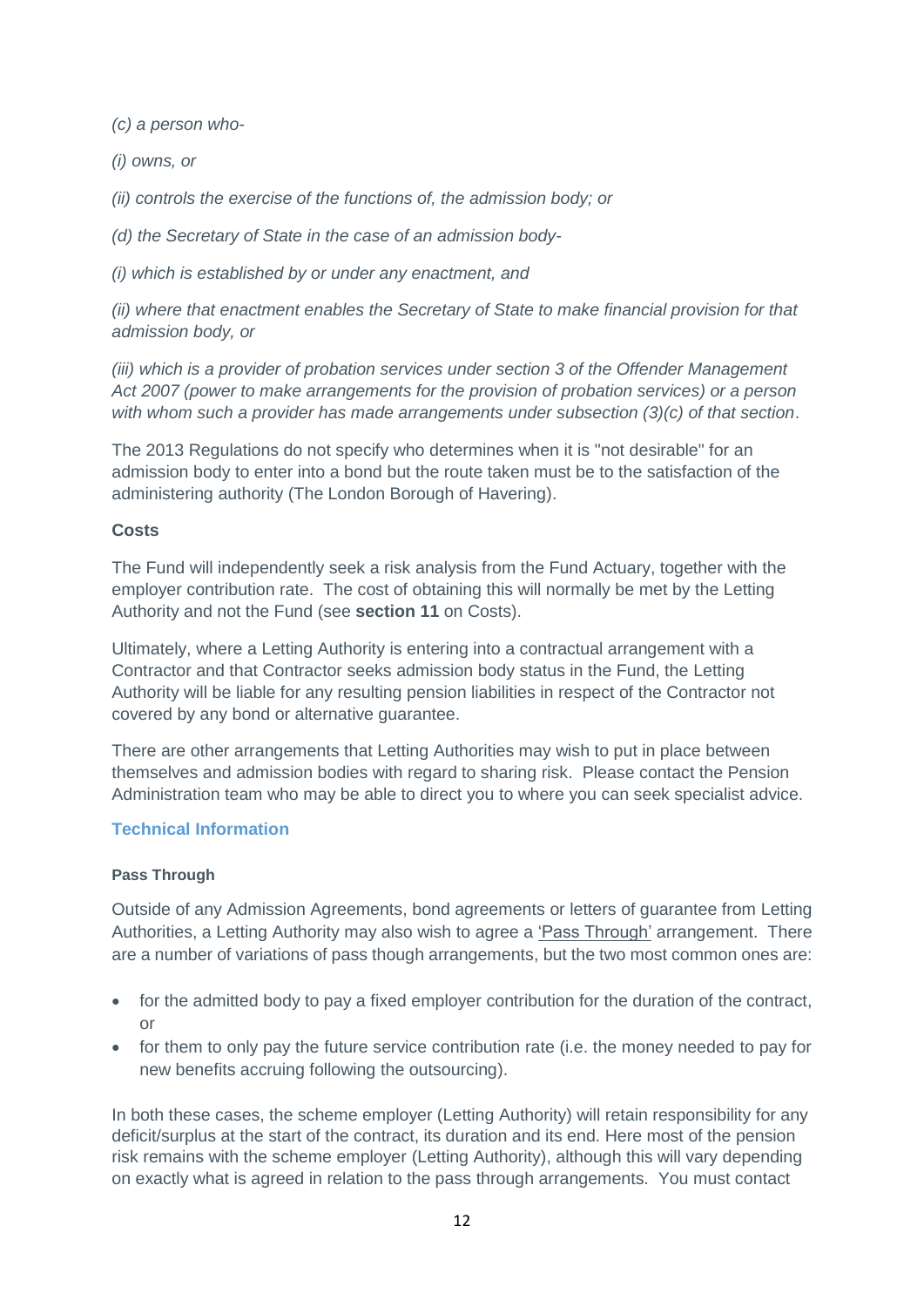the Pension Administration section if you are considering a 'Pass Through' arrangement for where you can obtain specialist advice.

#### **Cessation / Exit Valuations**

 The Funding Strategy Statement sets out the responsibilities of the Contractor at the cessation of the Admission Agreement. In particular, a cessation valuation will be carried out to determine any exit payment due from the Contractor to discharge their obligations to the Fund. The Fund does not meet these costs, therefore the costs will be passed to the Contractor or Letting Authority depending on the circumstances of the cessation valuation. Please see **section 9** for more information.

#### **Use of 3rd Party Actuaries**

 Changes in 2013 to the Pension Regulations allowed contractors to seek their own actuarial assessment (for bond rate and employer contributions). Where this option is taken, the Fund will require independent assessment of these via the Fund's own Actuary before they will agree to admit a new employer to the Fund. In these circumstances, all costs associated with the independent assessment will rest with the Contractor.

#### Getting to Admission Body Status

#### **Pension Information Memorandum**

 A 'Pension's Information Memorandum' (PIM) is a document setting out the pension aspects of becoming an admitted body in the Fund that can be included during the tender process for outsourcings. It gives bidders essential information on the scheme and its costs to help inform their tender pricing.

 If a PIM has not previously been obtained, the process can be commenced by the completion of a revision template for the Fund Actuaries, who will then report back on the bond rate and the employer rate which will apply. If you do not have the staffing information necessarily available the Pension Administration Team Leader can gather the relevant employee data for the employees to be TUPEd to any new prospective contractor for the provision of the contracted service.

#### **The Process**

 A PIM may be commissioned at the beginning of the procurement process, as it allows you to state the level of bond in the tender documents, together with an indication of the employer contribution rate, ensuring that potential bidders have all the information available to them and are able to provide accurate costings as part of the procurement exercise. It is also advisable that you work through the checklists shown within **Appendix C** to help control this process.

this process.<br>At the end of the tendering process, when a contractor is selected, a paper will be presented to the Pension Committee notifying the committee that the contracting body are seeking admission as an admission body to the Fund. This has to be completed before the contract commencement date.

 Prior to the contract commencement date, the Council's Legal Services will provide you with a copy of our standard Admission Agreement. Legal Services will be your day-to-day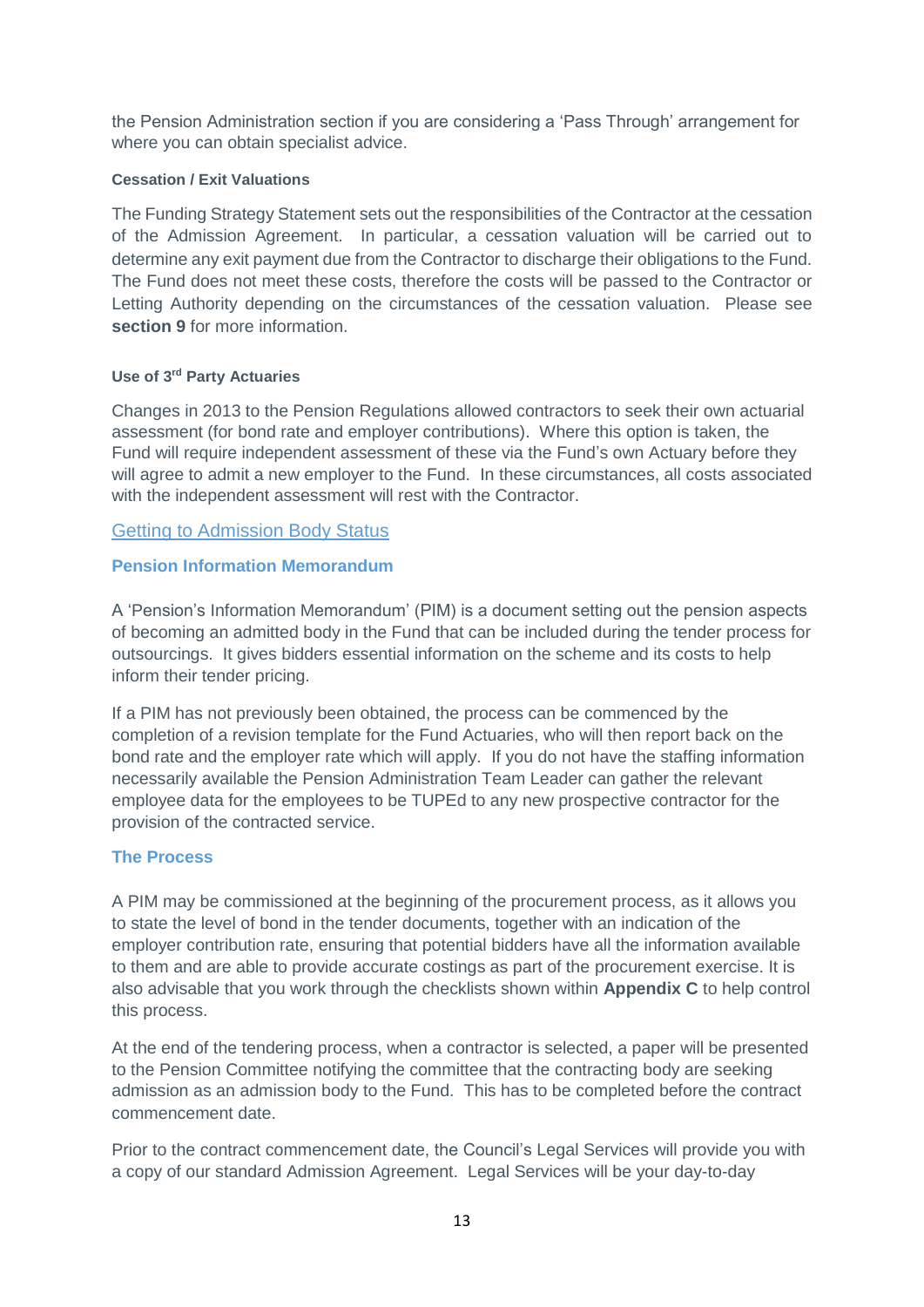contact for the completion of the Agreement. The Admission Agreement has to be in place, with the bond (if required) before contract commencement.

 **For Council led procurements** (i.e. Council staff transferring out to the new provider) oneSource Operational HR team will work with you and the HR contacts from your selected contractor to ensure that employees are consulted/communicated regarding the transfer in line with the TUPE regulations.

 The paper for the Pensions Committee would be drafted and prepared by the Pensions Administration Team at the Council in conjunction with the Letting Authority and the selected contractor. All papers to the Committee have to be in the public domain at least 7 days before the relevant committee meeting under Local Government regulatory requirements. Please allow for this process in your timescales for contract commencement.

#### **Outsourcing Risks**

 The rules governing the Local Government Pension scheme are complex. When considering a tendering exercise please contact the Havering Pension Administration team, so that we can provide the necessary support to you. Your own HR team can advise on the transfer in line with the TUPE Regulations.

#### **Subcontracting**

 Where obligations to ensure pensions protection exist and a Contractor lets an outsourcing contract to a **sub-contractor** (i.e. a secondary outsourcing takes place), the sub-contractor must also provide pensions protection for TUPE transferring staff either via continuing Membership of the LGPS or a GAD-certified Broadly Comparable Pension Scheme. The Letting Authority is responsible for ensuring pension protection occurs in such circumstances.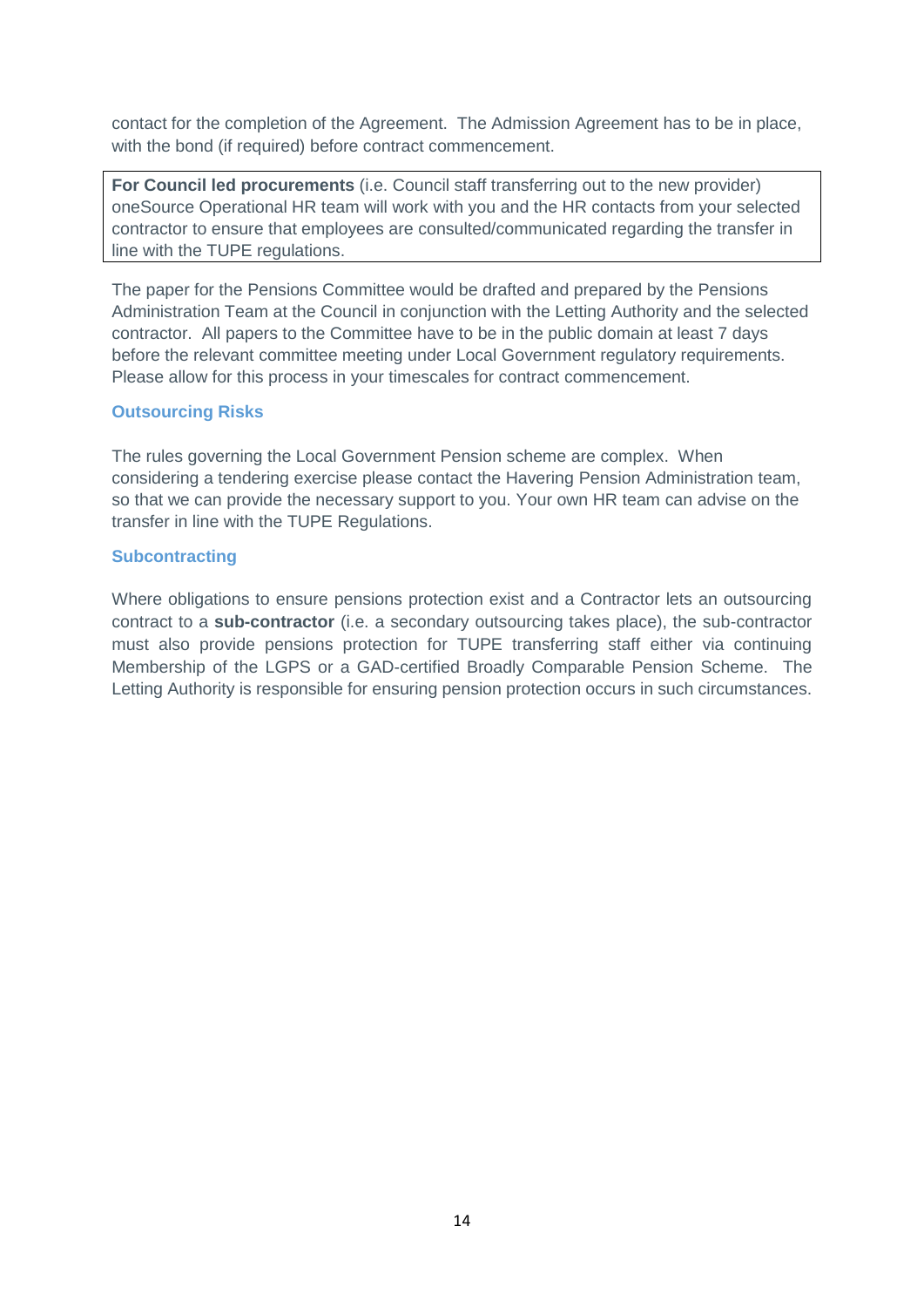# 5. Broadly Comparable Scheme

| Section 5 covers | Details on Broadly comparable scheme |
|------------------|--------------------------------------|
|                  | • Specific 2014 LGPS benefit details |
|                  | Bulk transfer arrangements           |

#### **What is meant by a broadly comparable pension scheme?**

 Broad comparability relates to the protection of transferring employees' future pension rights. This is to ensure that transferring staff are entitled to pensions in respect of future service that are worth as much as they would have had, were they to have remained with their original employer. As set out within the TUPE regulations 2006, for any alternative pension arrangement to be considered as 'broadly comparable' to the LGPS it does not need to offer identical benefits. However, it must offer the same range of benefits, with the same (or greater) overall value.

 Letting Authorities are advised to ensure bidders, who intend to offer an alternative pension scheme to the LGPS, inform them early in the procurement process and advise details of the scheme they intend to use to establish broad comparability. This is because the pension scheme put forward by the contractor as broadly comparable should be assessed by an actuary in accordance with the Government Actuary's Department's Statement of Practice. The designated 'Lead Officer' (see page 18) from the Letting Authority should contact the pension team to progress this.

 Where an employer is providing a broadly comparable scheme, that scheme must be certified against the LGPS as it applies at the point of staff transfer. Any broadly comparable certification prior to this are ineffective.

#### **Please note the LGPS 2014 provides -**

- A Career Average Re-valued Earnings (CARE) scheme;
- Annual revaluation of active members accrued pension linked to CPI (consumers' price inflation);
- An accrual rate of 1/49th of each year's pay for the main section;
- For Normal Pension Age (NPA) to be in line with each members State Pension Age (SPA);
- Salary bandings for employee contributions ranging from 5.5% to 12.5%;
- Employee contributions to be paid on all salary received, which would include additional hours for part timers, and any non-contractual overtime for full timers;
- determined by their whole time equivalent pay; Part time scheme members to only pay contributions on their actual pay and not
- The introduction of a 50:50 section as an affordable alternative for those members thinking of opting out; and
- Retirement benefits for all membership prior to 1 April 2014 to be protected, including any remaining "rule of 85" protection.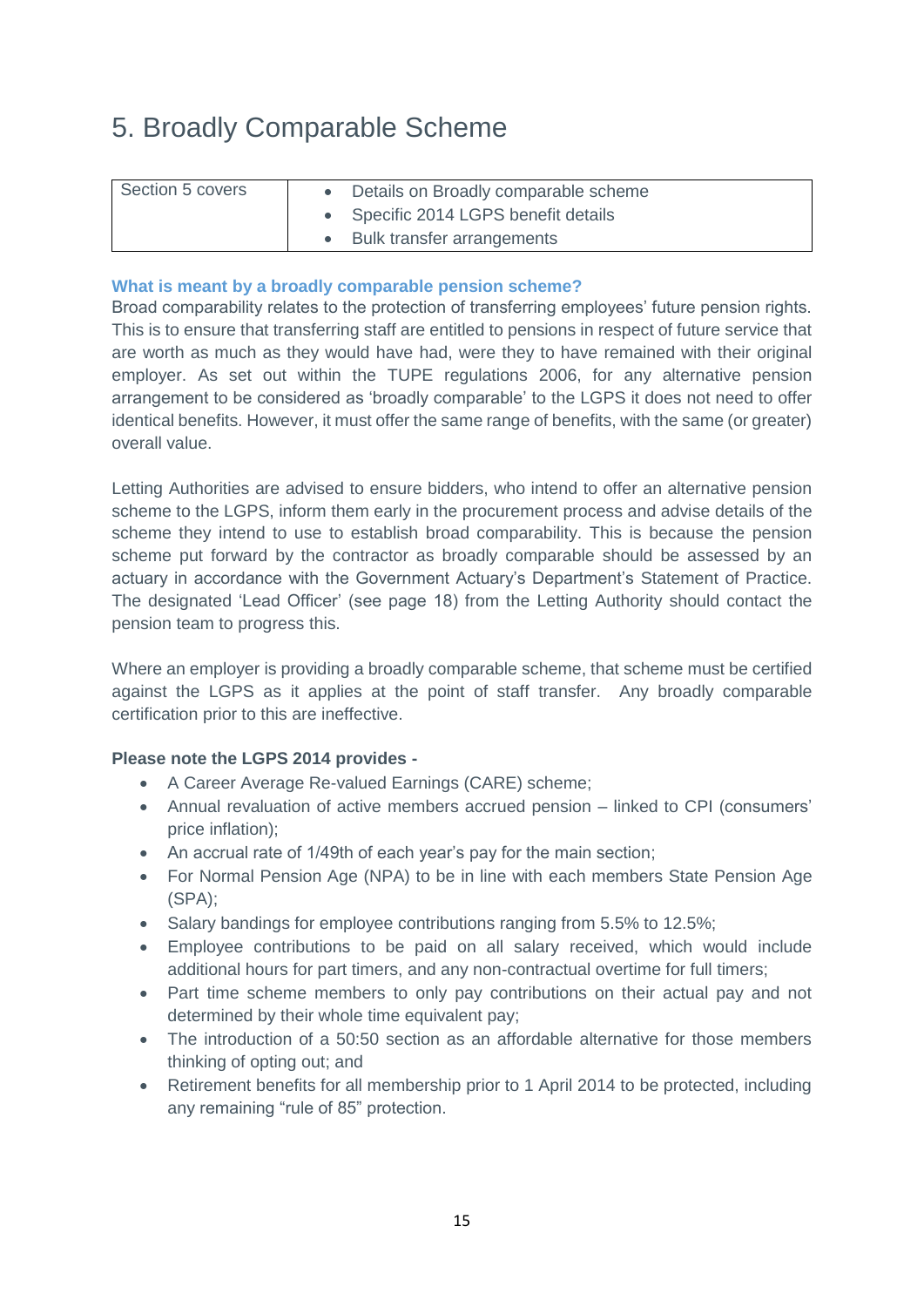#### **Bulk transfer arrangements for numbers of transferring staff (2 members or more)**

 Where a broadly comparable pension arrangement is the preferred route to providing pension protection, consideration also needs to be given to the transfer of accrued LGPS pension rights to this scheme. One method of dealing with this is to consider bulk transfer arrangements. Letting authorities should make clear to potential contractors what sort of bulk transfer terms would be available. This will enable contractors to better estimate the costs of providing transferring staff with access to pension provision that is broadly comparable to what they were receiving prior to the transfer.

 Where a broadly comparable scheme is to be provided for transferring staff, there should be an agreement with the new employer's pension scheme which provides that staff will be able to transfer their accrued service credits (The rights related to service already completed to which a member is entitled under the LGPS) into that scheme on a day to day, or equivalent value, basis. It should be noted that an agreement should be sought during contract negotiations to achieve the above aim.

 The Fund and its actuary will need to be involved very early in the procurement process, and the Letting Authority may be asked to bear the cost of the actuarial fees incurred.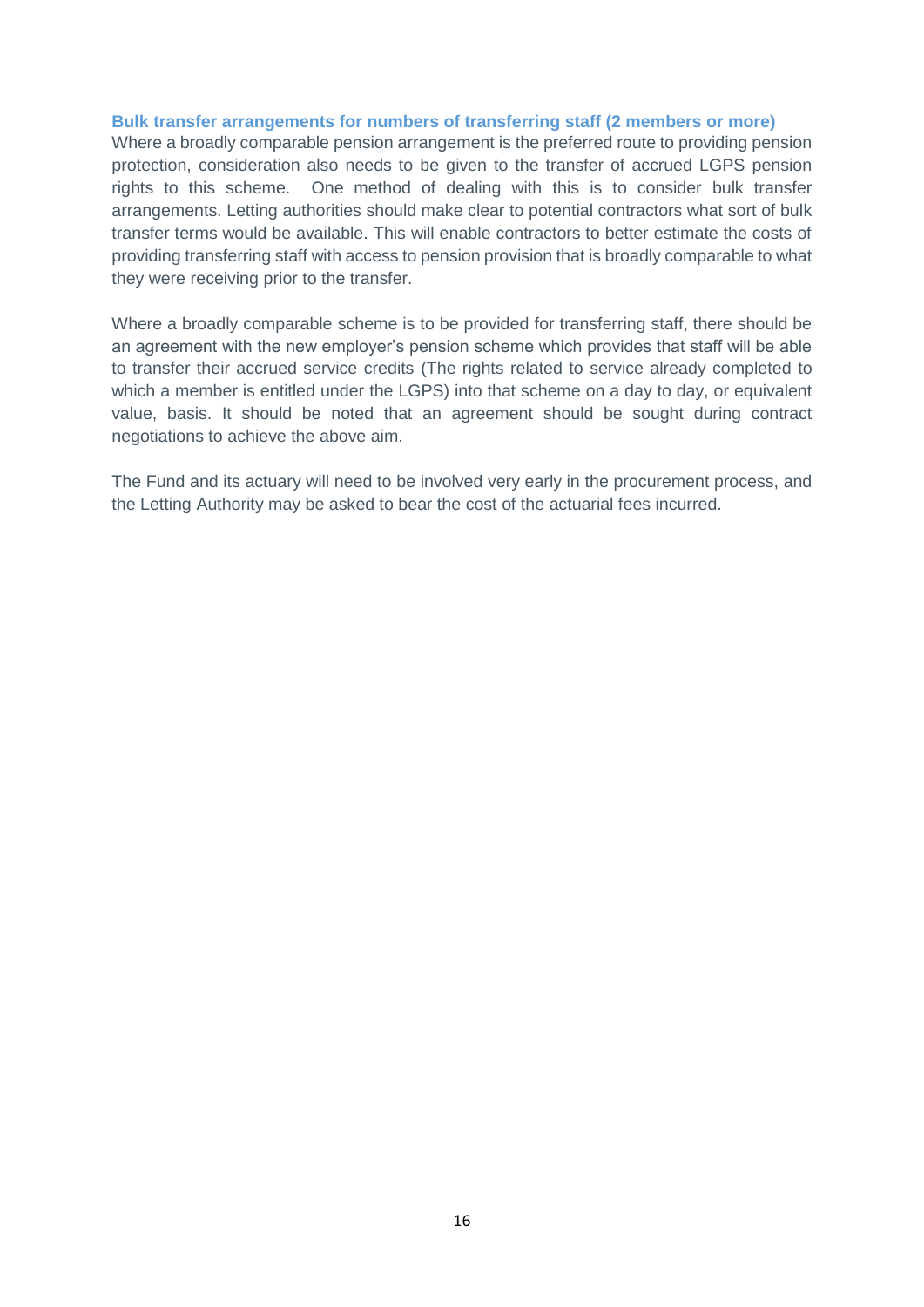# 6. Overview of outsourcing arrangements (Roles)

| Section 6 covers | • First step – determine your organisations 'pension   |  |  |  |
|------------------|--------------------------------------------------------|--|--|--|
|                  | protection' obligation                                 |  |  |  |
|                  | • Letting Authority – your Lead officers role          |  |  |  |
|                  | • Outsourcing roles – Administering Authority / Scheme |  |  |  |
|                  | employer (Letting Authority) / Contractor              |  |  |  |

#### **First Generation Outsourcing**

 Where a Letting Authority has determined that they are under an obligation to ensure pension protection for their transferring employees, the contract must provide for this to be achieved either via continuing membership of the LGPS or a broadly comparable pension scheme. However, the requirement for these options depends on the *type* of organisation outsourcing a service:

- In the case of a Best Value Authority (such as a Council) outsourcing, the company which is awarded the service contract (i.e. the contractor) decides which option will be used to achieve pension protection.
- For an organisation that falls under **'New Fair Deal'** guidance (such as Academies), the winning company should seek admitted body status within the LGPS and only in exceptional circumstances, the option of a Broadly Comparable scheme.
- An organisation such as a College or Charity do not fall within either the Best Value Authority direction or New Fair Deal guidance and therefore staff being outsourced do not retain the same level of protection as a Council or Academy staff member. However, although Colleges and Charities do not have the same pension protection obligation as the aforementioned groups, they still have the option of following similar protocols when completing an outsourcing exercise.

 **Important note** - a company will not be in a position to make an informed bid to provide a service unless the costs and/or risks of ensuring pension protection via admission body status are understood and included as part of a tender document. Therefore the Letting Authority should obtain any necessary pension costs from the Fund to include in their tender document, before starting their procurement process

 To help to inform bids, it is recommended that the Letting Authority request a Pension Information Memorandum (PIM) at the outset of the process which can be provided to all prospective bidders at their own cost.

 Letting Authorities should understand from the outset that the process of obtaining pension costs to include in a tender document will involve work by the Fund Actuary after ensuring that transferring LGPS Members' pension records are up-to-date (the costs of any work by the Fund Actuary will be charged to the Letting Authority). In total this process will take a number of weeks, and sometimes several months, to complete. Therefore, if the outsourcing Scheme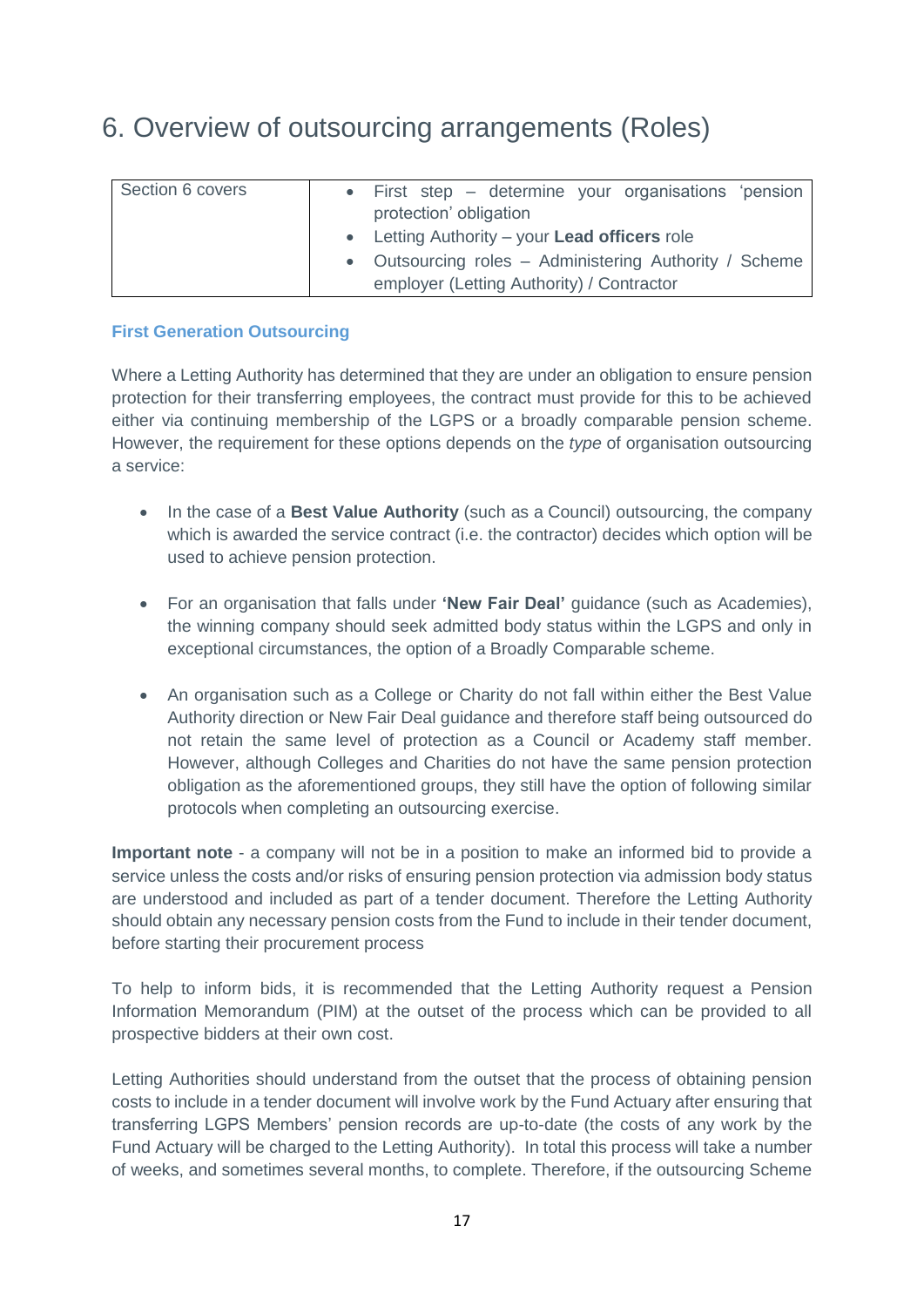Employer wishes to avoid delays later on, the Fund should be consulted at the start of the outsourcing process.

#### **Letting Authority – Lead officer role**

 The Fund does not ordinarily correspond with third party contractors and the Letting Authority should nominate a **Lead Officer** to liaise with all parties, including Havering's Pension Team.

 The Lead Officer should be either the Letting Authority's nominated Pensions Officer, or a senior manager co-ordinating the organisation's outsourcing exercise. They should, ideally, have a good understanding of the LGPS, have read the background documents relating to pensions and TUPE which are referred to in this guide, and must not have any conflict of interest as regards the outsourcing exercise.

 Where pension protection is to be ensured by the successful contractor choosing to offer continuing Membership of the LGPS as an admission body, the Lead Officer's role will be to co-ordinate and act as the main channel of communication between the Letting Authority, the contractor and Pensions Administration Team for all the information which will be required to draw up the Admission Agreement.

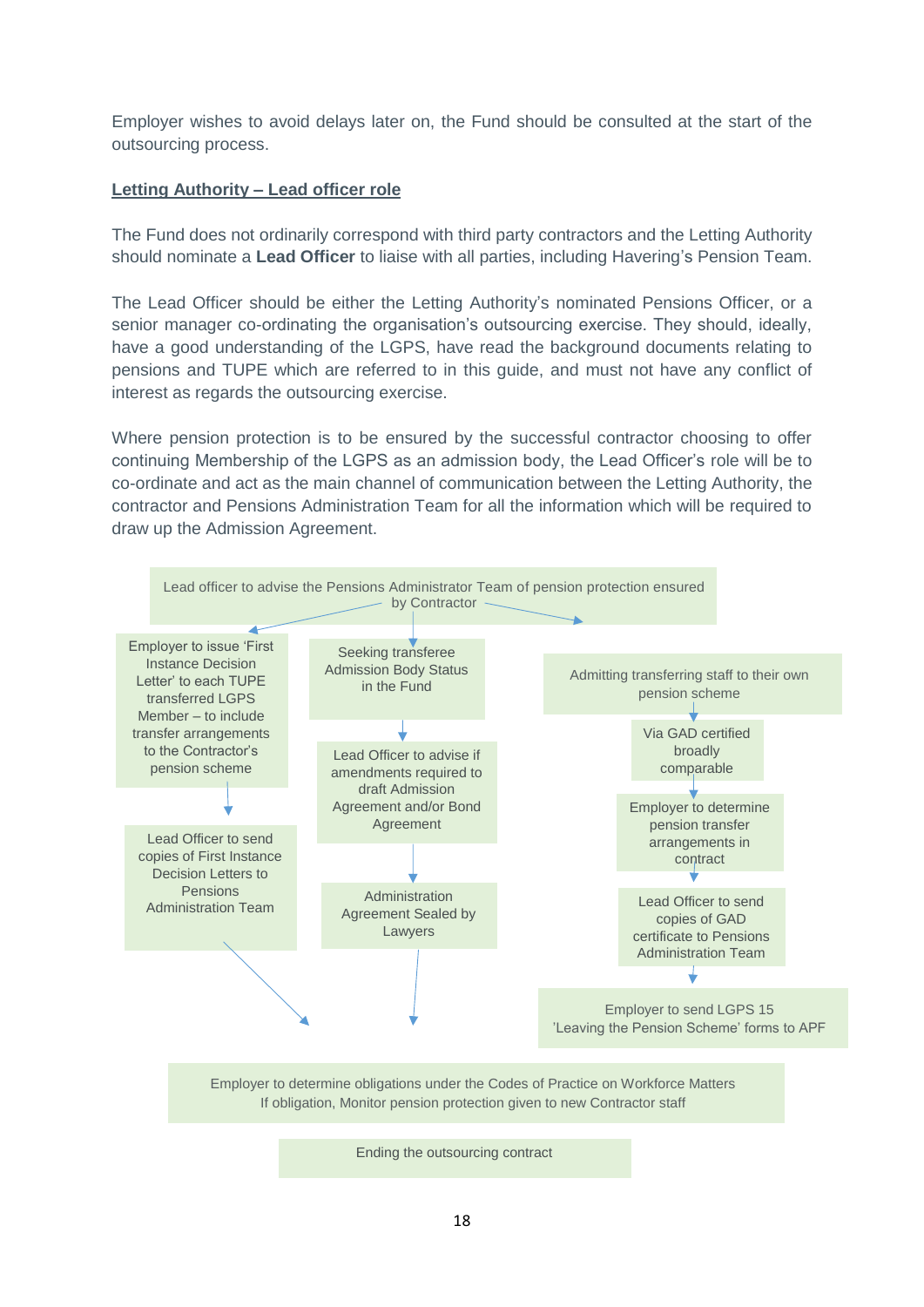#### **The outsourcing roles – Administering Authority / Scheme employer / Contractor**

 It is vital that all parties involved in the outsourcing process are aware of their role when it comes to the pension and Admission Agreement issues and the following paragraphs set out the main areas for each party.

#### **Outsourcing – the role of the Administering Authority**

#### The Administering Authority:

- Should encourage letting authorities and contractors to contact them early with all the relevant information, in an outsourcing process and at each stage in the process;
- Is responsible for the terms of Admission Agreements and many of the conditions for agreements with transferee bodies are required by legislation;
- Must protect their fund by prudent management and assessment of potential risks to the fund with the admission of non-scheme employers and have regard to the need for any indemnity or bond required under regulation;
- Will make the decision to admit a body (contractor) to the LGPS having established that it is possible to do so in accordance with the LGPS regulations and in consultation with the relevant Letting Authority and contractor. The administering authority cannot decline to admit a contractor if the contractor and the Letting Authority agree to meet the relevant requirements of the LGPS regulations and the Fund's requirements;
- Must keep under review the admission body's employer contribution rates to ensure that all liabilities can be met during the lifetime of the contract and that as far as is reasonably possible a surplus or deficit will not occur at the end of the contract;
- $\bullet$  satisfied that each of the transferring members wishing to transfer pension rights will acquire rights under the new scheme at least equivalent to those which would have been obtained if a standard cash equivalent transfer value had been paid; and Must not agree to any bulk transfer to a broadly comparable scheme unless it is
- Will ensure the annual review of any bond/indemnity or guarantee takes place, to determine that the level of cover/protection in place remains appropriate, or amended, as required.

 A standard data base of all current admission bodies participating in the Fund, recording relevant details of the Admission Agreement and funding arrangements for each body, is maintained by the Fund. This data base is a live document and will be updated as new bodies are admitted to the Fund.

#### **Outsourcing – the role of the Scheme Employer (Letting Authority)**

 This is the employer or body seeking to contract for services, as an example, an Academy contracting for cleaning or catering services, is deemed the 'Letting Authority'.

**The Letting Authority should** 

 Use, where it applies to them, the relevant Government guidance as it pertains to their organisation when completing an outsourcing of services (Best Value /Fair Deal/New Fair Deal);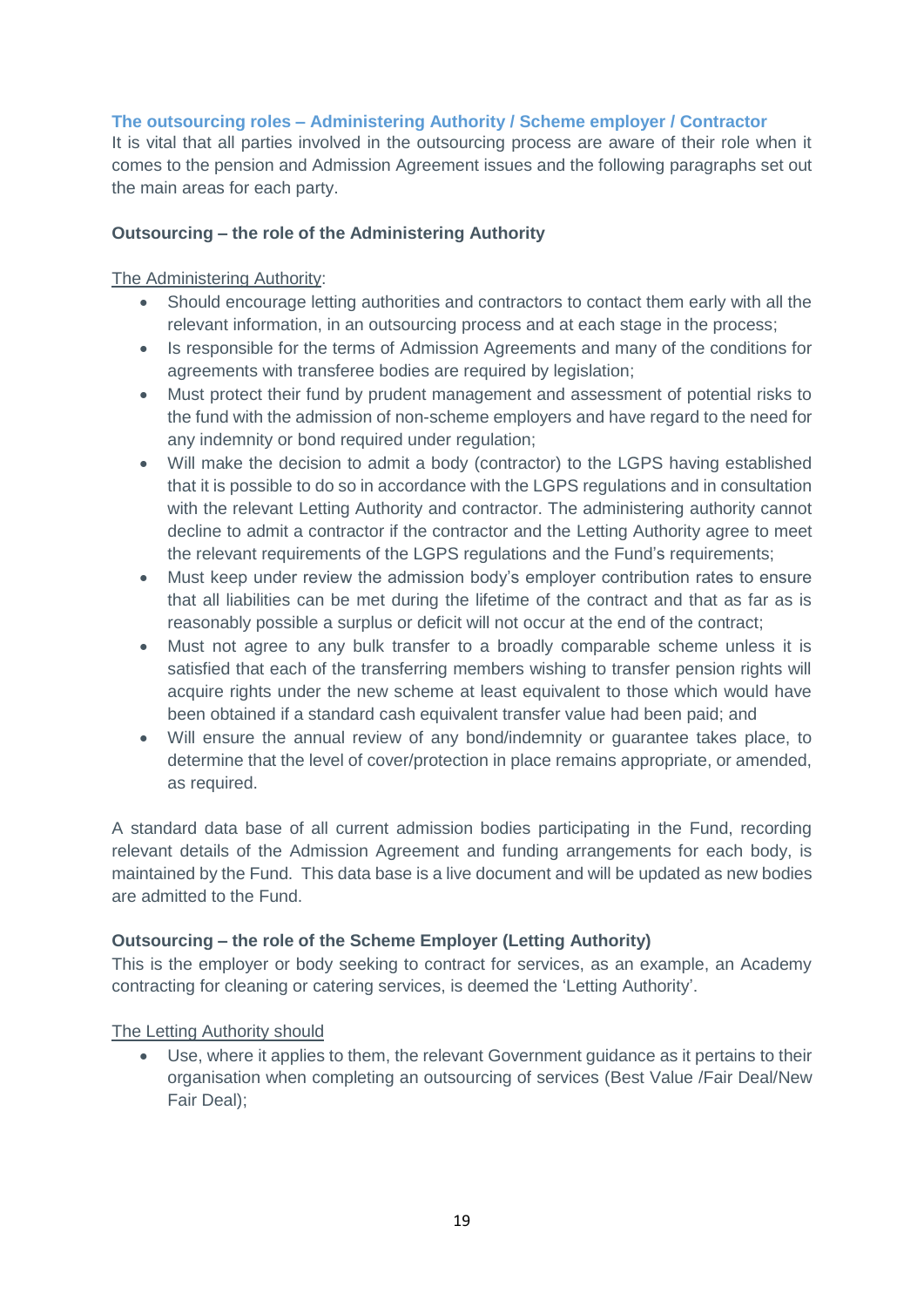- Ensure that pension's issues are considered early in the outsourcing exercise. This means right at the beginning when decisions are being taken about who is considered best to deliver a particular service or function, during the procurement process, and especially when the tender specification is being drawn up;
- Ensure early contact with the relevant administering authority is essential to avoid later confusion and potential delays and/or costs;
- Hold early discussions with the administering authority and especially where a potential contractor wishes to offer LGPS for transferring employees;
- Hold early discussions with staff and trade unions;
- Make the necessary assessments, in consultation with the contractor, concerning potential financial risks to any contract with the contractor, which may have implications for the on-going provision of the service or function being transferred, and where an Admission Agreement is to be entered into, consider the level of indemnity / bond, if any, they may wish the contractor to provide. Close liaison with the administering authority will also be needed when considering the level of risk and indemnity required;
- Where applicable be satisfied, where a contractor wishes to offer membership of its own pension scheme, that the scheme is broadly comparable to the LGPS and a current valid GAD certification is in force; and
- Where applicable discuss with the administering authority the bulk transfer terms to be offered to potential bidders if transferring staff are being offered a broadly comparable pension scheme

#### **Outsourcing – the role of the contractor**

The Contractor:

- Needs to establish from the Letting Authority the correct requirements for pension protection, based on the appropriate Government guidance (Best Value/New Fair Deal). Contractors are encouraged to seek this information from the Letting Authority if it is not clear in the tender or pre-tender documentation as some pension provision will always be expected for transferring local authority employees;
- Should enter into early discussions with the Letting Authority and trade unions, as they will help to make informed decisions about pension issues or resolve any potential problems before the process is too far underway;
- Will need to carry out, to the satisfaction of the administering authority, and to the satisfaction of the scheme employer that is letting the contract, an assessment, taking account of actuarial advice, of the level of risk arising on premature termination of the provision of the service or assets by reason of insolvency, winding up, or liquidation and enter into a bond or indemnity for that level of risk;
- Will, where it is not desirable to enter into a bond or indemnity, provide details of the appropriate guarantor;
- Will need to engage with an Actuary to assess the potential pension costs for them as an employer during the lifetime of the contract; and
- In appropriate outsourcing circumstance, will need to liaise closely with the Letting Authority and the relevant administering authority (either directly or through their actuary) to establish whether they meet the requirements of broad comparability of their own pension scheme if this is what is offered.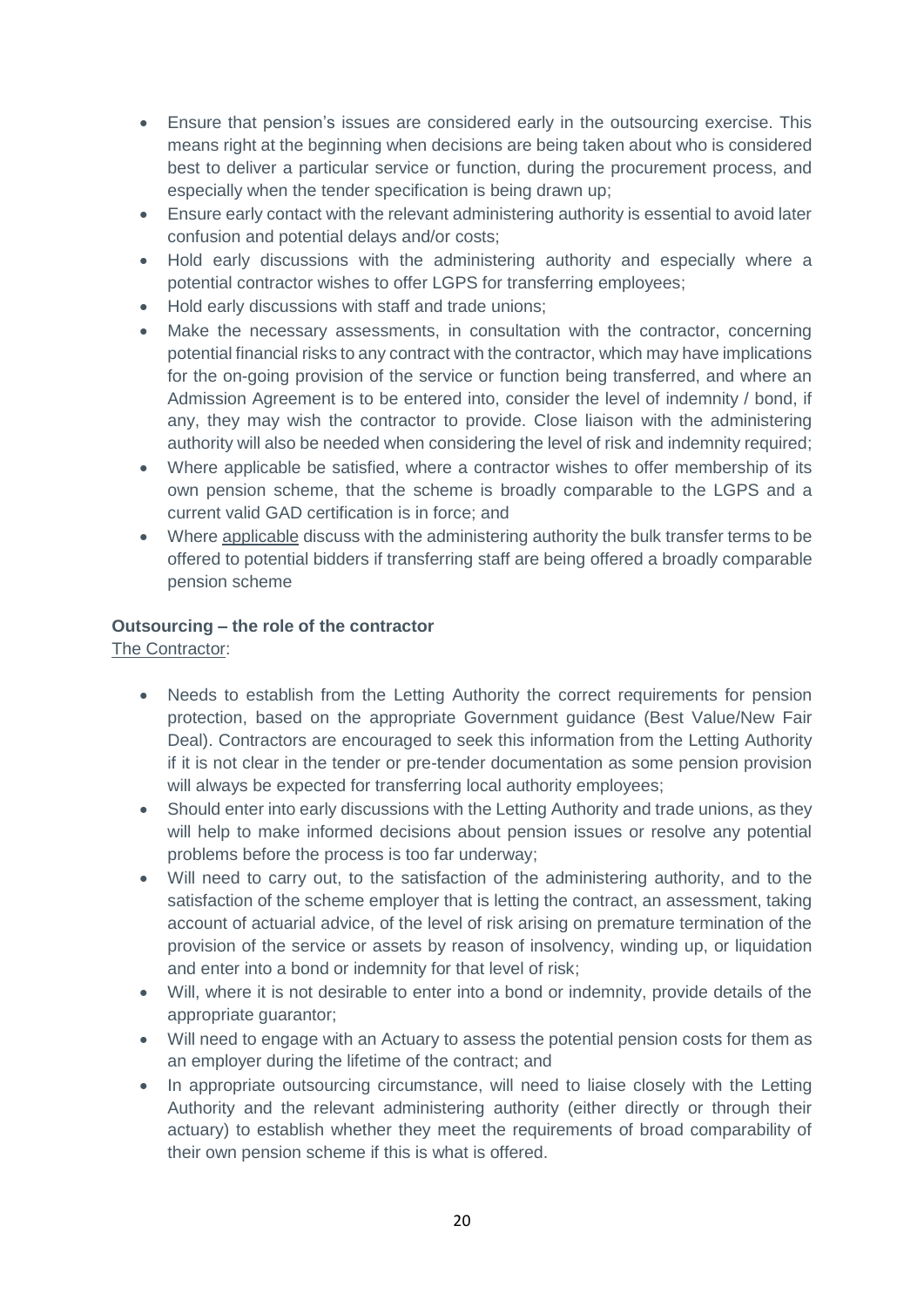# 7. Pension outsourcing – procedure flow

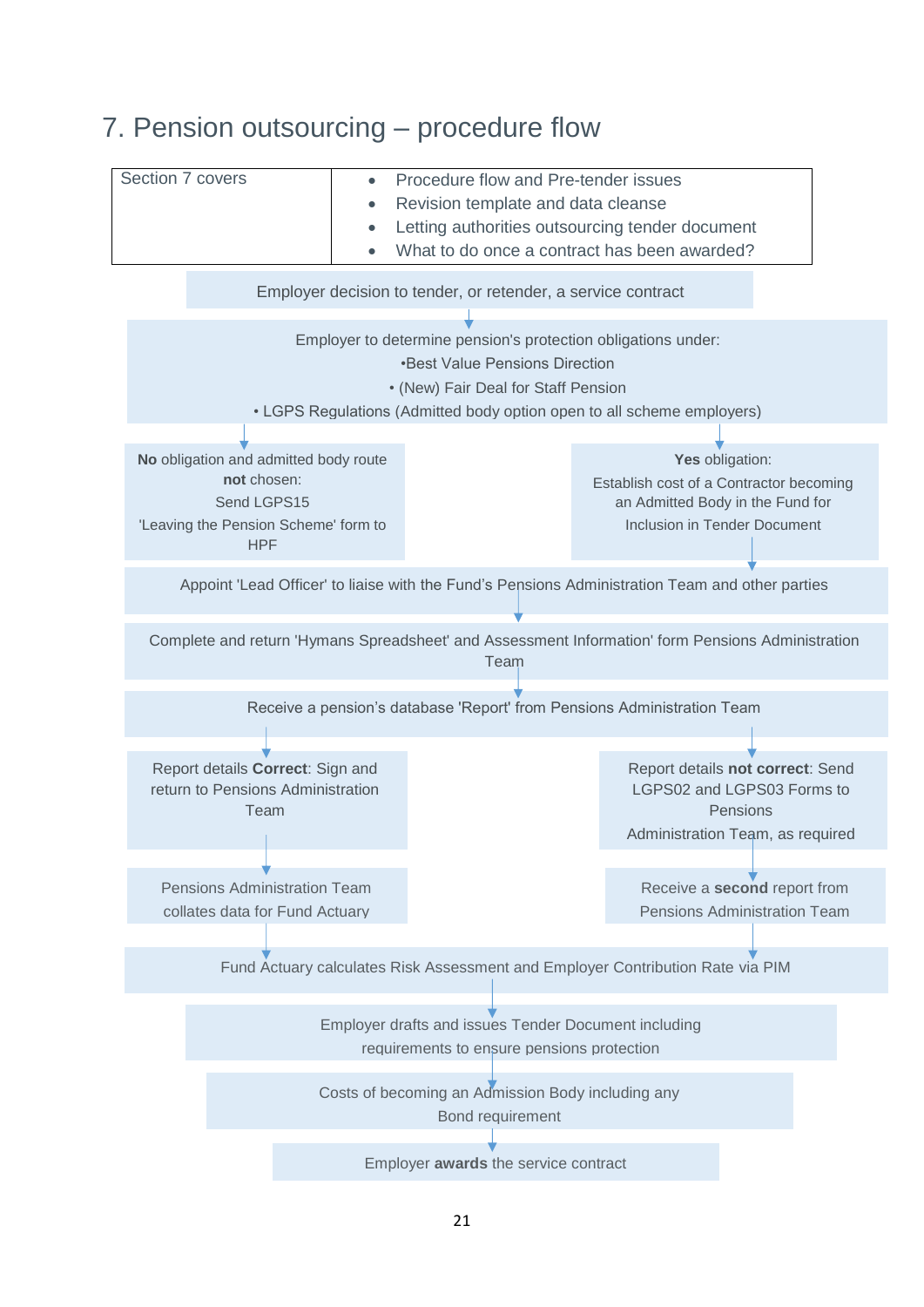The above **diagram** sets out what the overall procedural flow should look like and the relevant stakeholder responsibilities. From this we can trace the best practice route of an outsourcing exercise from pre-tender stage all the way through to a contract end date.

#### **Pre-tender issues**

As a outsourcing **Letting Authority** you should think about:

- The degree of pension risk which will pass to the contractor. This will almost certainly affect their tender price;
- What will happen with any current pension funding deficit in respect of the transferring employees – will this be transferred to the contractor (understanding that effect on the commercial contract) or be retained by outsourcing Letting Authority;
- What happens at the end of the contract? Has the exit position been fully clarified to the contractor? Ensuring that they understand what they may potentially be liable to pay to the Fund;
- The Letting Authority should understand that any pension deficit not met by the contractor on exit will be charged to them; and
- This may affect the decision as to whether a Bond should be required or whether the Letting Authority is comfortable with a Guarantee protection.

### **Completing the Revision Template (Process notes)**

 Where a Pension Information Memorandum (PIM) has not previously been provided by the Fund's actuary, the Employer must provide the data which is requested in each column of the spreadsheet provided by the actuaries ensuring that it is in the required format.

 The Fund holds a record of each LGPS Member's membership details on its Pensions System. This holds the information which has been provided by the Letting Authority. It is essential that the data stored on the Pensions System is correct before pension costs are calculated by the Fund's Actuary, otherwise the Employer Contribution Rate will be incorrect and the Risk Assessment flawed – consequently a data cleanse exercise may be required at the start of the outsourcing exercise.

 The Fund's oneSource Pension Administration Team will send a Report to the Lead Officer detailing the information which is held on our Altair Pensions System in respect of the LGPS Members to be transferred. If the data the Fund is holding is correct, the Lead Officer should sign and return the Report to the Fund.

#### **Data Cleanse**

 Where the Fund's records are inconsistent with the Employer's records, the Lead Officer must complete a Form 'LGPS 3' detailing each item of data which needs to be updated and the effective date of the change. Where the Fund is not holding a record of a contributing LGPS Member, the Lead Officer must complete Form 'LGPS 2' so the Fund can set up a record. On receipt of any LGPS 2 and LGPS 3 Forms, the Fund will update our Altair Pensions system.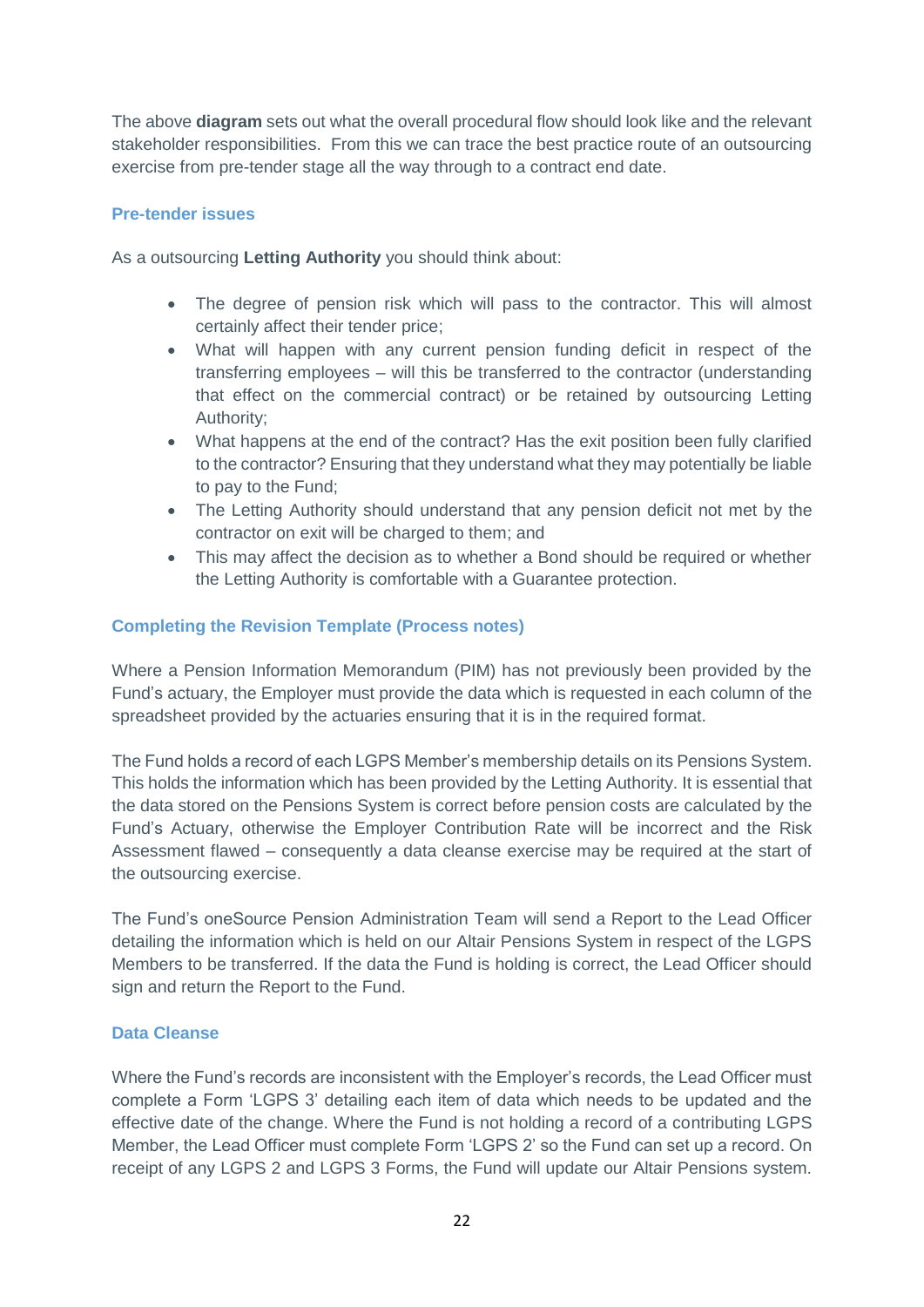The Fund will then send an updated Report to the Lead Officer to sign to confirm that the data the Fund is holding in respect of the transferring LGPS Members is correct.

 The information the Lead Officer provides on this form will enable the Fund Actuary to calculate the pension costs, if the successful contractor were to offer TUPE transferring employees continuing membership of the LGPS. The extent of the risk assessment may depend on the covenant of the Letting Authority.

 The Fund's Actuary will calculate an Employer Contribution Rate on the scenarios of an Admission Agreement being both Open and Closed (i.e. that new staff employed to work on the service contract will be able to join the LGPS, or that membership will be restricted to employees TUPE transferred), unless instructed otherwise. This is because the option of whether to be Open or Closed is one that has to be exercised by the Contractor.

#### **The outsourcing Letting Authority Tender Document**

 The Letting Authority should indicate in the Tender Document if there is a requirement to ensure pensions protection for the staff who will TUPE transfer to the successful contractor and what form this could take. Such a requirement will be satisfied by the contractor either entering into an Admission Agreement to become an Admission Body so as to facilitate continuing Membership of the LGPS, or by the contractor offering a pension scheme which is GAD-certified as being Broadly Comparable to the LGPS.

 From the results of the Risk Assessment, the Employer must decide if it will retain the risk or if not, to what extent this risk is to be transferred to the contractor. This means that, if continuing Membership of the LGPS is to be offered, the Employer must decide if it wishes to retain any funding deficit which may emerge or transfer that liability to the Admission Body. The Employer will also need to decide if it requires a Bond or indemnity to protect all other Fund employers in the event that the contractor becoming insolvent with a pension liability it cannot meet.

 Where there is a requirement to ensure pension protection, the Tender Document should also include the following information regarding the Contractor potentially becoming an Admission Body:

- A copy of the Draft Admission Agreement;
- The new Employer Contribution Rate; and
- The amount of any Bond required.

 **Notifying Havering Pensions Fund – Once the outsourcing contract has been awarded**  The Lead Officer should notify the oneSource Pension Administration Team of the outcome, providing details of the successful tenderer and whether they will ensure pension protection (if applicable) by either:

 Seeking to enter into an Admission Agreement to become an Admission Body in the Fund; or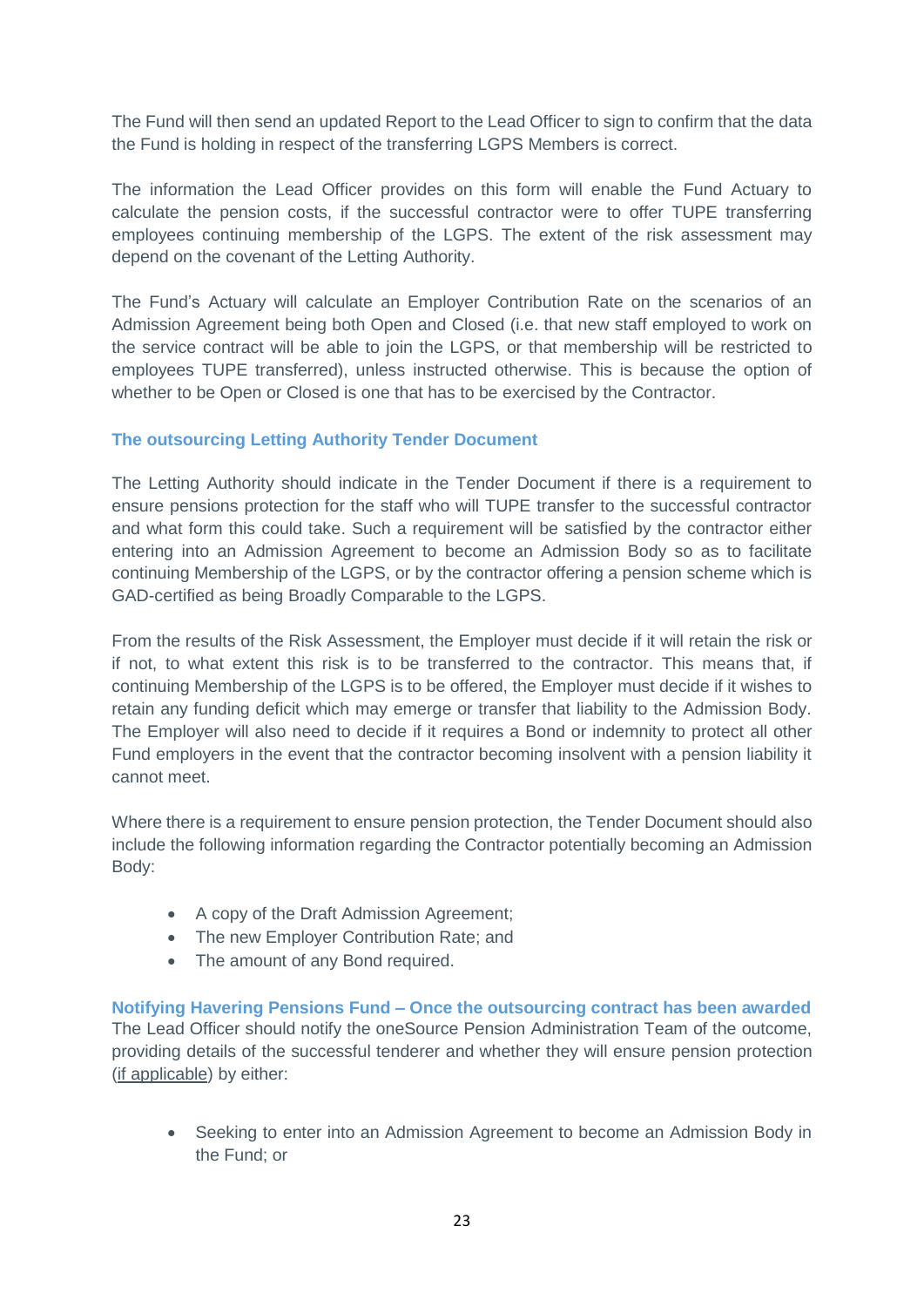By providing access to a GAD-certified Broadly Comparable Pension Scheme, in which case a copy of the GAD Certificate should be forwarded to the Pensions Administration Team.

#### **Staff being TUPE transferred to a contractor of the respect of their pension rights**

 The Letting Authority Lead Officer must inform each transferring LGPS Member of decisions made in respect of their LGPS pension rights. The way in which the Employer must inform the Member is prescribed in statute;

- Notification of the decision must be made to the member in writing i.e. the 'First Instance Decision Letter';
- It should be done as soon as reasonably practicable; and
- $\bullet$  information about the decision may be obtained it must refer to the member's right to appeal against the decision under the Internal Dispute Resolution Procedure (IDRP), including time limits within which to appeal and the job title and address of It must contain a conspicuous statement giving the address from which further the Employer's appeals officer

 The First Instance Decision letter sent to a member being TUPE transferred to a Contractor should:

- Explain the change to their pensionable employment;
- State if their LGPS membership will cease on their last date of employment with the Letting Authority;
- Outline the way in which any obligations to ensure pension protection will be met by the Contractor (e.g. access to the Contractor's GAD-certified broadly comparable scheme, or continuing membership of the LGPS by the Contractor becoming an Admission Body of the Fund);
- Outline the arrangements in the outsourcing contract to transfer their pension rights to the Contractor's pension scheme (i.e. their option to participate in a bulk transfer to the Contractor's GAD-certified broadly comparable scheme); and
- Explain their right to appeal against these decisions under IDRP

The Letting Authority must forward a copy of each First Instance Decision letter to the Fund.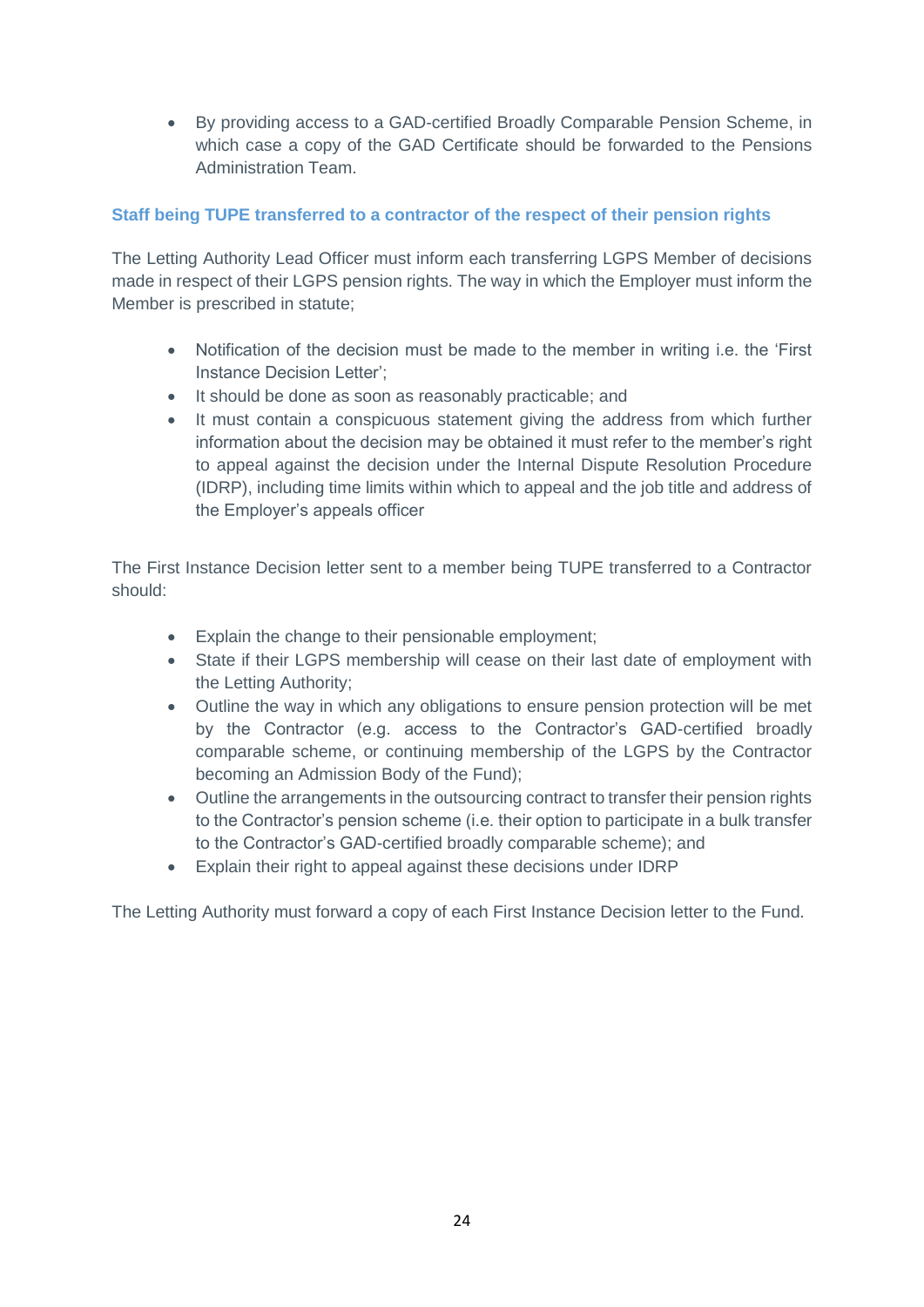# 8. Broadly Comparable scheme / Admitted Body route

| Section 8 covers | • What happens if the Broadly Comparable route is<br>chosen? (option for Best Value authority outsourcing) |
|------------------|------------------------------------------------------------------------------------------------------------|
|                  | • Broadly Comparable – practicalities of transferring<br>pension rights                                    |
|                  | • Bulk Transfer notes                                                                                      |
|                  | • Admitted Body route – staff remaining in the LGPS                                                        |
|                  | • Admitted Body route – procedure notes                                                                    |

 If the successful contactor decides to offer its own broadly comparable pension scheme to the TUPE transferred staff (most applicable for Best Value authority outsourcing) then the Letting Authority should send form LGPS 15 'Leaving the Pension Scheme' to the Fund in respect of each individual stating the reason for leaving as TUPE transfer to "name of contractor" along with a copy of the GAD Certificate (The certificate provided by GAD that a scheme fulfils the requirements to be a broadly comparable pension scheme).

GAD certifies broad comparability in two ways:

- Passport A GAD Passport indicates that the pension benefits the contactor offers TUPE transferring staff have been analysed and considered to be broadly comparable for a wide range of staff that may potentially transfer from the public sector. The Passport may be used to bid on other public contracts to show compliance with one strand of Fair Deal.
- Individual Certification An individual certification is similar to a Passport but the analysis only takes place in respect of the single transfer of the TUPE'd staff. It can be a simpler way to achieve broad comparability than a Passport as the analysis is restricted to a small group. If the analysis determines that the pension scheme is broadly comparable to the LGPS then a Certificate of Broad Comparability is valid only for the staff concerned.

 The Letting Authority should note that it can take some considerable time to achieve GAD certification of broad comparability. Broad comparability also has to be agreed against the LGPS as it applies at the date of transfer taking account of any regulatory changes that may be relevant.

 This option has been removed for new Fair Deal employers such as Academies and is only available to them in **exceptional circumstances**.

#### **Transfer of pensions rights from Havering Pension Fund to the Contractors pension Scheme**

 For those outsourcing Letting authorities who come under Fair Deal obligations to ensure pension protection for employees TUPE transferring to a new employer, this guidance contains provisions relating to the transfer of pension rights from the Letting Authorities pension scheme to a Contractor's pension scheme. **The transfer must be initiated by the**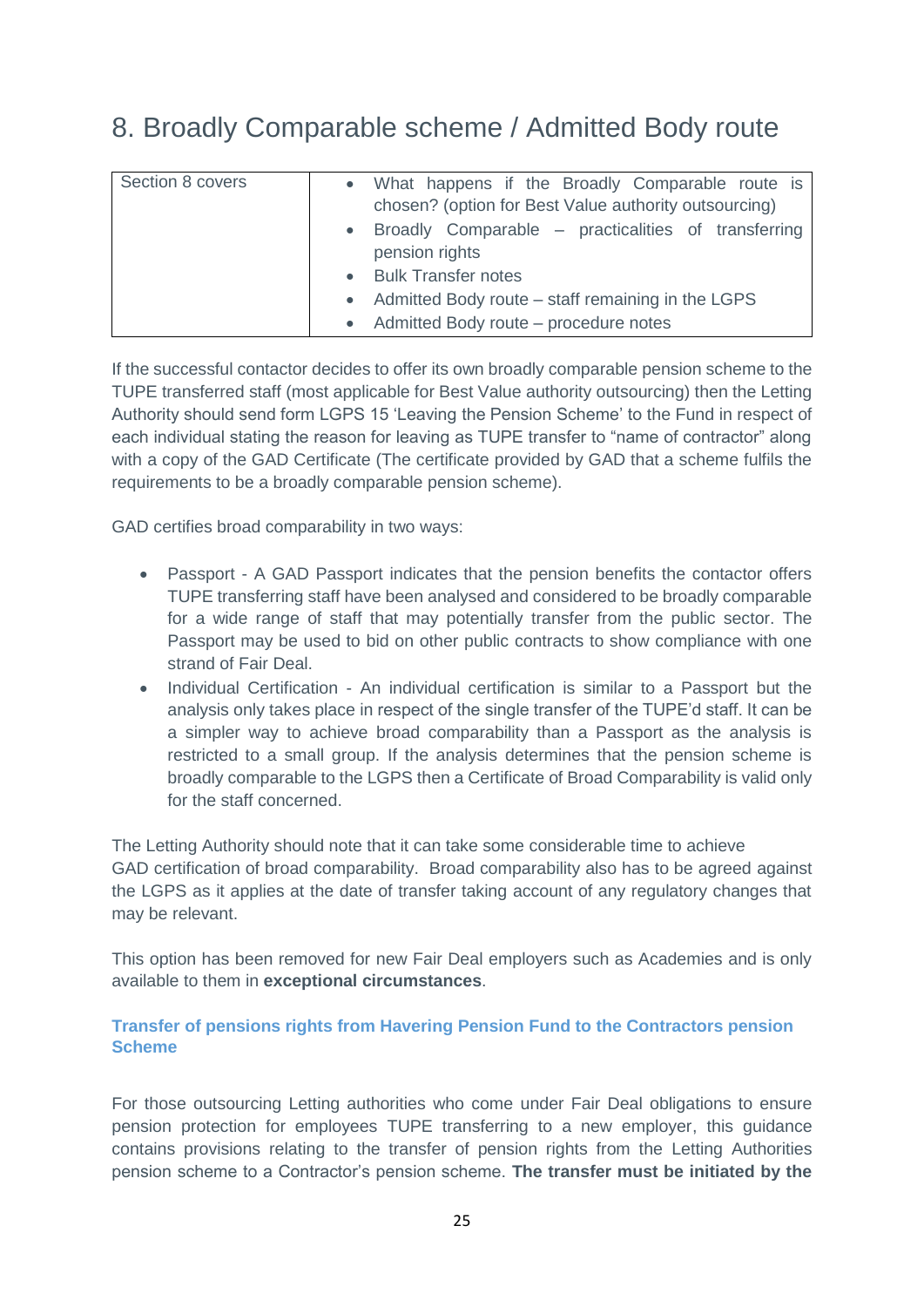**Letting Authority**. Where a bulk transfer calculation is required from the Fund Actuary, the Lead Officer must send a letter of authority to the Pensions Administration Team for the Fund Actuary to disclose personal data about the transferring staff to the Actuary of the Contractor's pension scheme.

#### **Bulk Transfer from the LGPS to the Contractor's Broadly Comparable Pension Scheme**

 Ordinarily, when an individual leaves an LGPS employment they become entitled to deferred benefits in the scheme. They do, however, have the option to transfer their accrued LGPS rights to their new employer's pension scheme if they wish. Special arrangements, known as bulk transfers, can apply where any transfer of employer is as a result of TUPE or TUPE is deemed to have applied.

deemed to have applied.<br>In this circumstance, where pension protection is provided via a GAD-certified broadly comparable pension scheme, the LGPS Regulations do provide the option for bulk transfer terms to be agreed with the receiving scheme. It would be expected that any bulk transfer terms to the broadly comparable scheme would provide pension benefits on a on a day-for- day basis (or the actuarial equivalent) so that individuals suffer no loss as a result of the transfer. In any circumstance bulk transfer terms must not provide terms that would result in a transfer credit in the broadly comparable scheme that is less than would be achieved under the standard cash equivalent transfer route.

 This is achieved by making an arrangement in the outsourced service contract for a bulk transfer from the LGPS to the broadly comparable scheme. This is an agreed transfer calculation between the relevant actuaries and is quite different from a normal transfer of pension rights.

 Where bulk transfer terms cannot be agreed, however, individuals still retain the right to consider an individual cash equivalent transfer value (CETV) into their new scheme.

 In order that individuals can make the right choices regarding any accrued LGPS pension rights it is important that there is clear communication with them, either confirming the bulk transfer arrangements that have been agreed, or confirming where agreement could not be reached.

#### **Outsourced staff staying in the Havering Pension Fund**

 The successful Contractor can become an admission body of the LGPS (option available to **all** Letting authorities outsourcing) by entering into an Admission Agreement with the Council (the Administering Authority of the Fund of the LGPS) and the outsourcing Letting Authority (if different).

 The Admission Agreement is a legal document which allows the Contractor to provide membership of the LGPS to employees TUPE transferring to their organisation. Letting Authorities should note that an Admission Agreement cannot be backdated unless in exceptional circumstances. Where an Employer has an obligation to ensure pension protection for TUPE transferring staff, LGPS membership must be continuous therefore an outsourcing contract should not come into effect before the Admission Agreement.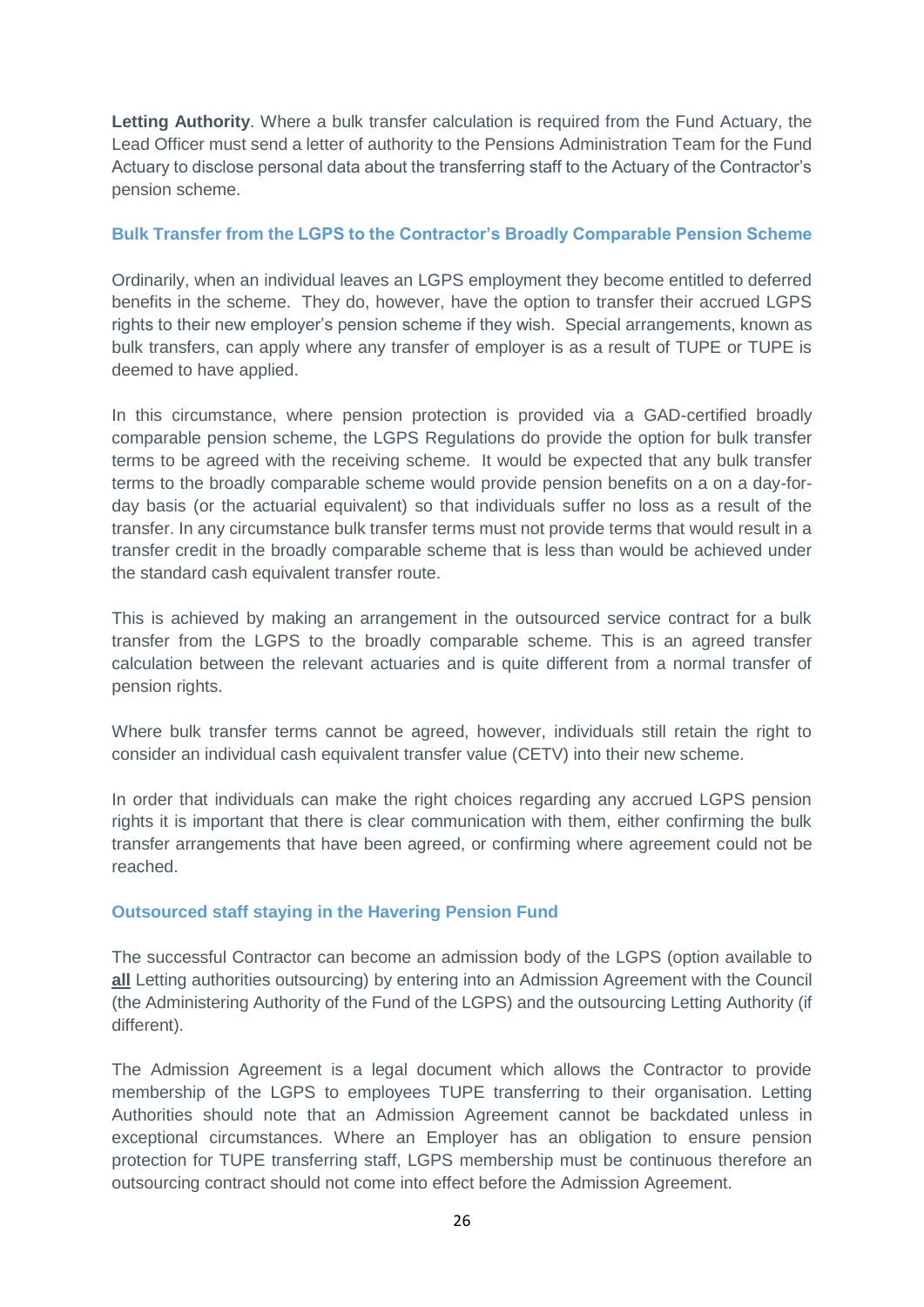The Fund's solicitor will send the Lead Officer two documents for forwarding to the successful Contractor:

- 'Application to Become an Admission Body' form. When the Contractor has completed and returned this to the Lead Officer it should be forwarded to the Fund's Pensions Administration Team to provide us with details of the legal entity seeking Admission Body status.
- 'Draft Admission Agreement'. The draft Admission Agreement contains a number of provisions prescribed under the LGPS Regulations. The Lead Officer should forward a copy to the Contractor, if this was not done at the Tender Stage.

 If the Contractor's lawyers wish the provisions of the Draft Admission Agreement to be amended they should advise the Lead Officer of their proposed amendments. The Lead Officer should forward details of the Contractor's proposed amendments to their own lawyer and the Fund's Pensions Administration Team. The Pensions Administration Team will inform the Lead Officer whether the Fund's Solicitor agrees with the proposed amendments, or proposes further amendments.

 If the lawyers of all parties are in agreement with the wording, the Admission Agreement should be finalised by the Letting Authorities lawyer who should liaise with the Contractor's lawyer and the Fund's Solicitor to arrange signing.

 The Admission Agreement will include a Schedule of LGPS Members TUPE transferring to the new Admission Body. If it subsequently transpires that the employees who have actually been TUPE transferred differs from those listed in the Schedule then a formal amendment will have to be made to the Admission Agreement and signed by the lawyers of all parties.

 How long it takes the Fund's Solicitor to seal the Admission Agreement (and Bond Agreement if required) will depend on the extent to which variations to the standard draft Admission Agreement are requested by the Letting Authority and Contractor. As a ballpark figure, the Lead Officer should factor at least 4-12 weeks for the Admission Agreement stage, and longer if a Bond Agreement is also required, when project managing their outsourcing exercise.

 The Letting Authorities Lead Officer should ensure that their Contractor fully understands the statutory and contractual obligations they will have as an LGPS Scheme Employer. This is most important because:

- Breaches of pension's legislation can incur penalties which, if not met by the Contractor, may fall on the Letting Authority as ultimate guarantor.
- If the Admission Body fails to rectify the breach within the reasonable period, the Fund will decide whether or not to terminate the Admission Agreement.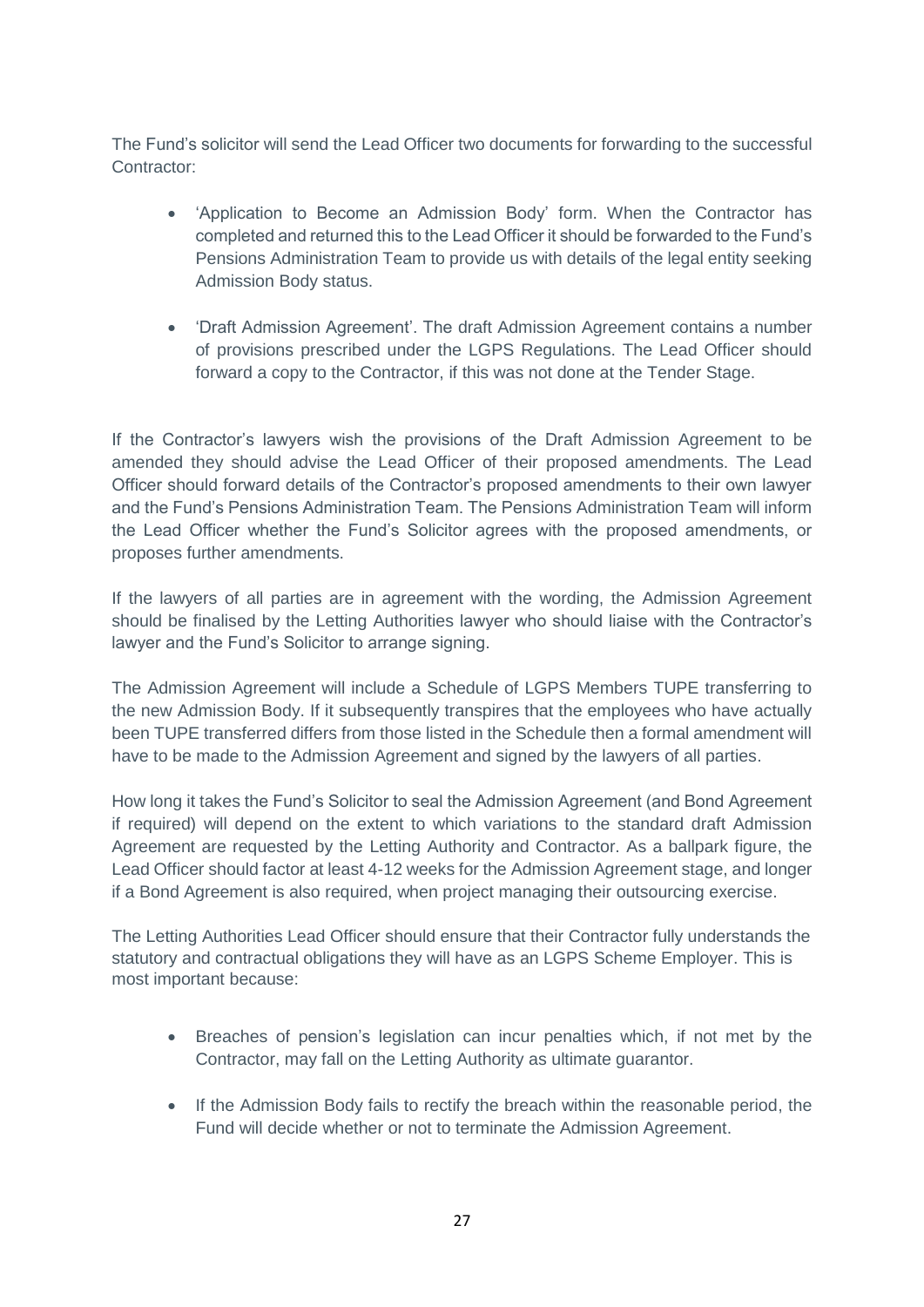Where an Admission Body fails to fulfil its obligations to the Fund, the Fund will write to the Contractor (cc'd to the Letting Authority) outlining the breach and giving a reasonable period in which to rectify the breach under the terms of the Admission Agreement.

 While the Admission Agreement is being drawn up, the Lead Officer should proactively ensure that the Contractor understands their LGPS responsibilities, including, but not limited to:

- Making First Instance Decisions;
- Notification of First Instance Decisions;
- $\bullet$  Dealing with starters, leavers and changes of circumstances that affect pension entitlements;
- Recording multiple part-time posts separately on HR/payroll systems;
- Understanding the pensionable pay elements related to the CARE scheme;
- $\bullet$ Making payments to the Fund;
- Drafting and publishing policies on Employer discretions; and
- Internal Dispute Resolution procedure Stage 1

 The Lead Officer must advise the Pensions Administration Team of the contact details of their Contractor's HR, Payroll and Finance officers. The Pensions Administration Team will then contact the Contractor's HR, Payroll and Finance officers, advise them of the procedure for sending payments and returns to the Fund.

 The Lead Officer should instruct the current payroll provider of the transferring LGPS Members to prepare a payroll report ensuring that it is compliant with the current CARE LGPS pension scheme and (if applicable) the pre 2014 final salary LGPS scheme. This information must be given to the Contractor so that they retain pension salary information which is pertinent to their new employee.

 Where a Contractor is becoming an Admission Body of the Fund, it is still necessary for the outsourcing Scheme Employer to send LGPS 'Leaving the Pension Scheme' forms to the Fund.

 The Fund Actuary will set an Employer Contribution Rate (ECR) which will apply from the commencement date of the Admission Agreement. Every three years the Actuary will calculate the assets and liabilities for each Employer (the Triennial Valuation) so that their on-going ECR can be established.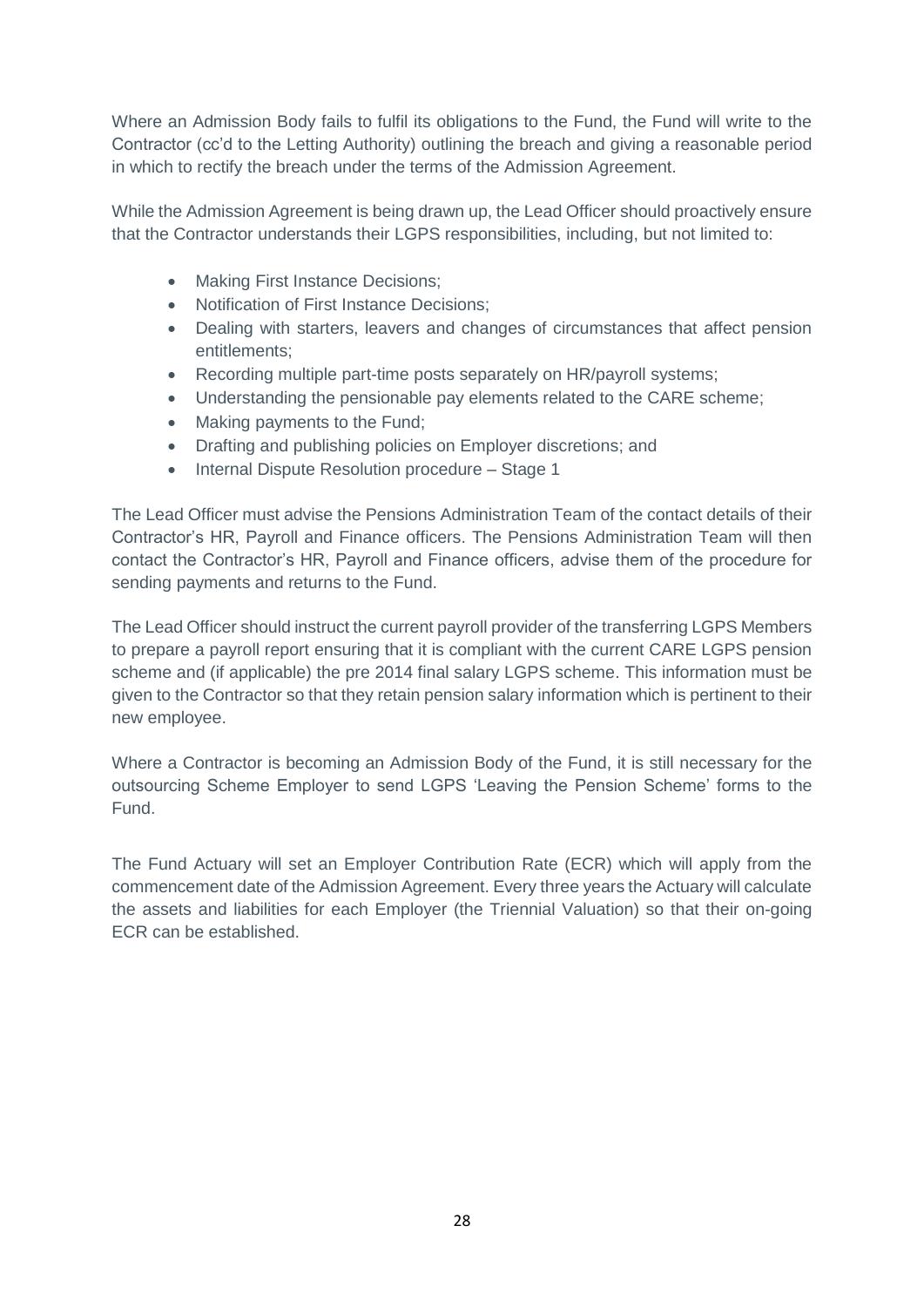# 9. What happens when an Outsourcing Contract comes to an end?

| What section 9 covers | • End of the contract – Staff return or retender?    |
|-----------------------|------------------------------------------------------|
|                       | Best practice tip – pension funding implication      |
|                       | • Second generation outsourcing – pension protection |
|                       | <i>issues</i>                                        |

 When an outsourcing contract comes to an end, the Letting Authority may take back the staff who were TUPE transferred to work on the service contract. The Letting Authority may also wish to re-tender the contract to another service provider and, where the Letting Authority is under an obligation to ensure pension protection, the Fund Actuary will again need to calculate a new bond level and ECR if admitted body route is chosen. It is important to note that the pension protection that applied to the staff originally transferred continues to be applicable at the second stage re-tender. However, if the original contract was 'open' for new joiners from the original contractor, those employees are **not statutorily protected** for pensions.

 In order to remove any potential pension continuity issues, the Lead Officer should ensure that the Fund is notified in good time for potential pension costs to be included in the tender document. Where the current contractor is an Admission Body, the Fund Actuary will carry out an assessment of pension assets and liabilities when the outsourcing contract comes to an end.

 From this assessment, the Actuary will produce a 'Final Certificate' detailing any funding surplus or deficit which may exist. The funding aim over the course of an outsourcing contract is that there should be neither a surplus nor a deficit at the end of the contract.

 The costs of the Fund Actuary's assessment will be passed onto the Contractor of Letting Authority (where appropriate). Please see **section 11** for further information.

#### **Best practice tip!**

 Where the pensions risk is borne by the Contractor, it is advisable that the Letting Authorities Lead Officer give the Pensions Administration Team **18 months'** notice that the contract is coming to an end. The Actuary will then assess the funding position and increase or decrease the Admission Body's ECR over the remaining 18 month period, as appropriate, so that the surplus or deficit at the end of the contract is minimised.

#### **Second Generation Outsourcing (Retenders) and TUPE**

These fall into the following categories:

- **Re-tenders of Outsourcing Contracts**. Any obligations which exist to ensure pension's protection will continue when contracts come to an end and are re-tendered. As detailed throughout this guide, ensure that your organisation refers to the appropriate Government guidance.
- **Old 'pre-pensions protection' Outsourcings**. LGPS Scheme Employers which are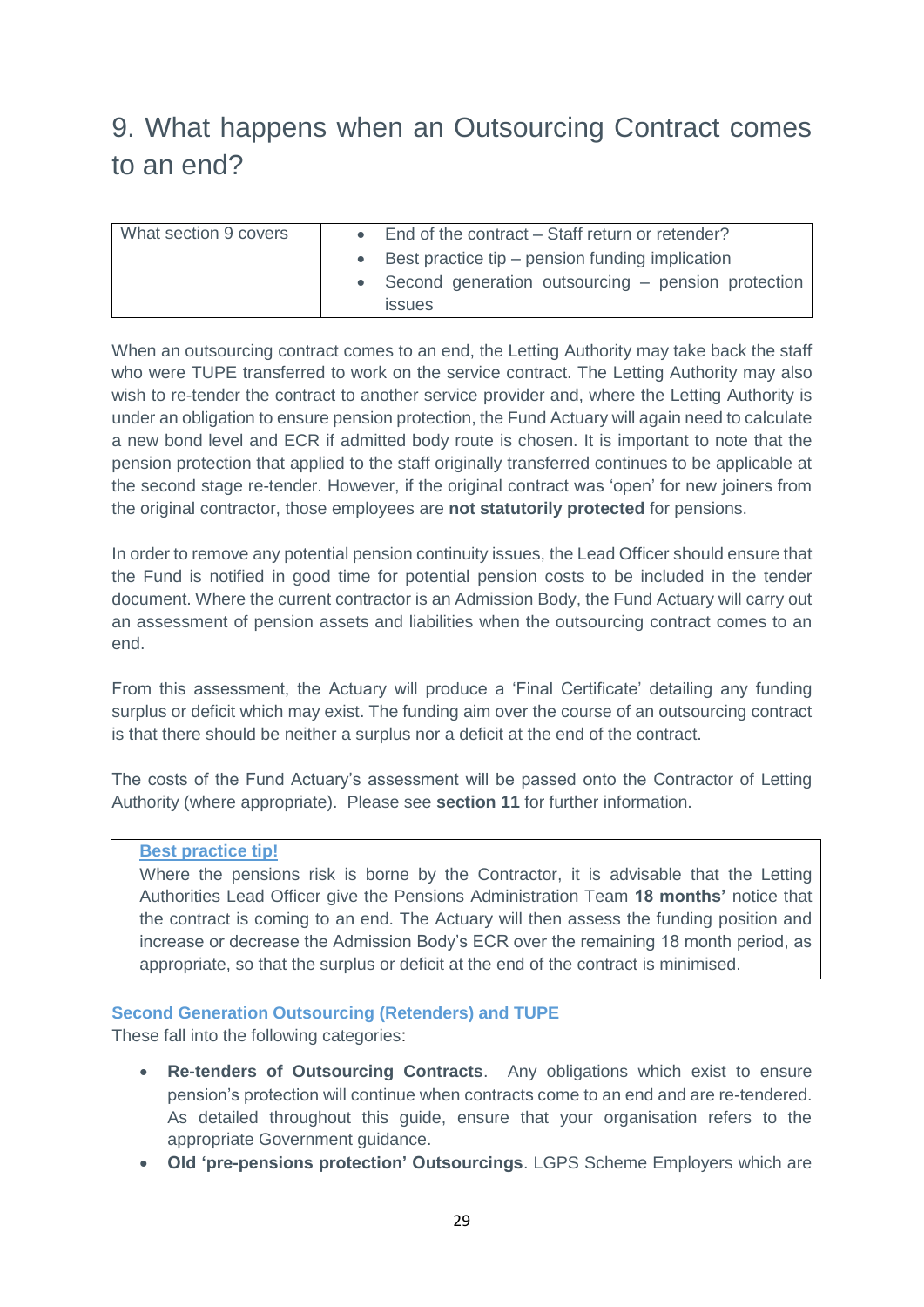Best Value Authorities may have outsourced services at a time when there was no requirement to ensure pensions protection. If these contracts are subsequently re- tendered they will then come under the Staff Transfers (Pensions) Direction and must include provision for pension's protection equal to the pension scheme that they were eligible to join immediately prior to the contract re-let.

 The procurement process itself, will be no different from the first generation outsourcing and TUPE process, as set out in sections 6, 7 and 8.

 You must consult with the oneSource Pension Administration Team at the outset of the contract process, which means the bids will correctly include the estimated employer contribution rate applicable and provision for the estimated bond rate. Your Lead Officer should ensure all data required has been received preventing any impact on the issuing of Annual Benefits Statements. Furthermore, the contract process must be established at the outset to see if the bidders are able or willing to meet the Admission Body status requirements or offer a broadly comparable scheme.

 The new Fair Deal guidance confirms that when contracts are retendered, staff covered by the earlier Fair Deal and Best Value Direction policies should now be offered access to the appropriate public service pension scheme for future accrual. The employees will retain access to the current LGPS benefits as they are on the date of retender (they do not retain returned *access* to 'older' LGPS benefit structures i.e. Final salary 80<sup>th</sup>/60<sup>th</sup>). Employees will have the option to transfer accrued rights into the public service scheme via a bulk transfer, where terms are agreed. Special arrangements apply where exceptional circumstances, such as requirements under procurement law, would prevent the application of the new Fair Deal policy. As such, the Letting Authority has a role to play in protecting the pensions and pension access of the transferring employees.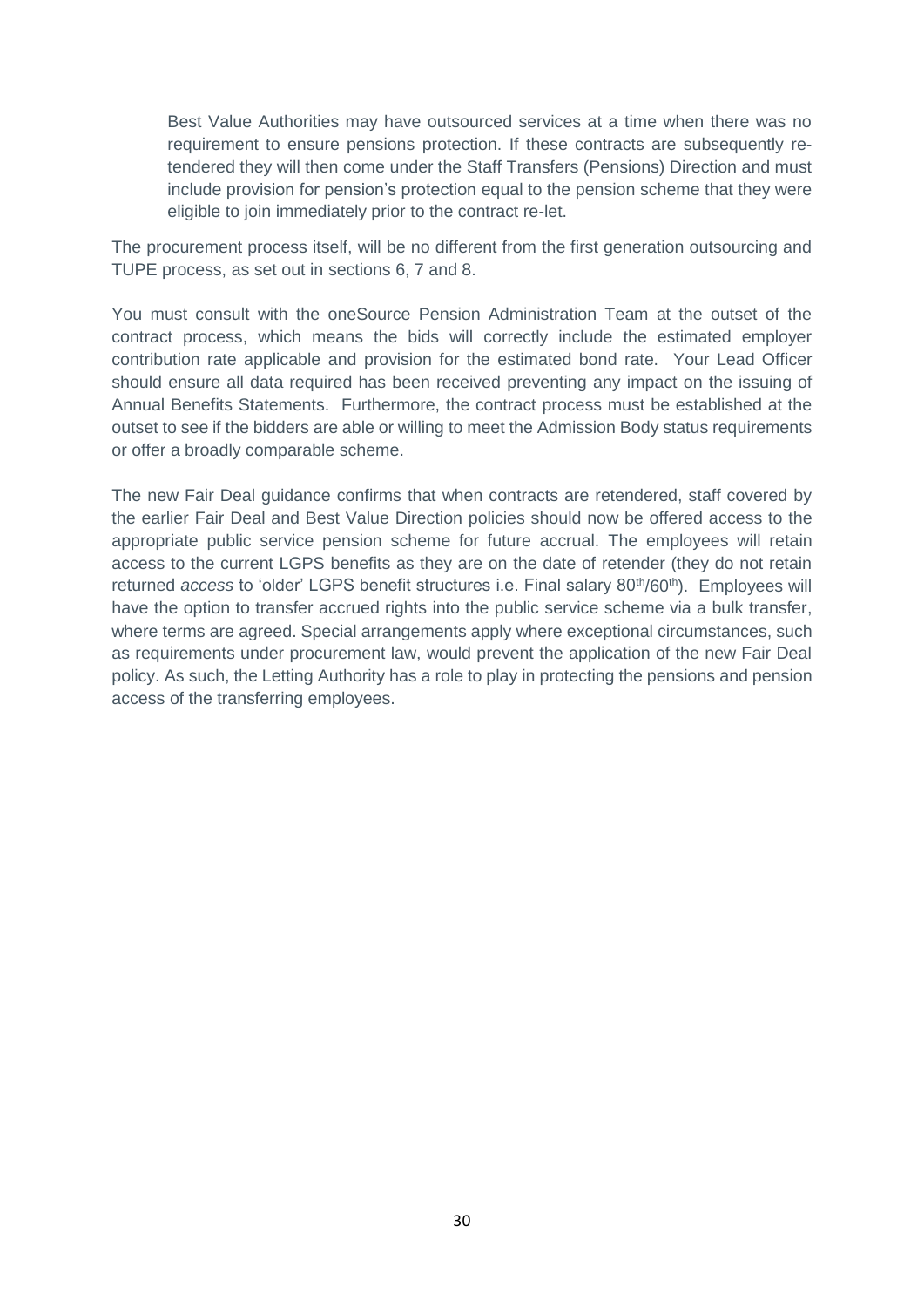# 10. Insourcing

#### **Insourcing issues**

 'Insourcing' can occur for a number of reasons, which are summarised below. In all cases it is important to liaise closely with oneSource as early as possible in any 'insourcing' situation, to ensure the correct action is taken.

 There may be circumstances that require a function contracted out to a private sector contractor or voluntary sector body to be brought back into the public sector following the termination of the contract or arrangement. In this situation all staff that transfer will (in almost all Scheme Employer scenarios) gain immediate access to the LGPS by virtue of becoming eligible employees of the Scheme Employer. It is also important to note that if the 'insourcing' is from staff transferred to a broadly comparable scheme, it is possible that there could be bulk transfer arrangements for those original employees transferred out of the public sector, with a standard CETV option to all others transferring across to the Scheme Employer.

 A further example of 'insourcing' would be the ending of a shared service arrangement, where staff could be transferred either back into, or out of, the Fund. Staff would retain entitlement to membership of the LGPS in such cases (as they would continue to be employed by a Scheme employer). Consideration would also need to be given to the transfer of accrued LGPS entitlements into or out of the Fund, where appropriate.

 A transfer of staff from the NHS to a Local Authority could result in a Participation Agreement with the NHS Pension Scheme, allowing the transferred NHS staff to remain in the NHS Pension Scheme. If the transfer occurs in the opposite direction, then the admission body route within the LGPS may be available for the NHS organisation involved, allowing the transferred local government staff to remain in the LGPS. Within any of these scenarios the appropriate Pension legislative guidance notes should be used by the involved parties.

 In regards to 'Insourcing', due to the somewhat complex nature of the movement, applicable organisations should contact oneSource pension administration team to discuss the appropriate administrative steps as early in the process as possible.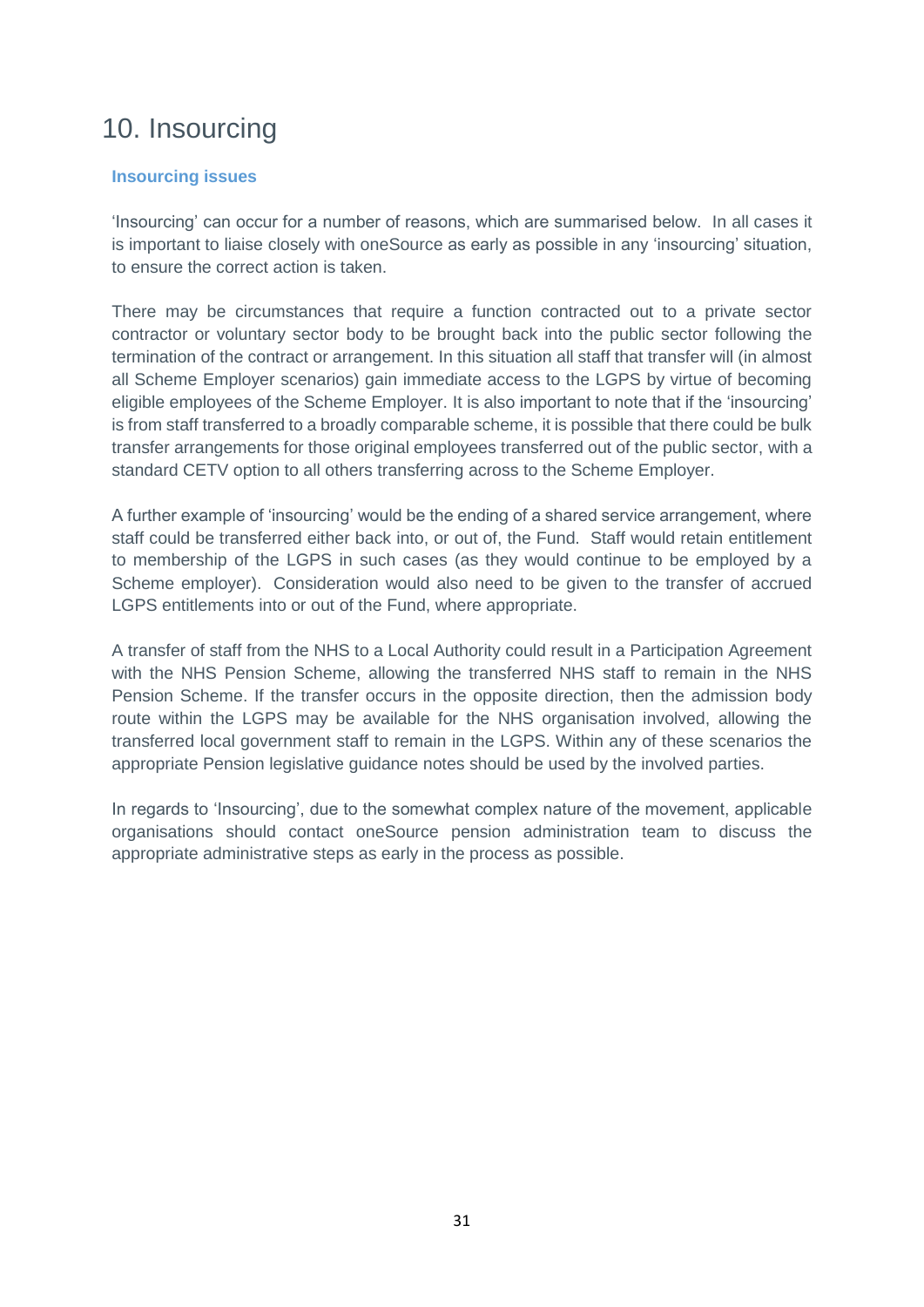### 11. Costs

 Where a contractor offers a **broadly comparable pension** scheme as its means of providing pension protection, all costs (including employer contributions) and risks associated with setting up and running that scheme will fall to that contractor. It is assumed these costs would be reflected in any bid price. In addition, any actuarial costs associated with negotiating the transfer of staff to the broadly comparable scheme will be recharged to the Letting Authority (who may pass these costs on to the contractor) which may add to the overall costs of the outsourcing.

 Where access to the LGPS via an **admission body status** is the preferred option for ensuring pension protection various actuarial costs associated with this will be passed back to the Letting Authority or contractor. The oneSource Pension team will advise you up front what the actuarial costs will be for appropriate work.

 The pensions costs will be calculated by the Fund Actuary who will carry out a Risk Assessment and calculate the new Employer Contribution Rate which would be payable if the contractor were to offer continuing membership of the LGPS as an Admission Body of the Fund. The Employer Contribution Rate is the charge made to a Scheme Employer of underpinning costs of providing the occupational pension scheme benefits provided by the LGPS not met by Member contributions and returns on Fund investments.

 Actuarial costs that may be passed onto the Letting Authority or Contractor may include the costs for:

- a Pensions Information Memorandum:
- renewing or reviewing risk assessments;
- certain individual calculations associated with scheme membership;
- accounting valuations under FRS102, US GAAP or IAS19; and
- cessation or exit valuations; and
- any other ad hoc advice regarding the Contractor's participation in the Fund.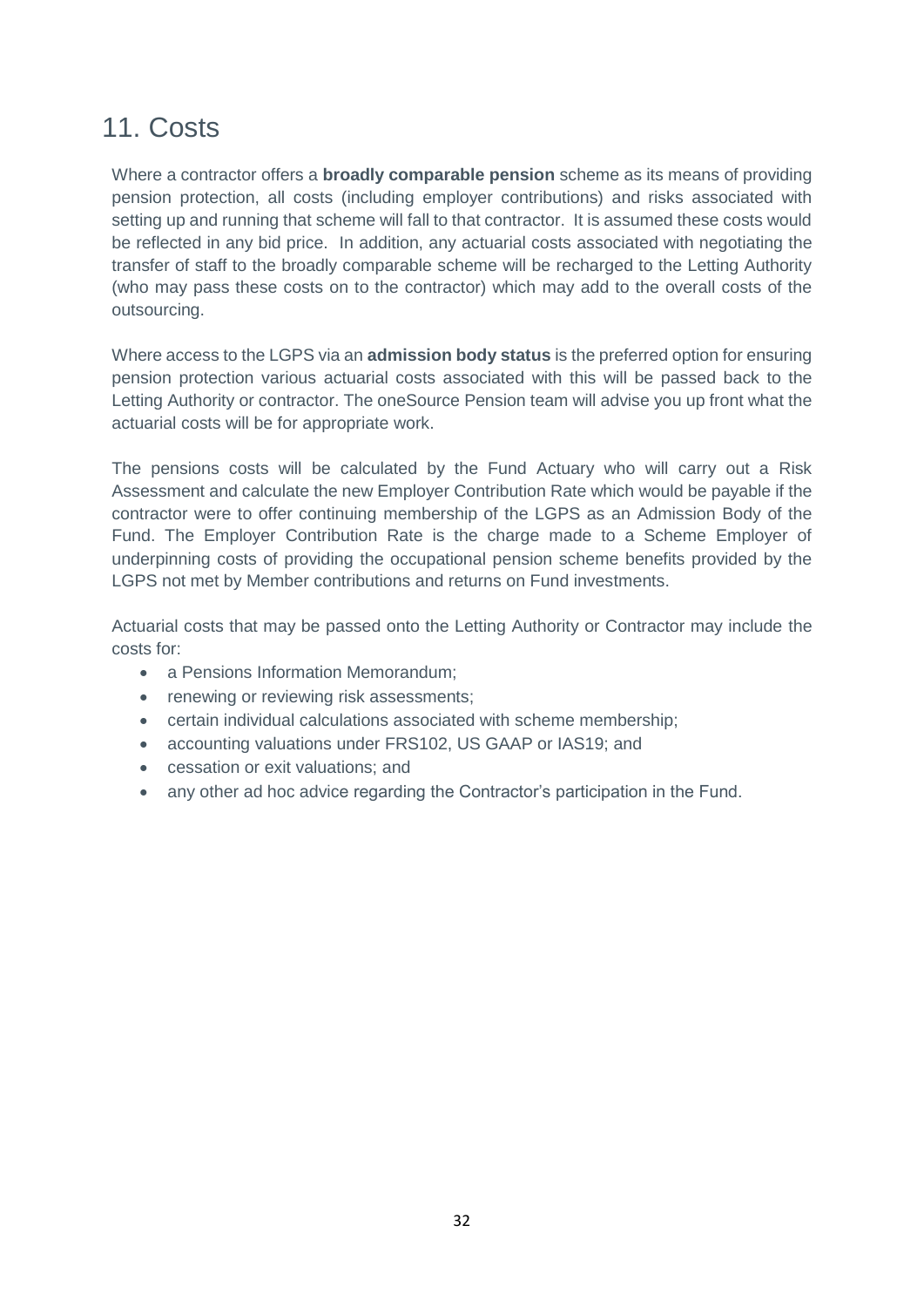### **APPENDIX A**

### **CONTACTS AND USEFUL LINKS**

### **Contacts**

 Pension Team Email: [Pensions@havering.gov.uk](mailto:Pensions@havering.gov.uk)  Telephone: 01708 433 333 Address: Pensions Team, Central Library, St. Edwards Way, Essex, RM1 3AR

Transactional Services

 Address: Transactional Services, Central Library, St. Edwards Way, Essex, RM1 3AR Email: [Payroll@havering.gov.uk](mailto:Payroll@havering.gov.uk) & [people.establishment@onesource.co.uk](mailto:people.establishment@onesource.co.uk)  Telephone: 01708 433 333

### **Useful Links**

Havering Pension website <https://www.yourpension.org.uk/handr/Home.aspx>

 London Borough of Havering website <https://www.havering.gov.uk/>

LGPS website [http://www.lgps.org.uk](http://www.lgps.org.uk/) 

Timeline website <http://www.lgpsregs.org/timelineregs>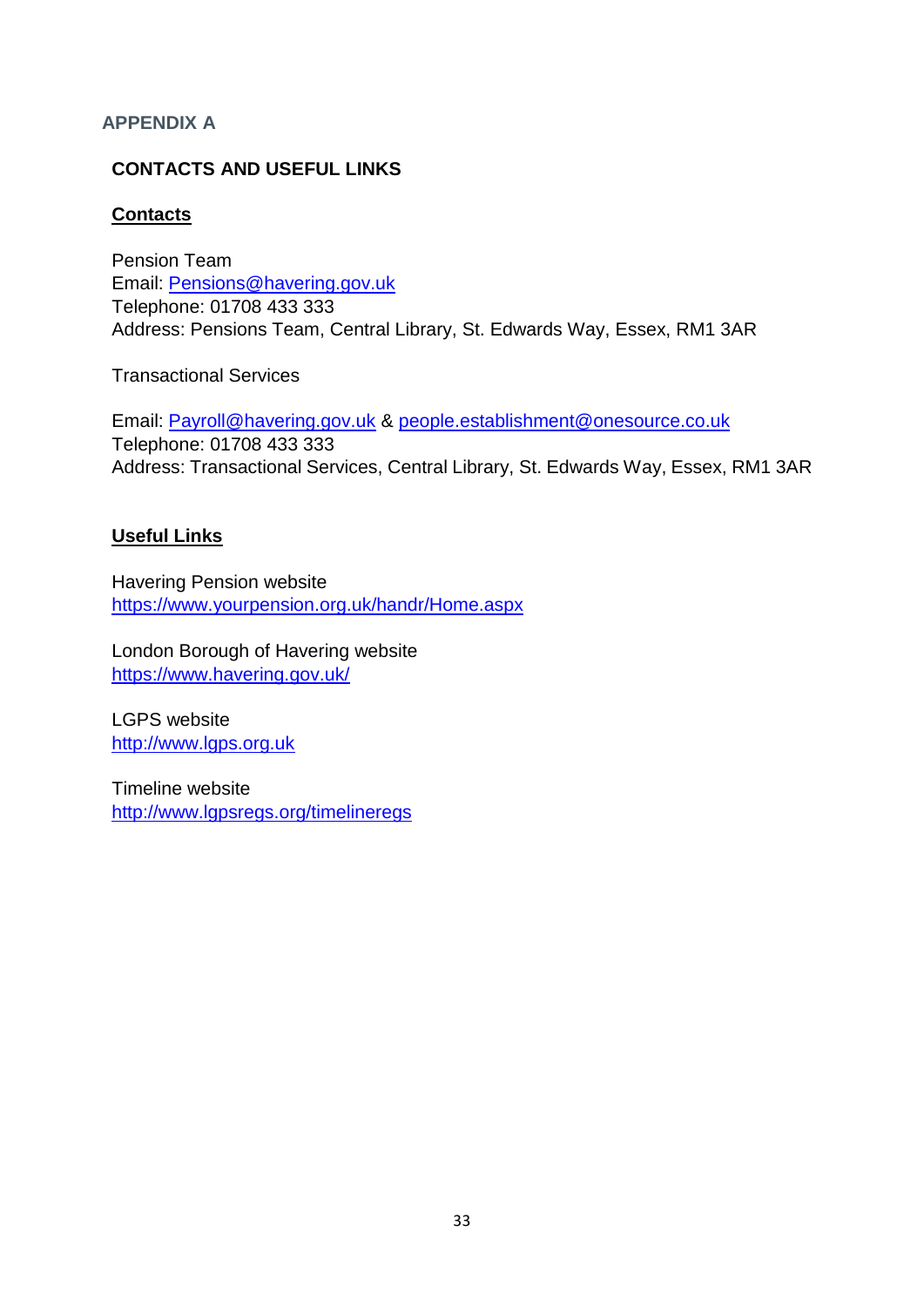#### **APPENDIX B**

#### **LGPS REGULATIONS**

#### **PART 3 (of Schedule 2)**

 **1.** The following bodies are admission bodies with whom an administering authority may make an admission agreement—

- (a) a body which provides a public service in the United Kingdom which operates otherwise than for the purposes of gain and has sufficient links with a Scheme employer for the body and the Scheme employer to be regarded as having a community of interest (whether because the operations of the body are dependent on the operations of the Scheme employer or otherwise);
- (b) a body, to the funds of which a Scheme employer contributes;
- (c) a body representative of—
	- (i) any Scheme employers, or
	- (ii) local authorities or officers of local authorities;
- (d) a body that is providing or will provide a service or assets in connection with the exercise of a function of a Scheme employer as a result of—
- (i) the transfer of the service or assets by means of a contract or other arrangement,
- (ii) a direction made under section 15 of the Local Government Act 1999 **[\(a\)](http://www.lgpsregs.org/index.php/schedule-2#fn20)** (Secretary of State's powers),
- (iii) directions made under section 497A of the Education Act 1996 **[\(b\)](http://www.lgpsregs.org/index.php/schedule-2#fn21)** ;
- (e) a body which provides a public service in the United Kingdom and is approved in writing by the Secretary of State for the purpose of admission to the Scheme.

 **2.** An approval under paragraph 1(e) may be subject to such conditions as the Secretary of State thinks fit and the Secretary of State may withdraw an approval at any time if such conditions are not met.

 **3.** The Scheme employer, if it is not also the administering authority, must be a party to the admission agreement with a body falling within the description in paragraph 1(d).

 **4.** In the case of an admission body falling within the description in paragraph 1(b), where at the date of the admission agreement the contributions paid to the body by one or more Scheme employers equal in total 50% or less of the total amount it receives from all sources, the Scheme employer paying contributions (or, if more than one pays contributions, all of them) must guarantee the liability of the body to pay all amounts due from it under these Regulations.

 **5.** If the admission body is exercising the functions of the Scheme employer in connection with more than one contract or other arrangement under paragraph 1(d)(i), the administering authority and the admission body shall enter into a separate admission agreement in respect of each contract or arrangement.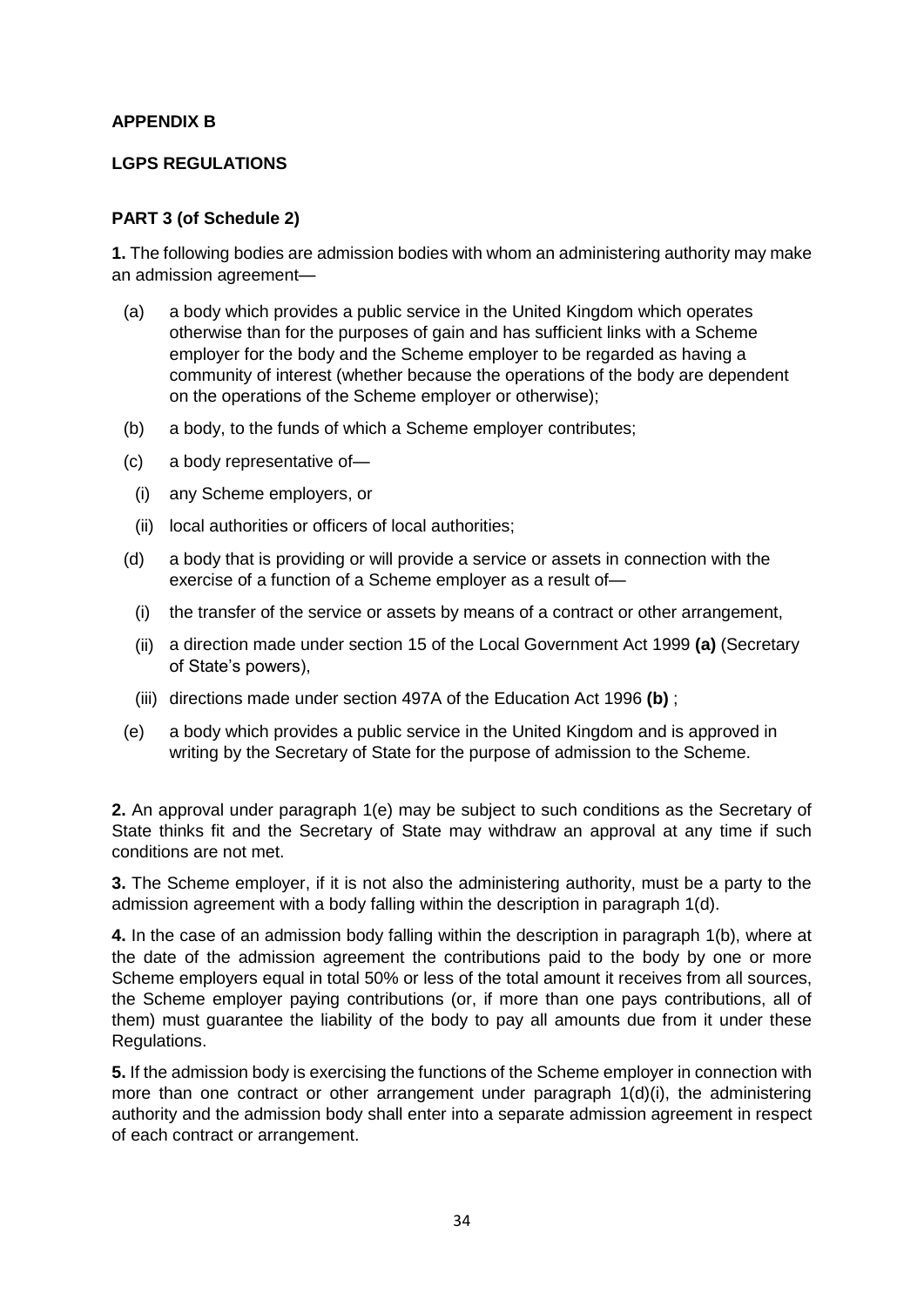**6.** An admission agreement must require the admission body to carry out, to the satisfaction of the administering authority, and to the satisfaction of the Scheme employer in the case of a body falling within paragraph 1(d)(i), an assessment, taking account of actuarial advice, of the level of risk arising on premature termination of the provision of service or assets by reason of insolvency, winding up, or liquidation of the admission body.

 **7.** Notwithstanding paragraph 6, and subject to paragraph 8, the admission agreement must further provide that where the level of risk identified by the assessment is such as to require it, the admission body shall enter into an indemnity or bond in a form approved by the administering authority with—

- (a) a person who has permission under Part 4 of the Financial Services and Markets Act 2000 **[\(c\)](http://www.lgpsregs.org/index.php/schedule-2#fn22)** to accept deposits or to effect and carry out contracts of general insurance;
- (b) a firm in an EEA state of the kind mentioned in paragraph 5(b) and (d) of Schedule 3 to that Act **[\(d\)](http://www.lgpsregs.org/index.php/schedule-2#fn23)** , which has permission under paragraph 15 of that Schedule (as a result of qualifying for authorisation under paragraph 12 of that Schedule) **[\(e\)](http://www.lgpsregs.org/index.php/schedule-2#fn24)** to accept deposits or to effect and carry out contracts of general insurance; or
- (c) a person who does not require permission under that Act to accept deposits, by way of business, in the United Kingdom.

 **8.** Where, for any reason, it is not desirable for an admission body to enter into an indemnity or bond, the admission agreement must provide that the admission body secures a guarantee in a form satisfactory to the administering authority from—

- (a) a person who funds the admission body in whole or in part;
- (b) in the case of an admission body falling within the description in paragraph 1(d), the Scheme employer referred to in that paragraph;
- (c) a person who—
	- (i) owns, or
	- (ii) controls the exercise of the functions of, the admission body; or
- (d) the Secretary of State in the case of an admission body—
- (i) which is established by or under any enactment, and
- (ii) where that enactment enables the Secretary of State to make financial provision for that admission body, or
- (iii) which is a provider of probation services under section 3 of the Offender Management Act 2007 (power to make arrangements for the provision of probation services) or a person with whom such a provider has made arrangements under subsection (3)(c) of that section.

**9.** An admission agreement must include—

- (a) provision for it to terminate if the admission body ceases to be such a body;
- (b) a requirement that the admission body notify the administering authority of any matter which may affect its participation in the Scheme;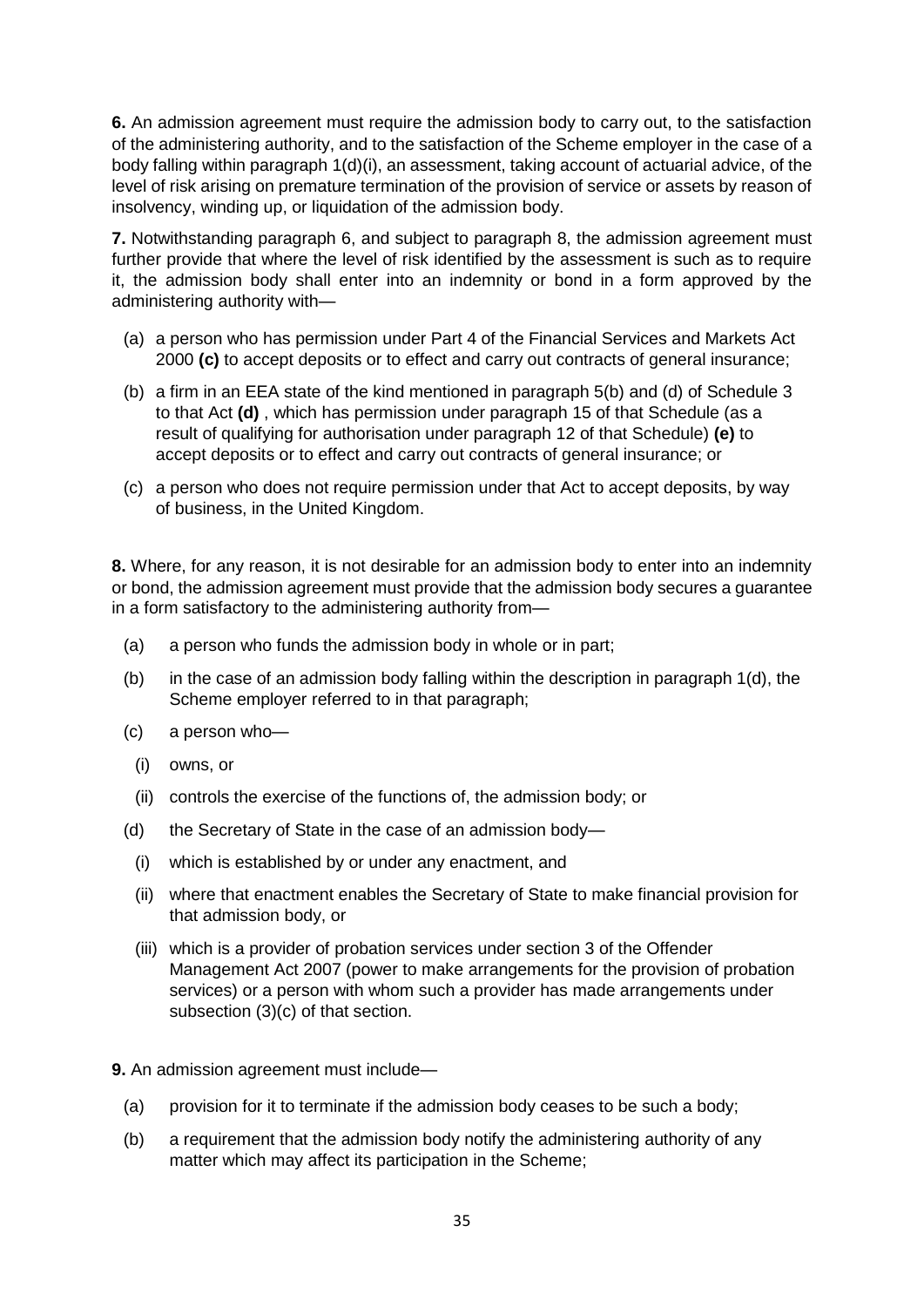- (c) a requirement that the admission body notify the administering authority of any actual or proposed change in its status, including a take-over, reconstruction or amalgamation, insolvency, winding up, receivership or liquidation and a material change to the body's business or constitution;
- (d) a right for the administering authority to terminate the agreement in the event of—
	- (i) the insolvency, winding up or liquidation of the admission body,
	- (ii) a material breach by the admission body of any of its obligations under the admission agreement or these Regulations which has not been remedied within a reasonable time,
	- (iii) a failure by the admission body to pay any sums due to the fund within a reasonable period after receipt of a notice from the administering authority requiring it to do so.

 **10.** An admission agreement must include a requirement that the admission body will not do anything to prejudice the status of the Scheme as a registered scheme.

 **11.** When an administering authority makes an admission agreement it must make a copy of the agreement available for public inspection at its offices and must promptly inform the Secretary of State of—

- (a) the date the agreement takes effect;
- (b) the admission body's name; and
- (c) the name of any Scheme employer that is party to the agreement.

 **12.** Where an admission body is such a body by virtue of paragraph 1(d), an admission agreement must include—

- (a) a requirement that only employees of the body who are employed in connection with the provision of the service or assets referred to in that sub-paragraph may be members of the Scheme;
- (b) details of the contract, other arrangement or direction by which the body met the requirements of that sub-paragraph;
- (c) a provision whereby the Scheme employer referred to in that sub-paragraph may set off against any payments due to the body, an amount equal to any overdue employer and employee contributions and other payments (including interest) due from the body under these Regulations;
- (d) a provision requiring the admission body to keep under assessment, to the satisfaction of the bodies mentioned in paragraph 6, the level of risk arising as a result of the matters mentioned in that paragraph;
- (e) a provision requiring copies of notifications due to the administering authority under paragraph 9(b) or (c) to be given to the Scheme employer referred to in that subparagraph; and
- (f) a provision requiring the Scheme employer referred to in that sub-paragraph to make a copy of the admission agreement available for public inspection at its offices.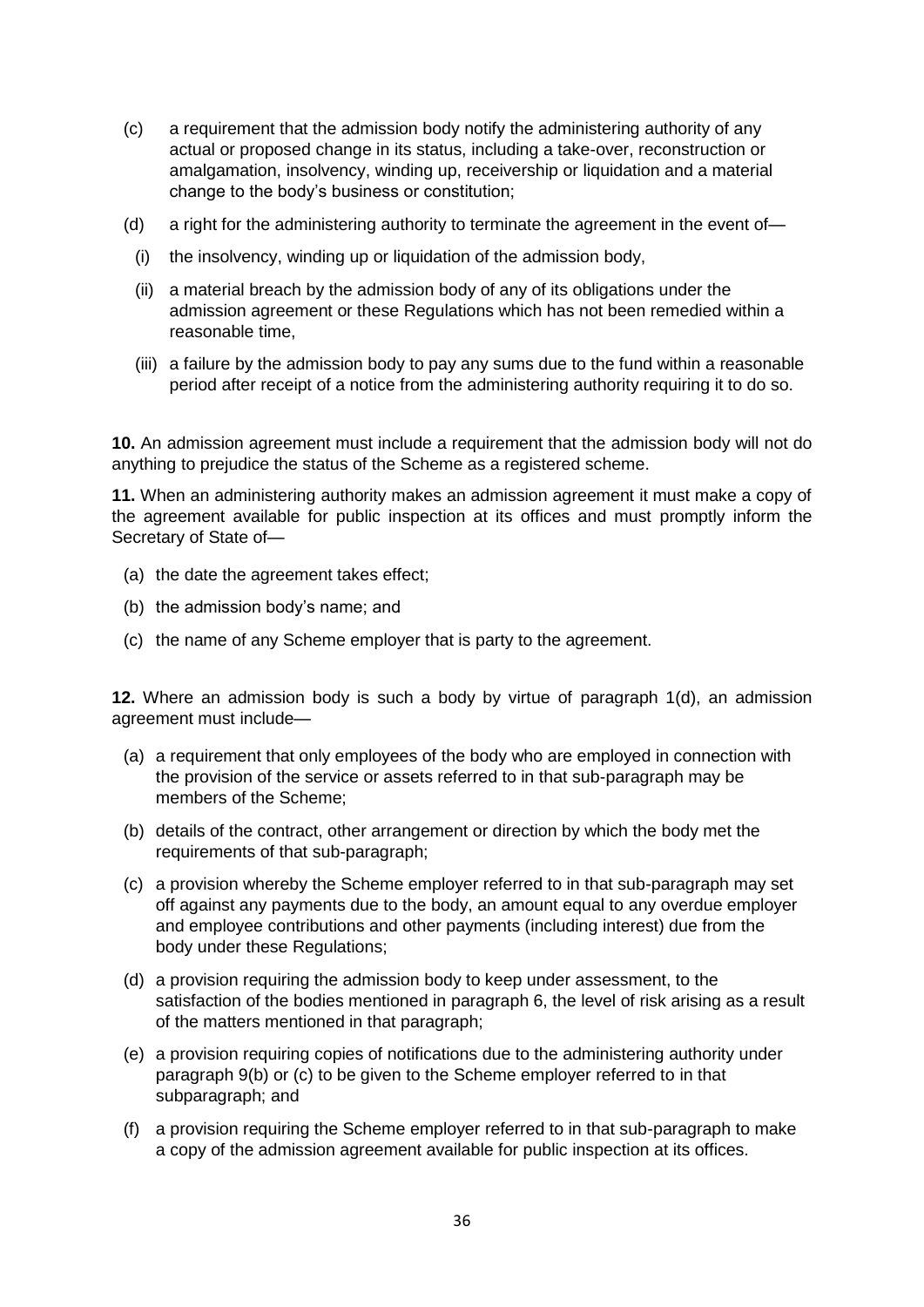**13.** Where an admission body of the description in paragraph 1(d) undertakes to meet the requirements of these Regulations, the appropriate administering authority must admit to the Scheme the eligible employees of that body

#### **Special circumstances where revised actuarial valuations and certificates must be obtained**

**64.** —(1) If a person—

- (a) ceases to be [a Scheme employer \(](http://www.lgpsregs.org/index.php/schedule-1#s1scem)including ceasing to be a[n admission body](http://www.lgpsregs.org/index.php/schedule-1#s1adbo)  participating in the Scheme), or
- (b) was a Scheme employer, but no longer has an [active member c](http://www.lgpsregs.org/index.php/schedule-1#s1acme)ontributing to a fund, that person becomes "an exiting employer" for the purposes of this regulation and is liable to pay an exit payment.

 (2) When a person becomes an exiting employer, the appropriat[e administering authority m](http://www.lgpsregs.org/index.php/schedule-1#s1adau)ust obtain—

- (a) an actuarial valuation as at the exit date of the liabilities of the fund in respect of benefits in respect of the exiting employer's current and former employees; and
- (b) a revised rates and adjustments certificate showing the exit payment due from the exiting employer in respect of those benefits.

 (3) Where for any reason it is not possible to obtain all or part of the exit payment due from the exiting employer, or from an insurer, or any person providing an indemnity, bond or guarantee on behalf of the exiting employer, th[e administering authority m](http://www.lgpsregs.org/index.php/schedule-1#s1adau)ust obtain a further revision of any rates and adjustments certificate for the fund showing—

- (a) in the case where a body is a[n admission body f](http://www.lgpsregs.org/index.php/schedule-1#s1adbo)alling within paragraph 1(d) of [Part 3](http://www.lgpsregs.org/index.php/schedule-2?showall=&start=2)  [of Schedule 2](http://www.lgpsregs.org/index.php/schedule-2?showall=&start=2) to these Regulations (Scheme employers: bodies providing services as a result of transfer of a service), the revised contribution due from the body which is the related employer in relation to that admission body; and
- (b) in any other case, the revised contributions due from eac[h Scheme employer w](http://www.lgpsregs.org/index.php/schedule-1#s1scem)hich contributes to the fund, with a view to providing that assets equivalent to the exit payment due from the exiting employer are provided to the fund over such period of time as the administering authority considers reasonable.

 (4) Where in the opinion of an administering authority there are circumstances which make it likely that a Scheme employer (including an admission body) will become an exiting employer, the administering authority may obtain from an actuary a certificate specifying the percentage or amount by which, in the actuary's opinion—

(a) the contribution at the primary rate should be adjusted; or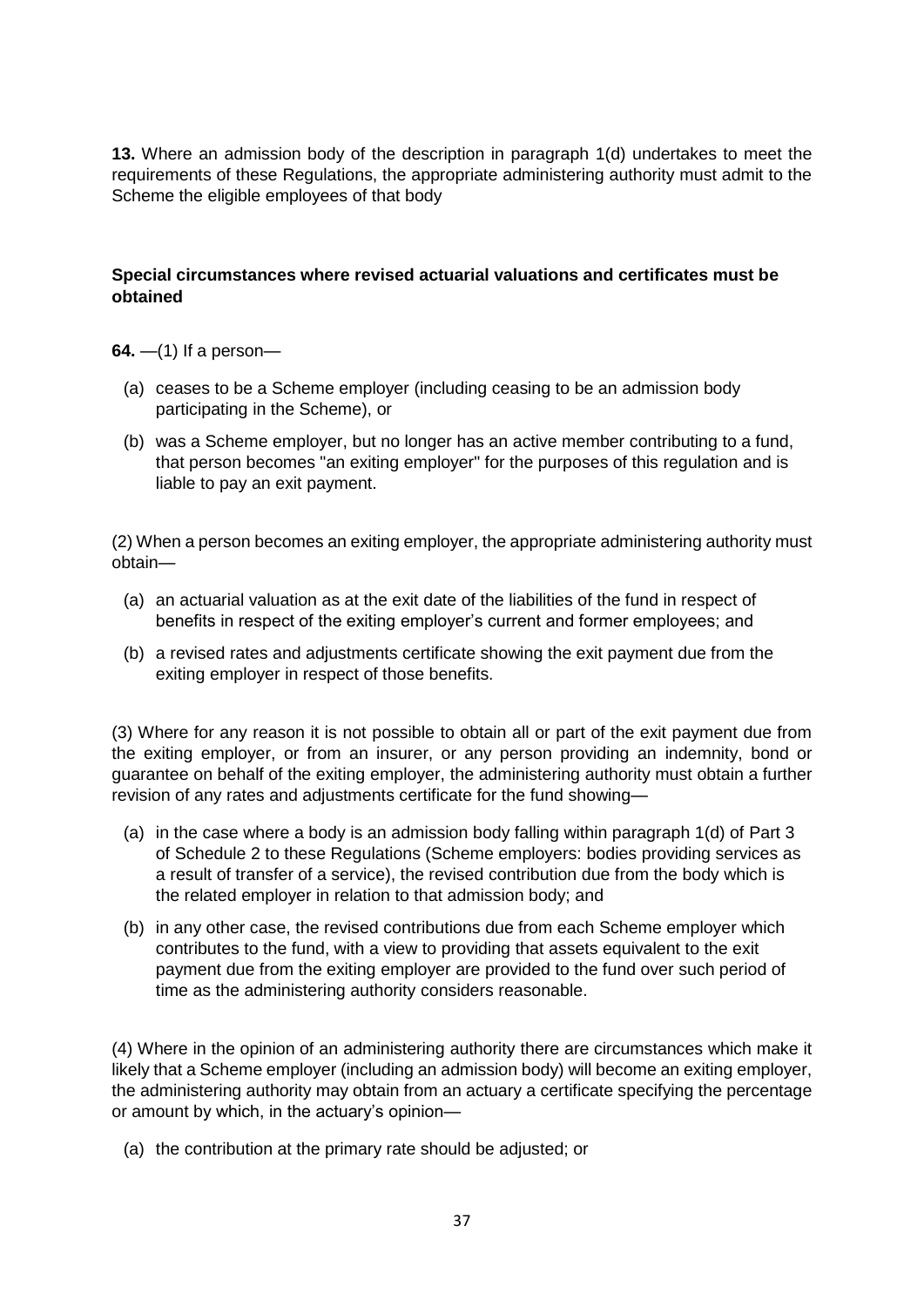(b) any prior secondary rate adjustment should be increased or reduced, with a view to providing that assets equivalent to the exit payment that will be due from the Scheme employer are provided to the fund by the likely exit date or, where the Scheme employer is unable to meet that liability by that date, over such period of time thereafter as the administering authority considers reasonable.

 (5) When an exiting employer has paid an exit payment into the appropriate fund, no further payments are due from that employer in respect of any liabilities relating to the benefits in respect of any current or former employees of that employer as a result of these Regulations.

(6) Paragraph (7) applies where—

 (a) [a Scheme employer a](http://www.lgpsregs.org/index.php/schedule-1#s1scem)grees to pay increased contributions to meet the cost of an award o[f additional pension u](http://www.lgpsregs.org/index.php/schedule-1#s1adpe)nder [regulation 31 \(award of additional pension\);](http://www.lgpsregs.org/index.php/benefits?showall=&start=1) or (b) it appears likely to a[n administering authority t](http://www.lgpsregs.org/index.php/schedule-1#s1adau)hat the amount of the liabilities arising or likely to arise in respect of members in employment with [a Scheme employer e](http://www.lgpsregs.org/index.php/schedule-1#s1scem)xceeds the amount specified, or likely as a result of the assumptions stated, for that authority, in a rates and adjustments certificate by virtue of [regulation 62\(8\) \(actuarial valuations](http://www.lgpsregs.org/index.php/valuations)  [of pension funds: assumptions\).](http://www.lgpsregs.org/index.php/valuations)

 (7) Th[e administering authority m](http://www.lgpsregs.org/index.php/schedule-1#s1adau)ust obtain a revision of the rates and adjustments certificate concerned, showing the resulting changes as respects that Scheme employer.

(8) For the purposes of this regulation—

"exiting employer "means an employer of any of the descriptions specified in paragraph (1);

 "exit payment "means the assets required to be paid by the exiting employer over such period of time as th[e administering authority c](http://www.lgpsregs.org/index.php/schedule-1#s1adau)onsiders reasonable, to meet the liabilities specified in paragraph (2);

 "exit date "means the date on which the employer becomes an exiting employer; and "related employer" means an[y Scheme employer o](http://www.lgpsregs.org/index.php/schedule-1#s1scem)r other such contracting body which is a party to th[e admission agreement \(](http://www.lgpsregs.org/index.php/schedule-1#s1adag)other than a[n administering authority i](http://www.lgpsregs.org/index.php/schedule-1#s1adau)n its role as an administering authority) .

 (8A) Paragraph (8B) applies where the exiting employer is the Merseyside Integrated Transport Authority ("the ITA") and the liabilities of the fund in respect of benefits due to the ITA's current and former employees (or those of any predecessor authority) have been or are to be transferred to the Halton, Knowsley, Liverpool, St Helens, Sefton and Wirral Combined Authority as a result of the establishment of the combined authority by article 3(1) of the Halton, Knowsley, Liverpool, St Helens, Sefton and Wirral Combined Authority Order 2014.

 (8B) Where this paragraph applies, no exit payment is due under paragraph (1) and paragraph (2) does not apply.

 *Editor's Note: paragraphs (8A) and (8B) above are treated as having effect purely for the*  purposes of The Halton, Knowsley, Liverpool, St Helens, Sefton and Wirral Combined  *Authority Order 2014 [\[SI2014/865\]](http://www.lgpsregs.org/images/SI/SI2014-865).* 

 (8A) Paragraph (8B) applies where the exiting employer is the South Yorkshire Integrated Transport Authority ("the ITA") and the liabilities of the fund in respect of benefits due to the ITA's current and former employees (or those of any predecessor authority) have been or are to be transferred to the Barnsley, Doncaster, Rotherham and Sheffield Combined Authority as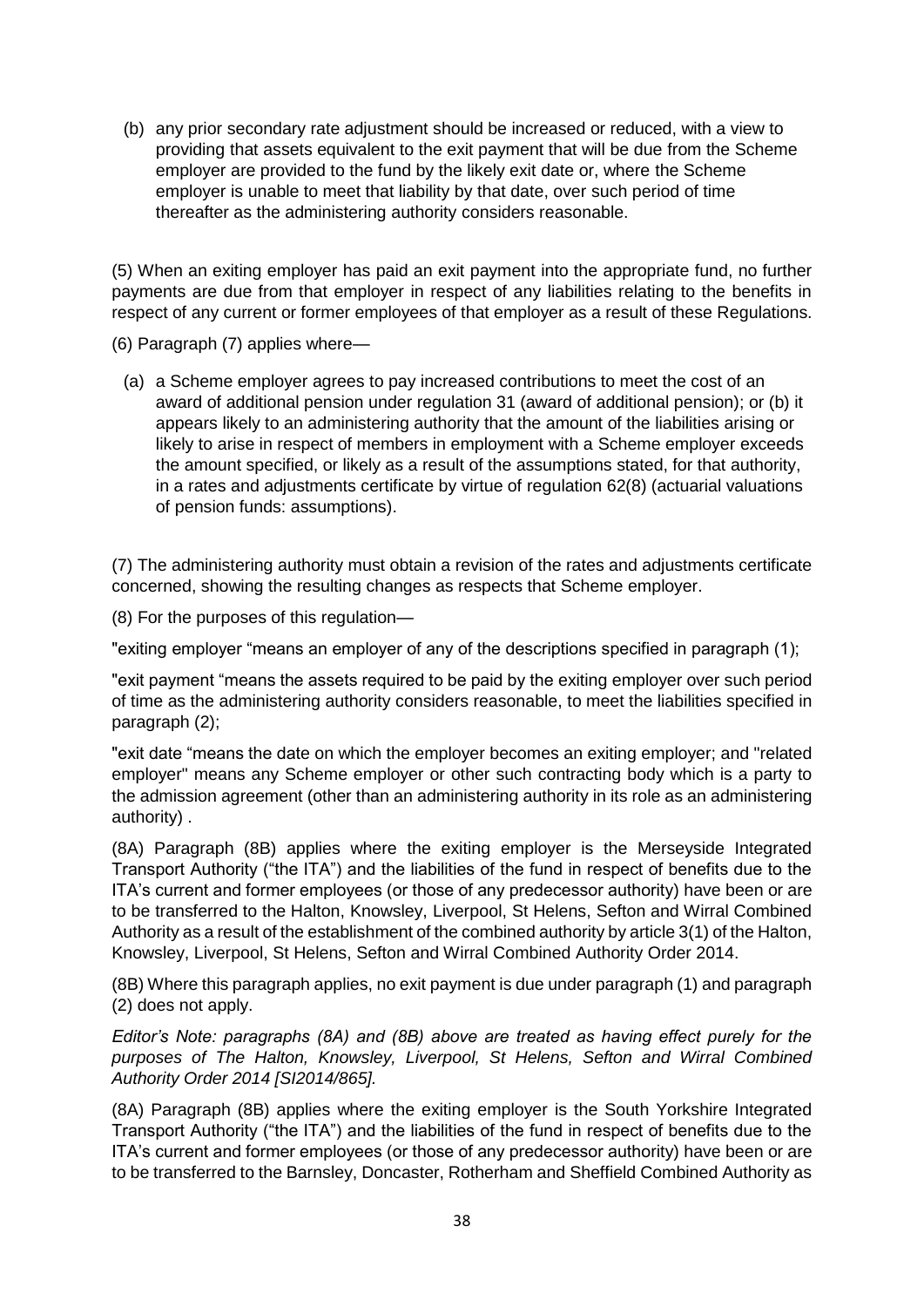a result of the establishment of the combined authority by article 3(1) of the Barnsley, Doncaster, Rotherham and Sheffield Combined Authority Order 2014.

 (8B) Where this paragraph applies, no exit payment is due under paragraph (1) and paragraph (2) does not apply.

 *Editor's Note: paragraphs (8A) and (8B) above are treated as having effect purely for the purposes of The Barnsley, Doncaster, Rotherham and Sheffield Combined Authority Order 2014 [\[SI2014/863\]](http://www.lgpsregs.org/images/SI/SI2014-863).* 

 (8A) Paragraph (8B) applies where the exiting employer is the Tyne and Wear Integrated Transport Authority ("the ITA") and the liabilities of the fund in respect ofbenefits due to the ITA's current and former employees (or those of any predecess or authority) have been or are to be transferred to the Durham, Gateshead, Newcastle Upon Tyne, North Tyneside, Northumberland, South Tyneside and Sunderland Combined Authority as a result of the establishment of the combined authority by article 3(1) of the Durham, Gateshead, Newcastle Authority Order 2014. Upon Tyne, North Tyneside, Northumberland, South Tyneside and Sunderland Combined

 (8B) Where this paragraph applies, no exit payment is due under paragraph (1) and paragraph (2) does not apply.

 *Editor's Note: paragraphs (8A) and (8B) above are treated as having effect purely for the purposes of The Durham, Gateshead, Newcastle Upon Tyne, North Tyneside, Northumberland, South Tyneside and Sunderland Combined Authority Order 2014 [\[SI2014/1012\]](http://www.lgpsregs.org/images/SI/SI2014-1012).* 

(9) Paragraph (10) applies—

- (a) where the exiting employer is a probation trust established under section 5 of the Offender Management Act 2007 and the liabilities of the fund in respect of benefits due to or in respect of the probation trust's current and former employees (or those of its predecessor local probation boards or probation committees) have been or are to be transferred to another person as a result of arrangements made for the provision of probation services under section 3 of that Act (power to make arrangements for the provision of probation services); or
- (b) in any other case where the exiting employer is engaged in the provision of probation services, but only to the extent provided for under the relevant admission agreement, in relation to any liabilities of the fund in respect of benefits due to or in respect of the current and former employees of the exiting employer which have been or are to be, with effect from the day following the exit date, transferred to one or more other Scheme employers as a result of arrangements made for the provision of probation services under section 3 of that Act.

 (10) Where this paragraph applies, no exit payment is due under paragraph (1) and paragraph (2) does not apply.

#### **Payment by Scheme employers to administering authorities**

 **69.** —(1) Every Scheme employer must pay to the appropriate administering authority on or before such dates falling at intervals of not more than 12 months as the appropriate administering authority may determine—

 (a) all amounts received from time to time from employees under regulations 9 to 14 and 16 (contributions);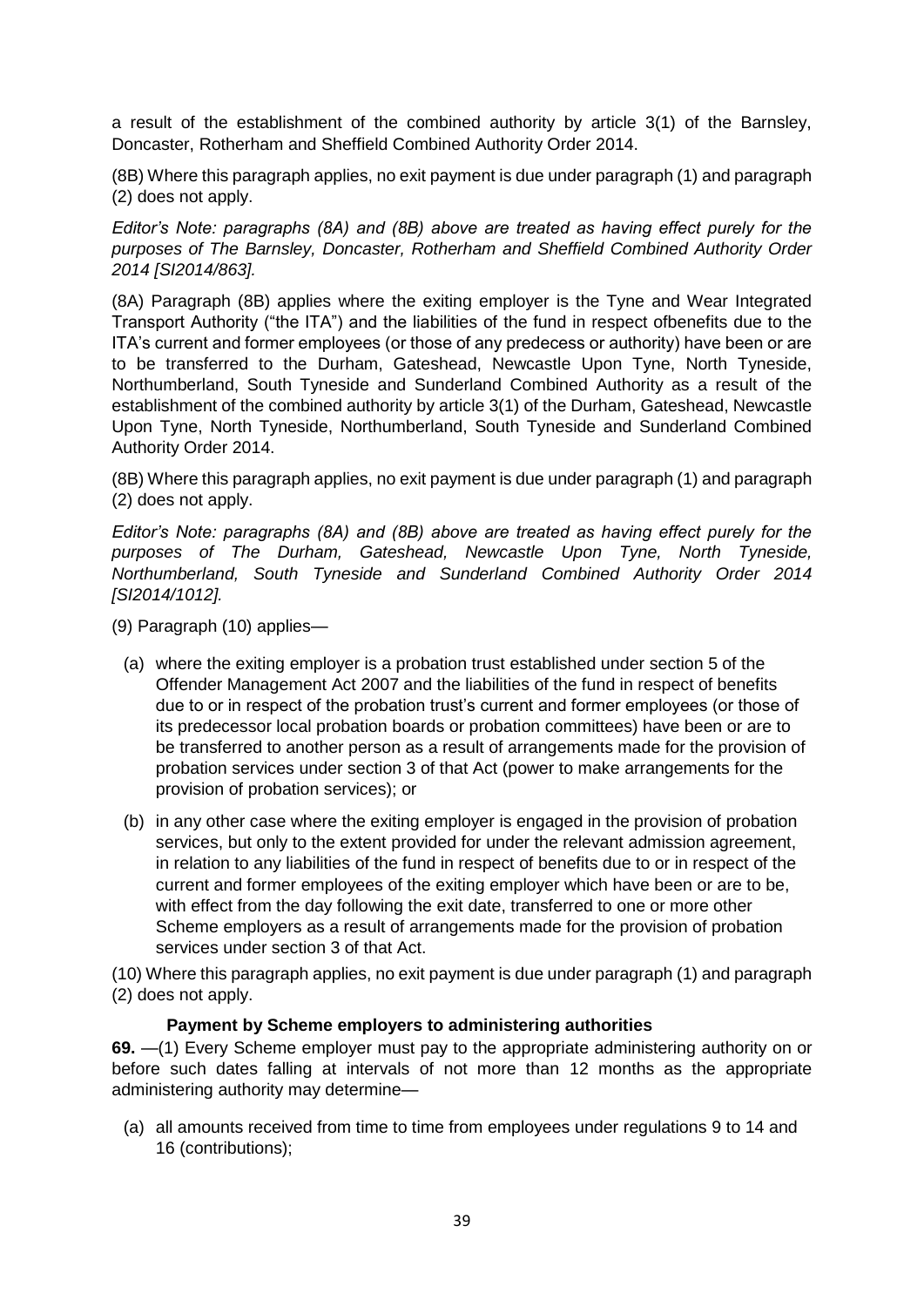- (b) any charge payable under regulation 68 (employer's further payments) of which it has been notified by the administering authority during the interval;
- (c) a contribution towards the cost of the administration of the fund; and
- (d) any amount specified in a notice given in accordance with regulation 70 (additional costs arising from Scheme employer's level of performance).

(2) But—

- (a) (a) a Scheme employer must pay the amounts mentioned in paragraph (1)(a) within the prescribed period referred to in section 49(8) of the Pensions Act 1995 **(a)** ; and
- (b) (b) paragraph (1)(c) does not apply where the cost of the administration of the fund is paid out of the fund under regulation 4(5) of the Local Government Pensions Scheme (Management and Investment of Funds) Regulations 2009 (management of pension fund) **(b)** .
- (3) Every payment under paragraph (1)(a) must be accompanied by a statement showing—
	- (a) the total pensionable pay received by members during the period covered by the statement whilst regulations 9 (contributions) applied (including the assumed pensionable pay members were treated as receiving during that period),
	- (b) The total employee contributions deducted from the pensionable pay referred to in subparagraph (a),
	- (c) the total pensionable pay received by members during the period covered by the statement whilst regulation 10 applied (including the assumed pensionable pay members were treated as receiving during that period),
	- (d) The total employee contributions deducted from pensionable pay referred to in subparagraph (c),
	- (e) The total employer contributions in respect of the pensionable pay referred to in subparagraphs (a) and (c),
	- (f) the total additional pension contributions paid by members under regulation 16 (additional pension contributions) during the period covered by the statement, and
	- (g) the total additional pension contributions paid by the employer under regulation 16 (additional pension contributions) during the period covered by the statement.

 (4) An administering authority may direct that the information mentioned in paragraph (3) shall be given to the authority in such form, and at such intervals (not exceeding 12 months) as it specifies in the direction.

 (5) If an amount payable under paragraph (1)(c) or (d) cannot be settled by agreement, it must be determined by the Secretary of State.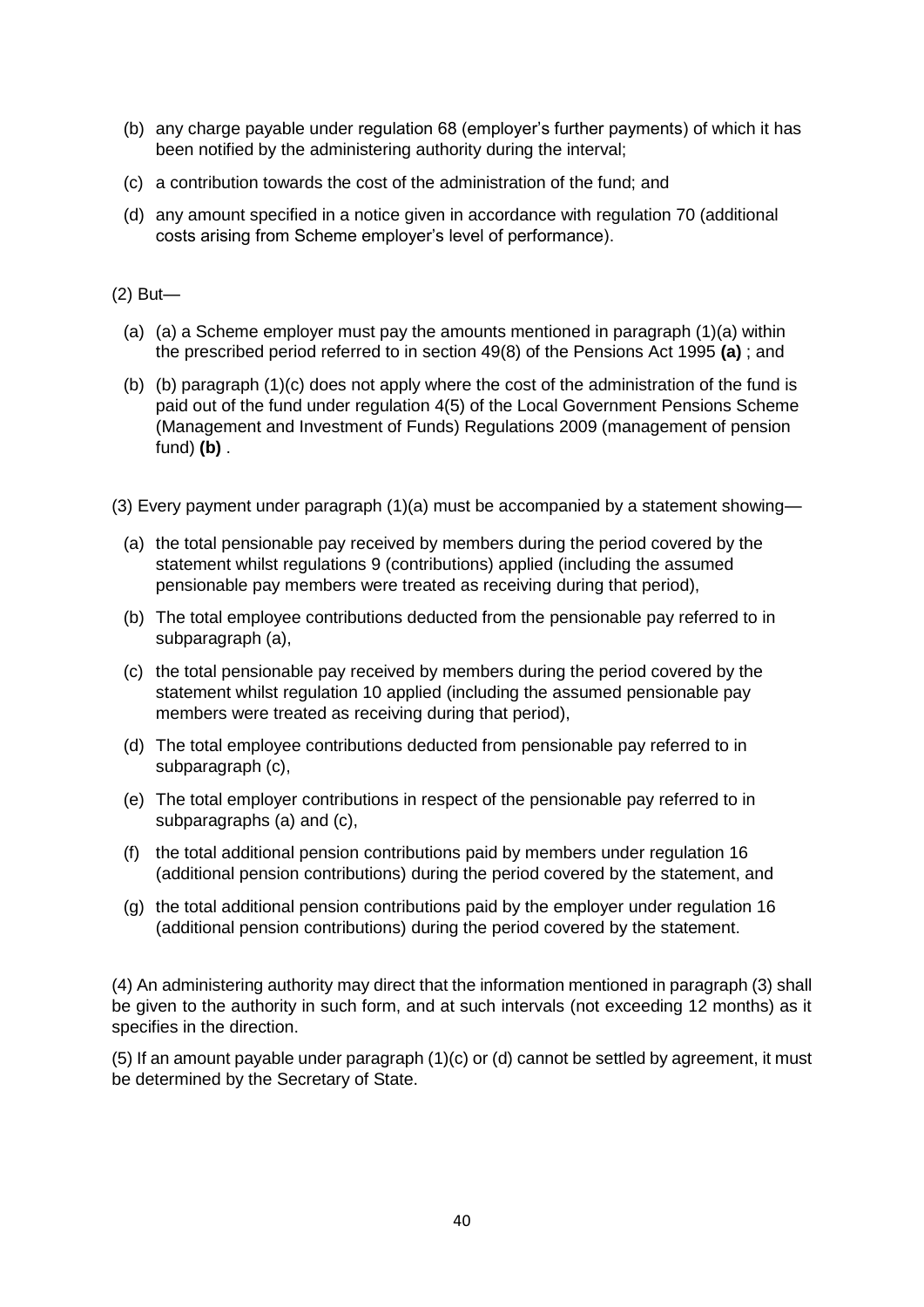### **APPENDIX C**

### **CHECKLISTS**

### **BEFORE THE INVITATION TO TENDER IS ISSUED**

# Identify details of staff affected and the specifications for protecting pension rights Inform LB Havering Pensions Team of potential outsourcing and discuss pension Establish communication channels and regular contact with LB Havering Pensions Establish and include in the tender documents the specifications for protection of pension rights. A preference for an admission agreement may be expressed but not enforced. Explain that the offer of a broadly comparable pension scheme will Request LB Havering Pensions Team to obtain from the Havering Pension Fund actuary an indicative employer contribution rate for an open and a closed Request LB Havering Pensions Team to obtain from the Havering Pension Fund actuary the bond value from the risk exposure arising from the premature termination of the contract Obtain a template Admission Agreement and prepare for discussions for the finalisation of the Admission Agreement on cost implications with the contractor Request LB Havering Pensions Team to obtain from the Havering Pension Fund actuary the details of the bulk transfer terms that are proposed to be used in the **Action Required**  implications for transferring staff Team, outsourcing team and potential bidders need to be assessed by the LB Havering Pension Fund actuary. Admission Agreement that may feed into the final contract calculation of the bulk transfer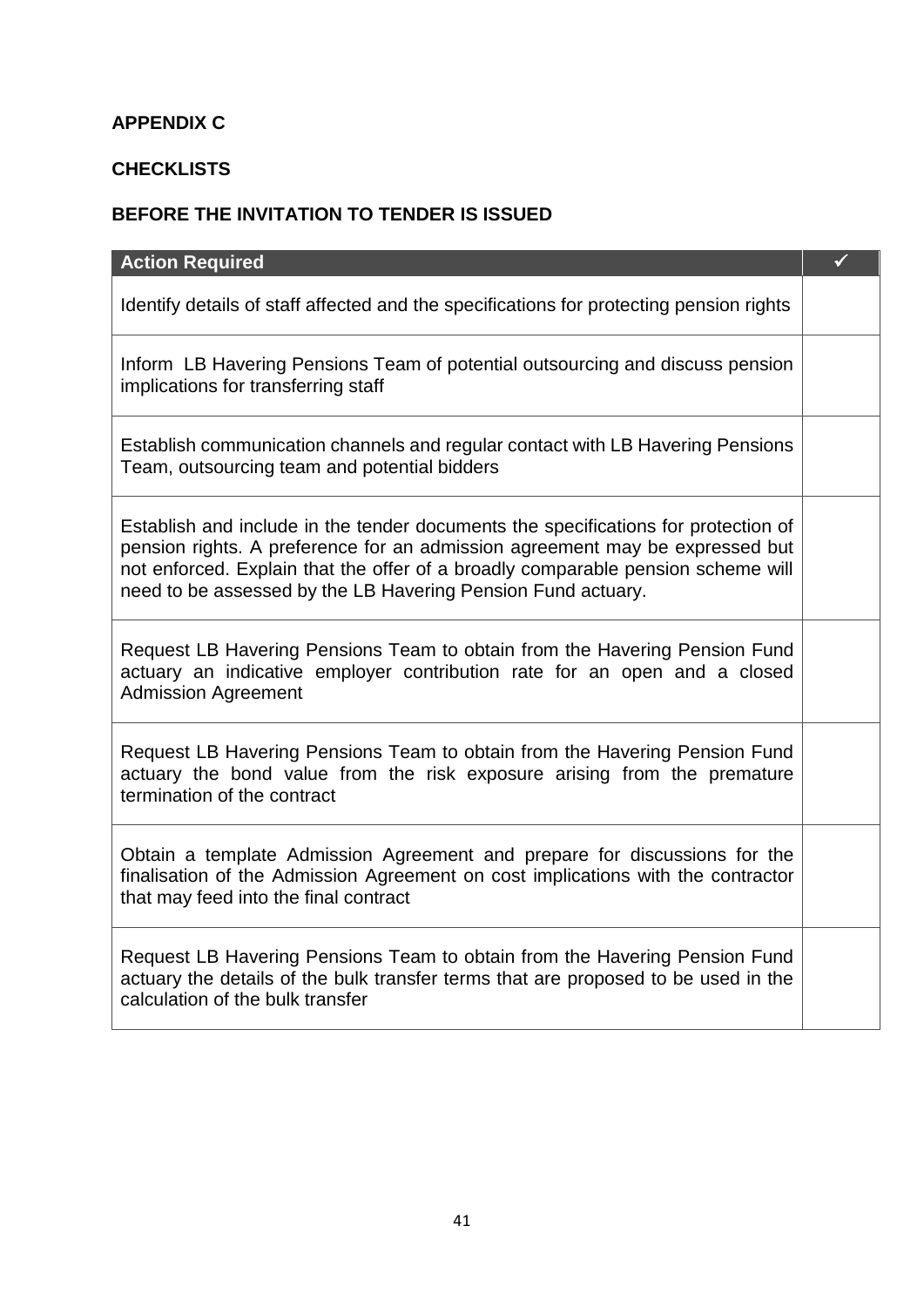### **WHEN THE TENDERS HAVE BEEN RECEIVED AND THE CONTRACT AWARDED**

| And the pension protection is going to be provided by                                                                                  |                                  |                                                                                                                      |  |  |  |
|----------------------------------------------------------------------------------------------------------------------------------------|----------------------------------|----------------------------------------------------------------------------------------------------------------------|--|--|--|
| <b>Admission Agreement</b>                                                                                                             | <b>Broadly Comparable Scheme</b> |                                                                                                                      |  |  |  |
| <b>Action required</b>                                                                                                                 | $\checkmark$                     | <b>Action Required</b>                                                                                               |  |  |  |
| Inform LB Havering Pensions Team that<br>protection of pension rights will be via an<br><b>Admission Agreement</b>                     |                                  | Inform LB Havering Pensions Team that<br>protection of pension rights will be a broadly<br>comparable pension scheme |  |  |  |
| Confirm intended contract start date with<br>LB Havering Pensions Team and any<br>contractual agreements<br>affecting<br>pension costs |                                  | Confirm intended contract start date with LB<br><b>Havering Pensions Team</b>                                        |  |  |  |
| Obtain details<br>'final'<br>0f<br>employer<br>contribution rate                                                                       |                                  | Ensure any certificate of broadly comparable<br>status is still valid                                                |  |  |  |
| Inform transferring employees that<br>protection of pension rights will be via an<br><b>Admission Agreement</b>                        |                                  | Inform transferring employees that protection<br>of pension rights will be via a broadly<br>comparable scheme        |  |  |  |
| Ensure that the Admission Agreement is<br>in place before the contract start date                                                      |                                  | Prepare for any discussions around bulk<br>transfer terms                                                            |  |  |  |